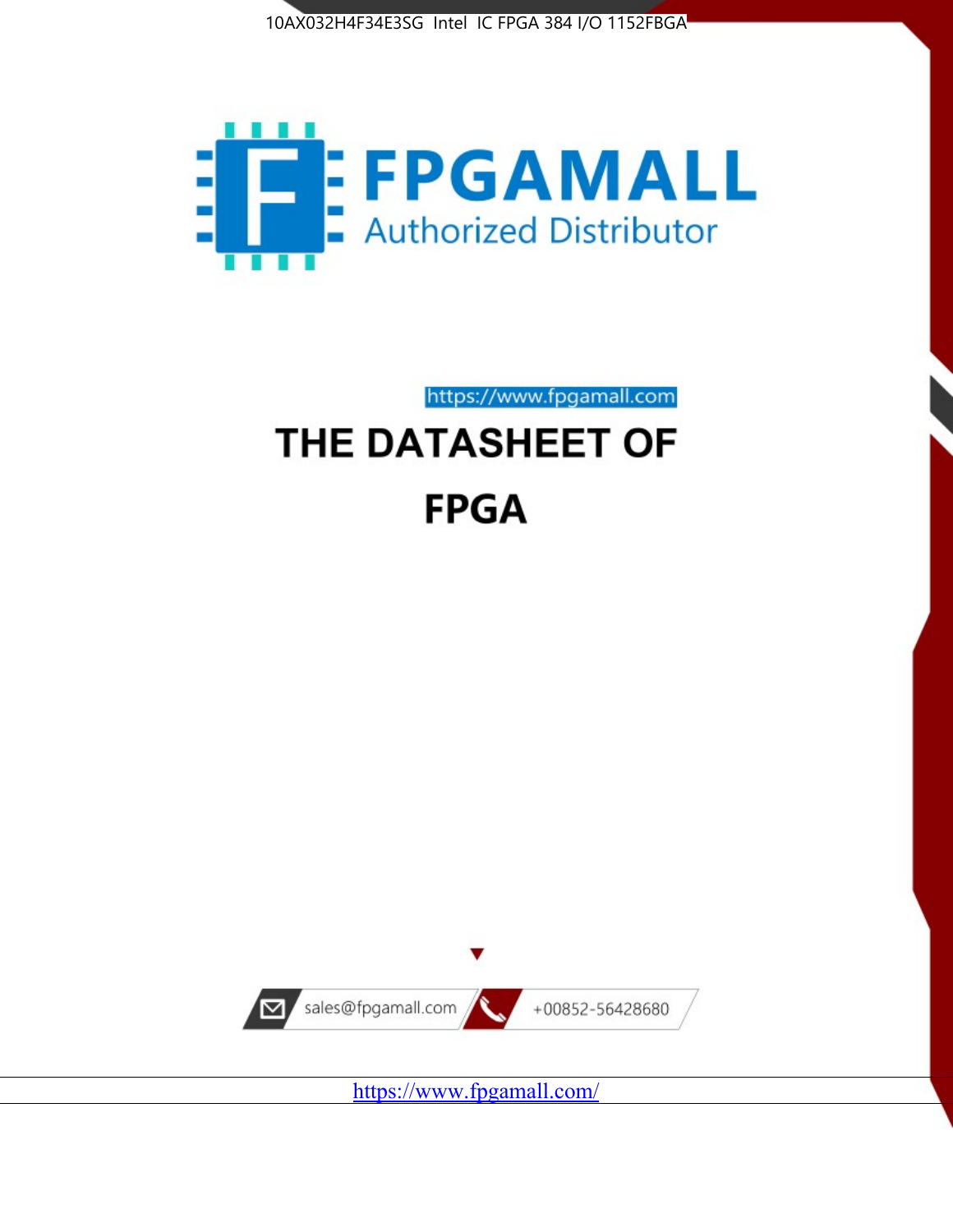10AX032H4F34E3SG Intel IC FPGA 384 I/O 1152FBGA



# **Intel® Arria® 10 Device Overview**



**A10-OVERVIEW | 2018.12.06** Latest document on the web: **[PDF](https://www.intel.com/content/dam/www/programmable/us/en/pdfs/literature/hb/arria-10/a10_overview.pdf)** | **[HTML](https://www.intel.com/content/www/us/en/programmable/documentation/sam1403480274650.html)**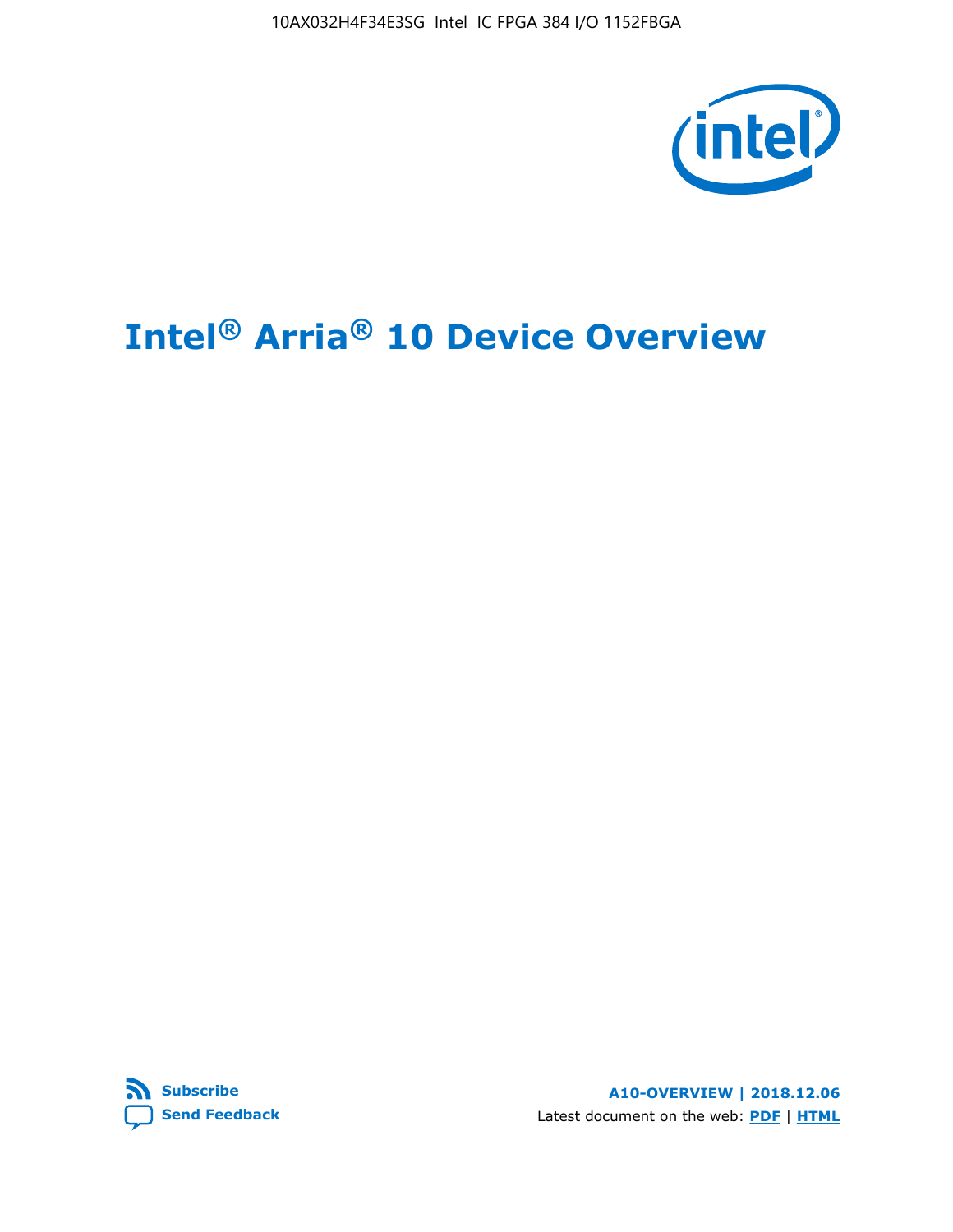

**Contents** 

# **Contents**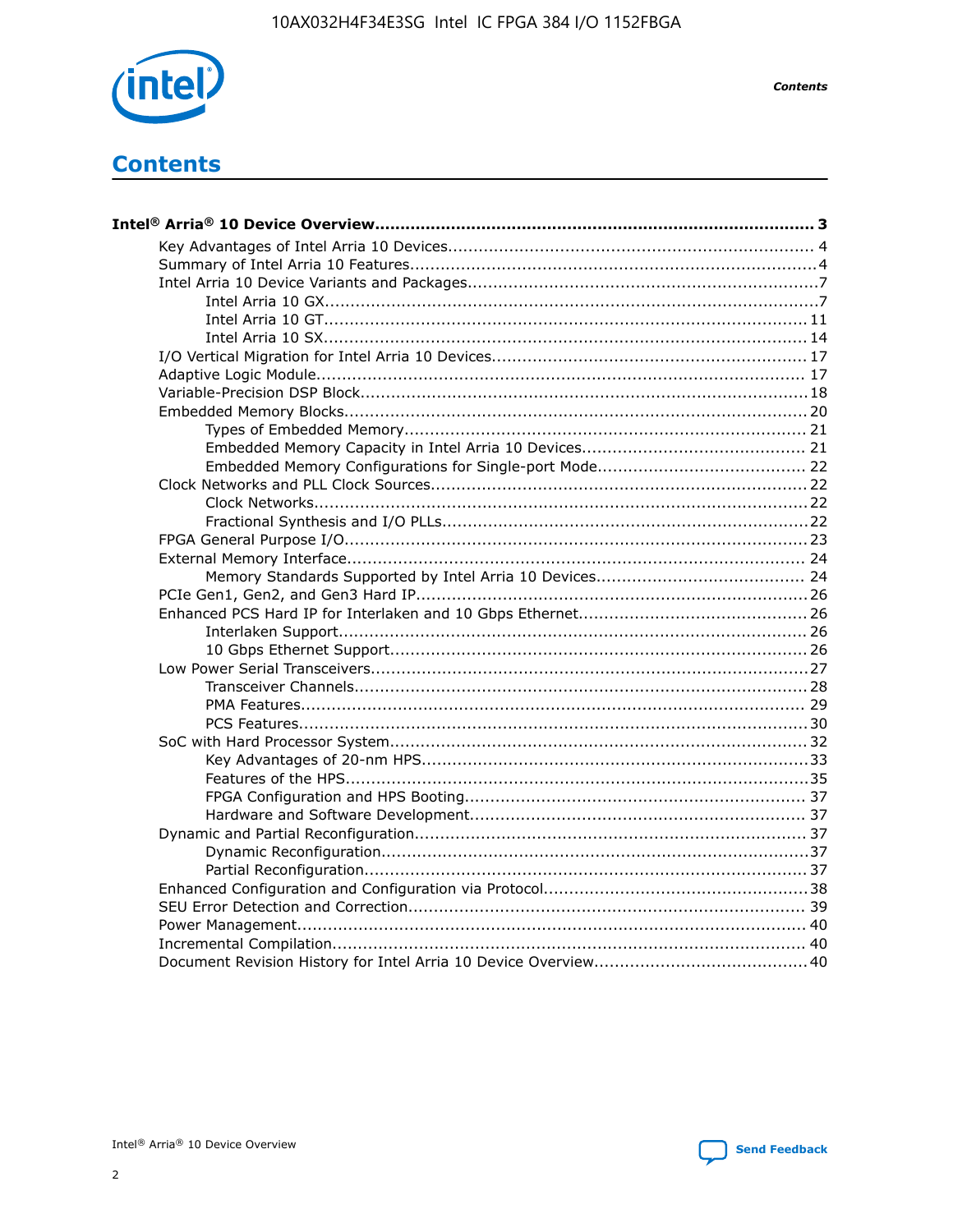**A10-OVERVIEW | 2018.12.06**

**[Send Feedback](mailto:FPGAtechdocfeedback@intel.com?subject=Feedback%20on%20Intel%20Arria%2010%20Device%20Overview%20(A10-OVERVIEW%202018.12.06)&body=We%20appreciate%20your%20feedback.%20In%20your%20comments,%20also%20specify%20the%20page%20number%20or%20paragraph.%20Thank%20you.)**



# **Intel® Arria® 10 Device Overview**

The Intel<sup>®</sup> Arria<sup>®</sup> 10 device family consists of high-performance and power-efficient 20 nm mid-range FPGAs and SoCs.

Intel Arria 10 device family delivers:

- Higher performance than the previous generation of mid-range and high-end FPGAs.
- Power efficiency attained through a comprehensive set of power-saving technologies.

The Intel Arria 10 devices are ideal for high performance, power-sensitive, midrange applications in diverse markets.

| <b>Market</b>         | <b>Applications</b>                                                                                               |
|-----------------------|-------------------------------------------------------------------------------------------------------------------|
| Wireless              | Channel and switch cards in remote radio heads<br>٠<br>Mobile backhaul<br>٠                                       |
| Wireline              | 40G/100G muxponders and transponders<br>٠<br>100G line cards<br>٠<br><b>Bridging</b><br>٠<br>Aggregation<br>٠     |
| <b>Broadcast</b>      | Studio switches<br>٠<br>Servers and transport<br>٠<br>Videoconferencing<br>٠<br>Professional audio and video<br>٠ |
| Computing and Storage | Flash cache<br>٠<br>Cloud computing servers<br>٠<br>Server acceleration<br>٠                                      |
| Medical               | Diagnostic scanners<br>٠<br>Diagnostic imaging<br>٠                                                               |
| Military              | Missile guidance and control<br>٠<br>Radar<br>٠<br>Electronic warfare<br>٠<br>Secure communications<br>٠          |

#### **Table 1. Sample Markets and Ideal Applications for Intel Arria 10 Devices**

#### **Related Information**

- [Intel Arria 10 Device Handbook: Known Issues](http://www.altera.com/support/kdb/solutions/rd07302013_646.html) Lists the planned updates to the *Intel Arria 10 Device Handbook* chapters.
- [Intel Arria 10 GX/GT Device Errata and Design Recommendations](https://www.intel.com/content/www/us/en/programmable/documentation/agz1493851706374.html#yqz1494433888646)
- [Intel Arria 10 SX Device Errata and Design Recommendations](https://www.intel.com/content/www/us/en/programmable/documentation/cru1462832385668.html#cru1462832558642)

Intel Corporation. All rights reserved. Intel, the Intel logo, Altera, Arria, Cyclone, Enpirion, MAX, Nios, Quartus and Stratix words and logos are trademarks of Intel Corporation or its subsidiaries in the U.S. and/or other countries. Intel warrants performance of its FPGA and semiconductor products to current specifications in accordance with Intel's standard warranty, but reserves the right to make changes to any products and services at any time without notice. Intel assumes no responsibility or liability arising out of the application or use of any information, product, or service described herein except as expressly agreed to in writing by Intel. Intel customers are advised to obtain the latest version of device specifications before relying on any published information and before placing orders for products or services. \*Other names and brands may be claimed as the property of others.

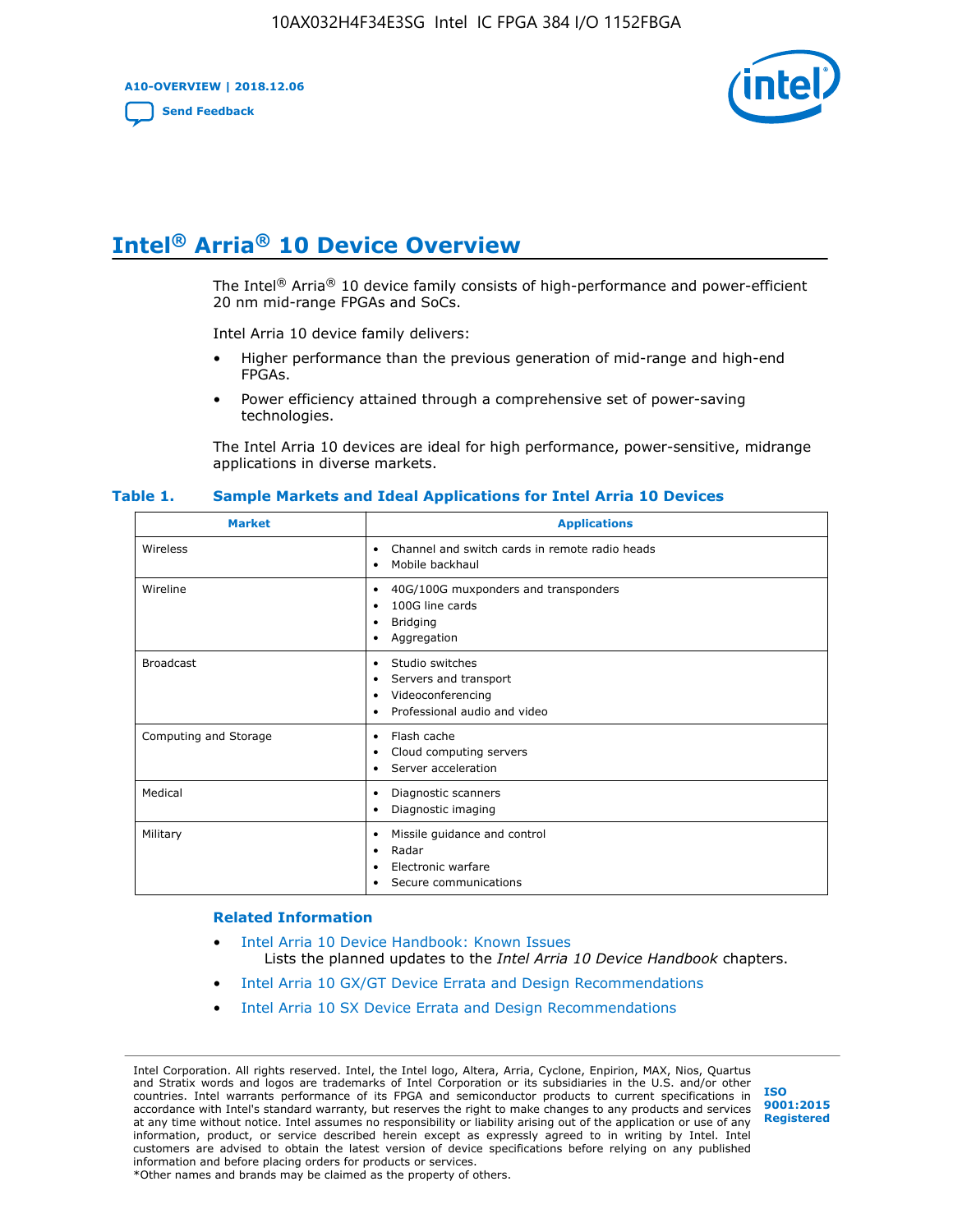

# **Key Advantages of Intel Arria 10 Devices**

# **Table 2. Key Advantages of the Intel Arria 10 Device Family**

| <b>Advantage</b>                                                                                          | <b>Supporting Feature</b>                                                                                                                                                                                                                                                                                                     |
|-----------------------------------------------------------------------------------------------------------|-------------------------------------------------------------------------------------------------------------------------------------------------------------------------------------------------------------------------------------------------------------------------------------------------------------------------------|
| Enhanced core architecture                                                                                | Built on TSMC's 20 nm process technology<br>٠<br>60% higher performance than the previous generation of mid-range FPGAs<br>٠<br>15% higher performance than the fastest previous-generation FPGA<br>٠                                                                                                                         |
| High-bandwidth integrated<br>transceivers                                                                 | Short-reach rates up to 25.8 Gigabits per second (Gbps)<br>٠<br>Backplane capability up to 12.5 Gbps<br>٠<br>Integrated 10GBASE-KR and 40GBASE-KR4 Forward Error Correction (FEC)<br>٠                                                                                                                                        |
| Improved logic integration and<br>hard IP blocks                                                          | 8-input adaptive logic module (ALM)<br>٠<br>Up to 65.6 megabits (Mb) of embedded memory<br>٠<br>Variable-precision digital signal processing (DSP) blocks<br>Fractional synthesis phase-locked loops (PLLs)<br>٠<br>Hard PCI Express Gen3 IP blocks<br>Hard memory controllers and PHY up to 2,400 Megabits per second (Mbps) |
| Second generation hard<br>processor system (HPS) with<br>integrated ARM* Cortex*-A9*<br>MPCore* processor | Tight integration of a dual-core ARM Cortex-A9 MPCore processor, hard IP, and an<br>٠<br>FPGA in a single Intel Arria 10 system-on-a-chip (SoC)<br>Supports over 128 Gbps peak bandwidth with integrated data coherency between<br>$\bullet$<br>the processor and the FPGA fabric                                             |
| Advanced power savings                                                                                    | Comprehensive set of advanced power saving features<br>٠<br>Power-optimized MultiTrack routing and core architecture<br>٠<br>Up to 40% lower power compared to previous generation of mid-range FPGAs<br>Up to 60% lower power compared to previous generation of high-end FPGAs<br>٠                                         |

# **Summary of Intel Arria 10 Features**

## **Table 3. Summary of Features for Intel Arria 10 Devices**

| <b>Feature</b>                  | <b>Description</b>                                                                                                                                                                                                                                                                                                                                                                                 |
|---------------------------------|----------------------------------------------------------------------------------------------------------------------------------------------------------------------------------------------------------------------------------------------------------------------------------------------------------------------------------------------------------------------------------------------------|
| Technology                      | TSMC's 20-nm SoC process technology<br>Allows operation at a lower $V_{\text{CC}}$ level of 0.82 V instead of the 0.9 V standard $V_{\text{CC}}$ core voltage                                                                                                                                                                                                                                      |
| Packaging                       | 1.0 mm ball-pitch Fineline BGA packaging<br>٠<br>0.8 mm ball-pitch Ultra Fineline BGA packaging<br>Multiple devices with identical package footprints for seamless migration between different<br><b>FPGA</b> densities<br>Devices with compatible package footprints allow migration to next generation high-end<br>Stratix $@10$ devices<br>RoHS, leaded $(1)$ , and lead-free (Pb-free) options |
| High-performance<br>FPGA fabric | Enhanced 8-input ALM with four registers<br>Improved multi-track routing architecture to reduce congestion and improve compilation time<br>Hierarchical core clocking architecture<br>Fine-grained partial reconfiguration                                                                                                                                                                         |
| Internal memory<br>blocks       | M20K-20-Kb memory blocks with hard error correction code (ECC)<br>Memory logic array block (MLAB)-640-bit memory                                                                                                                                                                                                                                                                                   |
|                                 | continued                                                                                                                                                                                                                                                                                                                                                                                          |



<sup>(1)</sup> Contact Intel for availability.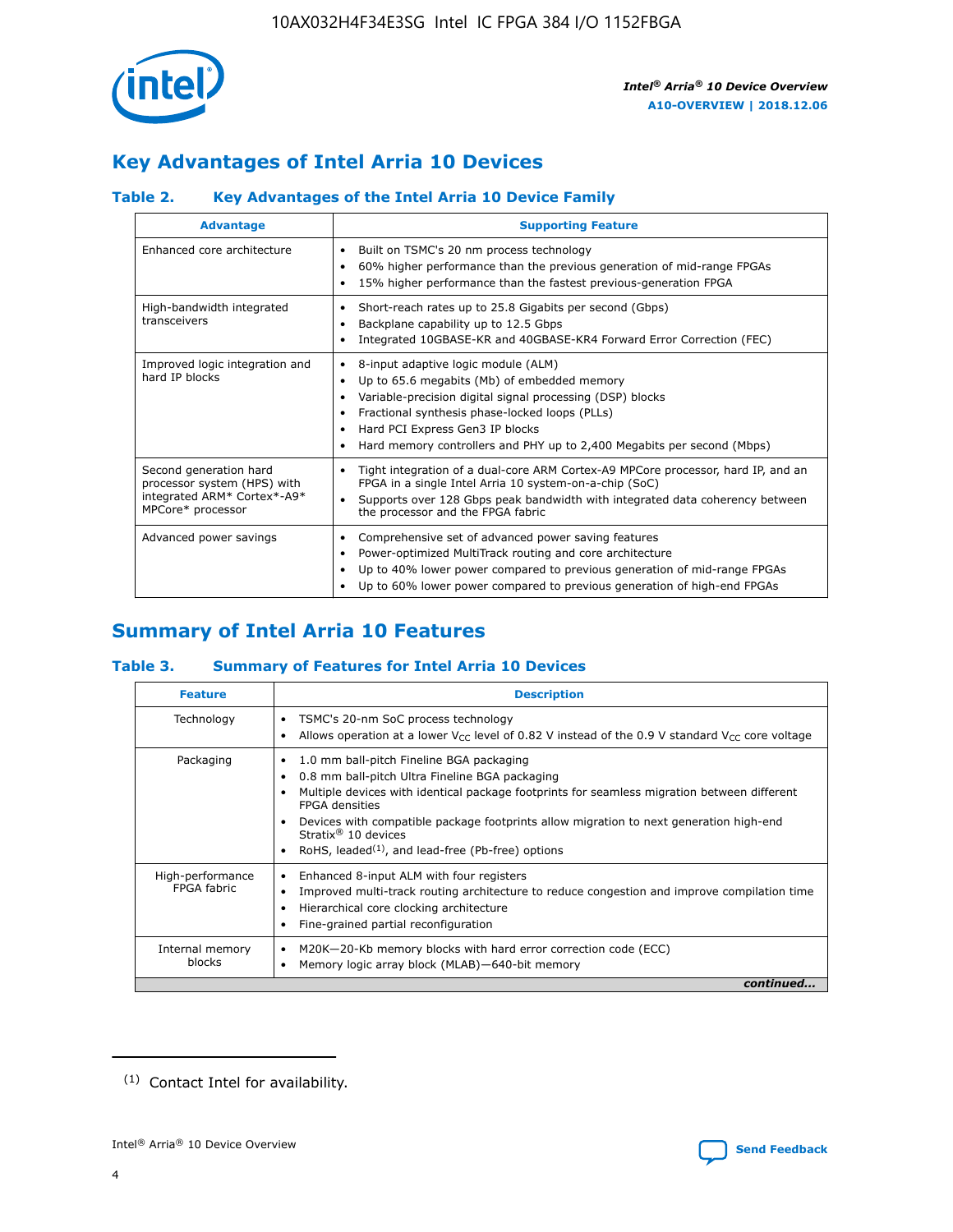$\mathbf{r}$ 



| <b>Feature</b>                         | <b>Description</b>                                                                                     |                                                                                                                                                                                                                                                                                                                                                                                                                                                                                                                                                                                                                                                                                                                                                                                                                                                                               |  |  |  |  |  |
|----------------------------------------|--------------------------------------------------------------------------------------------------------|-------------------------------------------------------------------------------------------------------------------------------------------------------------------------------------------------------------------------------------------------------------------------------------------------------------------------------------------------------------------------------------------------------------------------------------------------------------------------------------------------------------------------------------------------------------------------------------------------------------------------------------------------------------------------------------------------------------------------------------------------------------------------------------------------------------------------------------------------------------------------------|--|--|--|--|--|
| Embedded Hard IP<br>blocks             | Variable-precision DSP                                                                                 | Native support for signal processing precision levels from $18 \times 19$ to<br>$\bullet$<br>54 x 54<br>Native support for 27 x 27 multiplier mode<br>$\bullet$<br>64-bit accumulator and cascade for systolic finite impulse responses<br>$\bullet$<br>(FIRs)<br>Internal coefficient memory banks<br>$\bullet$<br>Preadder/subtractor for improved efficiency<br>Additional pipeline register to increase performance and reduce<br>power<br>Supports floating point arithmetic:<br>- Perform multiplication, addition, subtraction, multiply-add,<br>multiply-subtract, and complex multiplication.<br>- Supports multiplication with accumulation capability, cascade<br>summation, and cascade subtraction capability.<br>- Dynamic accumulator reset control.<br>- Support direct vector dot and complex multiplication chaining<br>multiply floating point DSP blocks. |  |  |  |  |  |
|                                        | Memory controller                                                                                      | DDR4, DDR3, and DDR3L                                                                                                                                                                                                                                                                                                                                                                                                                                                                                                                                                                                                                                                                                                                                                                                                                                                         |  |  |  |  |  |
|                                        | PCI Express*                                                                                           | PCI Express (PCIe*) Gen3 (x1, x2, x4, or x8), Gen2 (x1, x2, x4, or x8)<br>and Gen1 (x1, x2, x4, or x8) hard IP with complete protocol stack,<br>endpoint, and root port                                                                                                                                                                                                                                                                                                                                                                                                                                                                                                                                                                                                                                                                                                       |  |  |  |  |  |
|                                        | Transceiver I/O                                                                                        | 10GBASE-KR/40GBASE-KR4 Forward Error Correction (FEC)<br>PCS hard IPs that support:<br>٠<br>- 10-Gbps Ethernet (10GbE)<br>- PCIe PIPE interface<br>- Interlaken<br>- Gbps Ethernet (GbE)<br>- Common Public Radio Interface (CPRI) with deterministic latency<br>support<br>- Gigabit-capable passive optical network (GPON) with fast lock-<br>time support<br>13.5G JESD204b<br>$\bullet$<br>8B/10B, 64B/66B, 64B/67B encoders and decoders<br>$\bullet$<br>Custom mode support for proprietary protocols                                                                                                                                                                                                                                                                                                                                                                   |  |  |  |  |  |
| Core clock networks                    | $\bullet$                                                                                              | Up to 800 MHz fabric clocking, depending on the application:<br>- 667 MHz external memory interface clocking with 2,400 Mbps DDR4 interface<br>- 800 MHz LVDS interface clocking with 1,600 Mbps LVDS interface<br>Global, regional, and peripheral clock networks<br>Clock networks that are not used can be gated to reduce dynamic power                                                                                                                                                                                                                                                                                                                                                                                                                                                                                                                                   |  |  |  |  |  |
| Phase-locked loops<br>(PLLs)           | High-resolution fractional synthesis PLLs:<br>٠<br>Integer PLLs:<br>- Adjacent to general purpose I/Os | - Precision clock synthesis, clock delay compensation, and zero delay buffering (ZDB)<br>- Support integer mode and fractional mode<br>- Fractional mode support with third-order delta-sigma modulation<br>- Support external memory and LVDS interfaces                                                                                                                                                                                                                                                                                                                                                                                                                                                                                                                                                                                                                     |  |  |  |  |  |
| FPGA General-purpose<br>$I/Os$ (GPIOs) | On-chip termination (OCT)<br>٠                                                                         | 1.6 Gbps LVDS-every pair can be configured as receiver or transmitter<br>1.2 V to 3.0 V single-ended LVTTL/LVCMOS interfacing                                                                                                                                                                                                                                                                                                                                                                                                                                                                                                                                                                                                                                                                                                                                                 |  |  |  |  |  |
| <b>External Memory</b><br>Interface    | $\bullet$                                                                                              | Hard memory controller- DDR4, DDR3, and DDR3L support<br>$-$ DDR4 $-$ speeds up to 1,200 MHz/2,400 Mbps<br>- DDR3-speeds up to 1,067 MHz/2,133 Mbps<br>Soft memory controller—provides support for RLDRAM $3^{(2)}$ , QDR IV $^{(2)}$ , and QDR II+<br>continued                                                                                                                                                                                                                                                                                                                                                                                                                                                                                                                                                                                                              |  |  |  |  |  |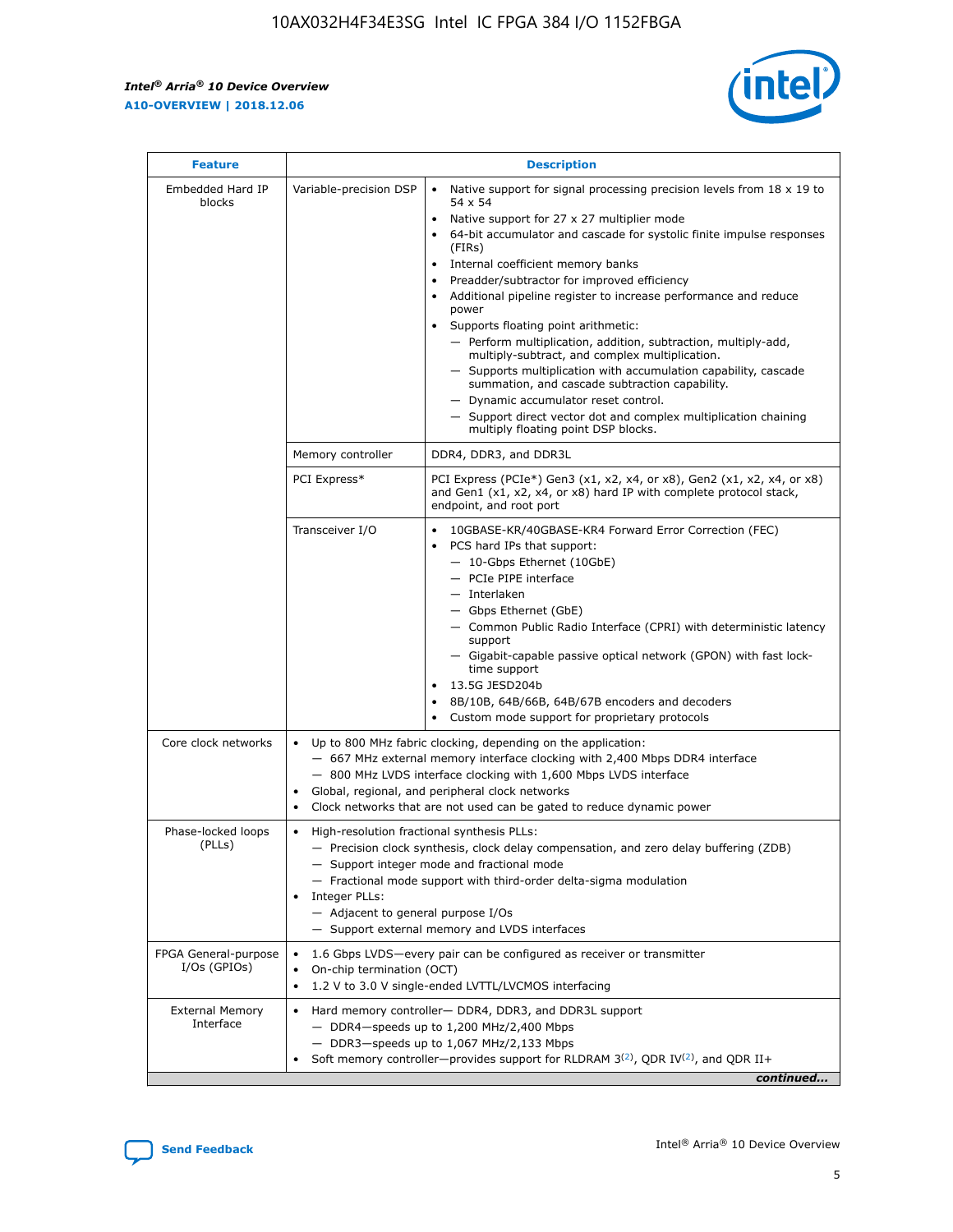

| <b>Feature</b>                                    | <b>Description</b>                                                                                                                                                                                                                                                                                                                                                                                                                                                                                                                                                                                                                           |  |  |  |  |  |  |  |
|---------------------------------------------------|----------------------------------------------------------------------------------------------------------------------------------------------------------------------------------------------------------------------------------------------------------------------------------------------------------------------------------------------------------------------------------------------------------------------------------------------------------------------------------------------------------------------------------------------------------------------------------------------------------------------------------------------|--|--|--|--|--|--|--|
| Low-power serial<br>transceivers                  | • Continuous operating range:<br>- Intel Arria 10 GX-1 Gbps to 17.4 Gbps<br>- Intel Arria 10 GT-1 Gbps to 25.8 Gbps<br>Backplane support:<br>$-$ Intel Arria 10 GX-up to 12.5<br>$-$ Intel Arria 10 GT-up to 12.5<br>Extended range down to 125 Mbps with oversampling<br>ATX transmit PLLs with user-configurable fractional synthesis capability<br>Electronic Dispersion Compensation (EDC) support for XFP, SFP+, QSFP, and CFP optical<br>module<br>• Adaptive linear and decision feedback equalization<br>Transmitter pre-emphasis and de-emphasis<br>$\bullet$<br>Dynamic partial reconfiguration of individual transceiver channels |  |  |  |  |  |  |  |
| <b>HPS</b><br>(Intel Arria 10 SX<br>devices only) | Dual-core ARM Cortex-A9 MPCore processor-1.2 GHz CPU with<br>Processor and system<br>$\bullet$<br>1.5 GHz overdrive capability<br>256 KB on-chip RAM and 64 KB on-chip ROM<br>System peripherals-general-purpose timers, watchdog timers, direct<br>memory access (DMA) controller, FPGA configuration manager, and<br>clock and reset managers<br>Security features-anti-tamper, secure boot, Advanced Encryption<br>$\bullet$<br>Standard (AES) and authentication (SHA)<br>ARM CoreSight* JTAG debug access port, trace port, and on-chip<br>trace storage                                                                                |  |  |  |  |  |  |  |
|                                                   | <b>External interfaces</b><br>Hard memory interface-Hard memory controller (2,400 Mbps DDR4,<br>$\bullet$<br>and 2,133 Mbps DDR3), Quad serial peripheral interface (QSPI) flash<br>controller, NAND flash controller, direct memory access (DMA)<br>controller, Secure Digital/MultiMediaCard (SD/MMC) controller<br>Communication interface-10/100/1000 Ethernet media access<br>$\bullet$<br>control (MAC), USB On-The-GO (OTG) controllers, I <sup>2</sup> C controllers,<br>UART 16550, serial peripheral interface (SPI), and up to 62<br>HPS GPIO interfaces (48 direct-share I/Os)                                                   |  |  |  |  |  |  |  |
|                                                   | High-performance ARM AMBA* AXI bus bridges that support<br>Interconnects to core<br>$\bullet$<br>simultaneous read and write<br>HPS-FPGA bridges-include the FPGA-to-HPS, HPS-to-FPGA, and<br>$\bullet$<br>lightweight HPS-to-FPGA bridges that allow the FPGA fabric to issue<br>transactions to slaves in the HPS, and vice versa<br>Configuration bridge that allows HPS configuration manager to<br>configure the core logic via dedicated 32-bit configuration port<br>FPGA-to-HPS SDRAM controller bridge-provides configuration<br>interfaces for the multiport front end (MPFE) of the HPS SDRAM<br>controller                       |  |  |  |  |  |  |  |
| Configuration                                     | Tamper protection—comprehensive design protection to protect your valuable IP investments<br>Enhanced 256-bit advanced encryption standard (AES) design security with authentication<br>٠<br>Configuration via protocol (CvP) using PCIe Gen1, Gen2, or Gen3<br>continued                                                                                                                                                                                                                                                                                                                                                                    |  |  |  |  |  |  |  |

<sup>(2)</sup> Intel Arria 10 devices support this external memory interface using hard PHY with soft memory controller.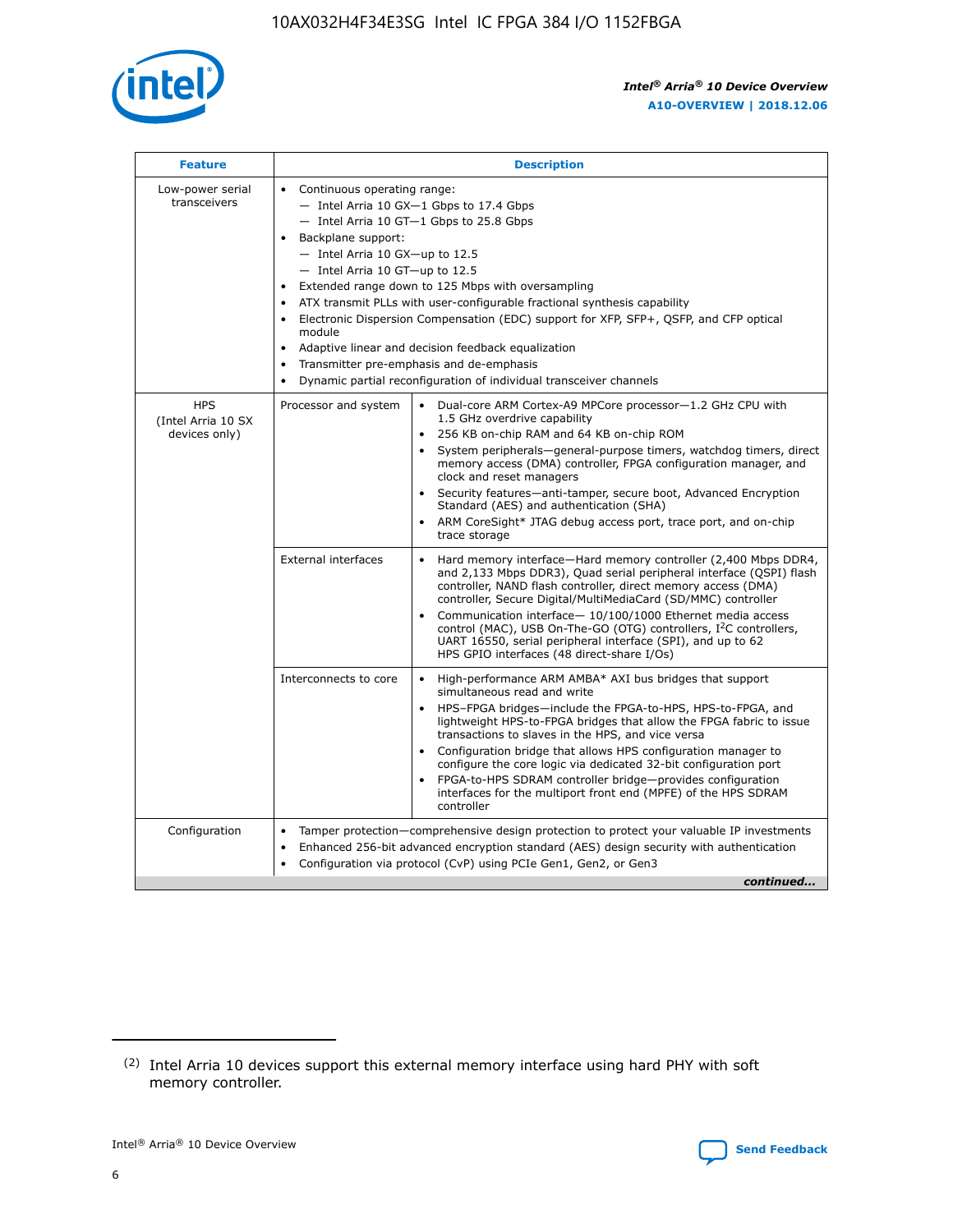

| <b>Feature</b>     | <b>Description</b>                                                                                                                                                                                               |
|--------------------|------------------------------------------------------------------------------------------------------------------------------------------------------------------------------------------------------------------|
|                    | Dynamic reconfiguration of the transceivers and PLLs<br>Fine-grained partial reconfiguration of the core fabric<br>Active Serial x4 Interface<br>$\bullet$                                                       |
| Power management   | SmartVID<br>Low static power device options<br>Programmable Power Technology<br>Intel Quartus <sup>®</sup> Prime integrated power analysis                                                                       |
| Software and tools | Intel Quartus Prime design suite<br>Transceiver toolkit<br>Platform Designer system integration tool<br>DSP Builder for Intel FPGAs<br>OpenCL <sup>™</sup> support<br>Intel SoC FPGA Embedded Design Suite (EDS) |

## **Related Information**

[Intel Arria 10 Transceiver PHY Overview](https://www.intel.com/content/www/us/en/programmable/documentation/nik1398707230472.html#nik1398706768037) Provides details on Intel Arria 10 transceivers.

# **Intel Arria 10 Device Variants and Packages**

#### **Table 4. Device Variants for the Intel Arria 10 Device Family**

| <b>Variant</b>    | <b>Description</b>                                                                                                                                                                                                     |
|-------------------|------------------------------------------------------------------------------------------------------------------------------------------------------------------------------------------------------------------------|
| Intel Arria 10 GX | FPGA featuring 17.4 Gbps transceivers for short reach applications with 12.5 backplane driving<br>capability.                                                                                                          |
| Intel Arria 10 GT | FPGA featuring:<br>17.4 Gbps transceivers for short reach applications with 12.5 backplane driving capability.<br>25.8 Gbps transceivers for supporting CAUI-4 and CEI-25G applications with CFP2 and CFP4<br>modules. |
| Intel Arria 10 SX | SoC integrating ARM-based HPS and FPGA featuring 17.4 Gbps transceivers for short reach<br>applications with 12.5 backplane driving capability.                                                                        |

# **Intel Arria 10 GX**

This section provides the available options, maximum resource counts, and package plan for the Intel Arria 10 GX devices.

The information in this section is correct at the time of publication. For the latest information and to get more details, refer to the Intel FPGA Product Selector.

#### **Related Information**

#### [Intel FPGA Product Selector](http://www.altera.com/products/selector/psg-selector.html) Provides the latest information on Intel products.

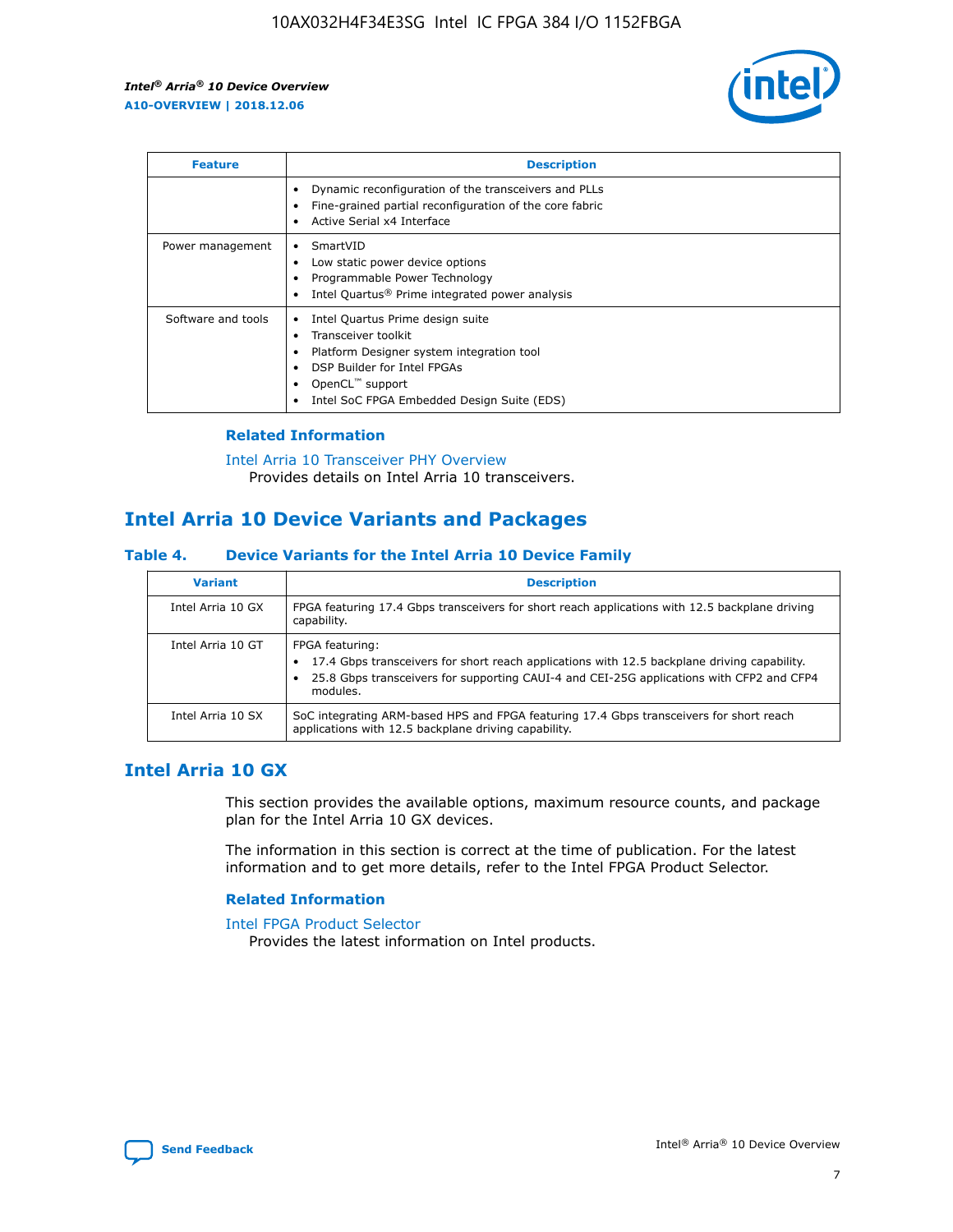

# **Available Options**





#### **Related Information**

[Transceiver Performance for Intel Arria 10 GX/SX Devices](https://www.intel.com/content/www/us/en/programmable/documentation/mcn1413182292568.html#mcn1413213965502) Provides more information about the transceiver speed grade.

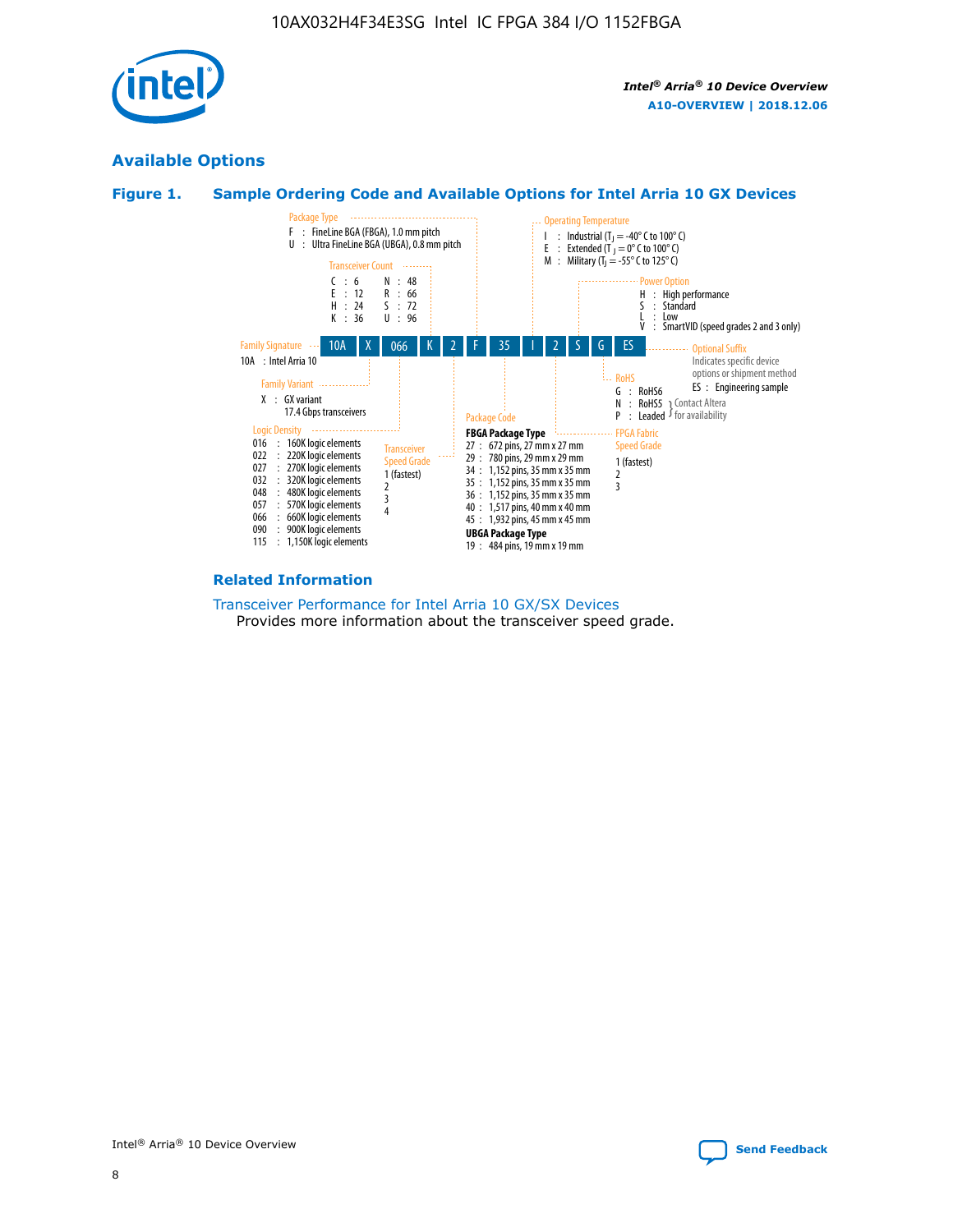

## **Maximum Resources**

#### **Table 5. Maximum Resource Counts for Intel Arria 10 GX Devices (GX 160, GX 220, GX 270, GX 320, and GX 480)**

| <b>Resource</b>              |                         | <b>Product Line</b> |                                                 |                    |                |                |  |  |  |
|------------------------------|-------------------------|---------------------|-------------------------------------------------|--------------------|----------------|----------------|--|--|--|
|                              |                         | <b>GX 160</b>       | <b>GX 220</b><br><b>GX 270</b><br><b>GX 320</b> |                    |                | <b>GX 480</b>  |  |  |  |
| Logic Elements (LE) (K)      |                         | 160                 | 220<br>270                                      |                    | 320            | 480            |  |  |  |
| <b>ALM</b>                   |                         | 61,510              | 80,330                                          | 101,620            | 119,900        | 183,590        |  |  |  |
| Register                     |                         | 246,040             | 321,320                                         | 406,480<br>479,600 |                | 734,360        |  |  |  |
| Memory (Kb)                  | M <sub>20</sub> K       | 8,800               | 11,740                                          | 15,000             | 17,820         | 28,620         |  |  |  |
|                              | <b>MLAB</b>             | 1,050               | 1,690                                           | 2,452<br>2,727     |                | 4,164          |  |  |  |
| Variable-precision DSP Block |                         | 156                 | 192                                             | 830                | 985            | 1,368          |  |  |  |
| 18 x 19 Multiplier           |                         | 312                 | 384                                             | 1,660<br>1,970     |                | 2,736          |  |  |  |
| PLL                          | Fractional<br>Synthesis | 6                   | 6                                               | 8                  | 8              | 12             |  |  |  |
|                              | I/O                     | 6                   | 6                                               | 8                  | 8              | 12             |  |  |  |
| 17.4 Gbps Transceiver        |                         | 12                  | 12                                              | 24                 | 24             | 36             |  |  |  |
| GPIO <sup>(3)</sup>          |                         | 288                 | 288                                             | 384                | 384            | 492            |  |  |  |
| LVDS Pair $(4)$              |                         | 120                 | 120                                             | 168                | 168            | 222            |  |  |  |
| PCIe Hard IP Block           |                         | $\mathbf{1}$        | 1                                               | $\overline{2}$     | $\overline{2}$ | $\overline{2}$ |  |  |  |
| Hard Memory Controller       |                         | 6                   | 6                                               | 8                  | 8              |                |  |  |  |

<sup>(4)</sup> Each LVDS I/O pair can be used as differential input or output.



<sup>(3)</sup> The number of GPIOs does not include transceiver I/Os. In the Intel Quartus Prime software, the number of user I/Os includes transceiver I/Os.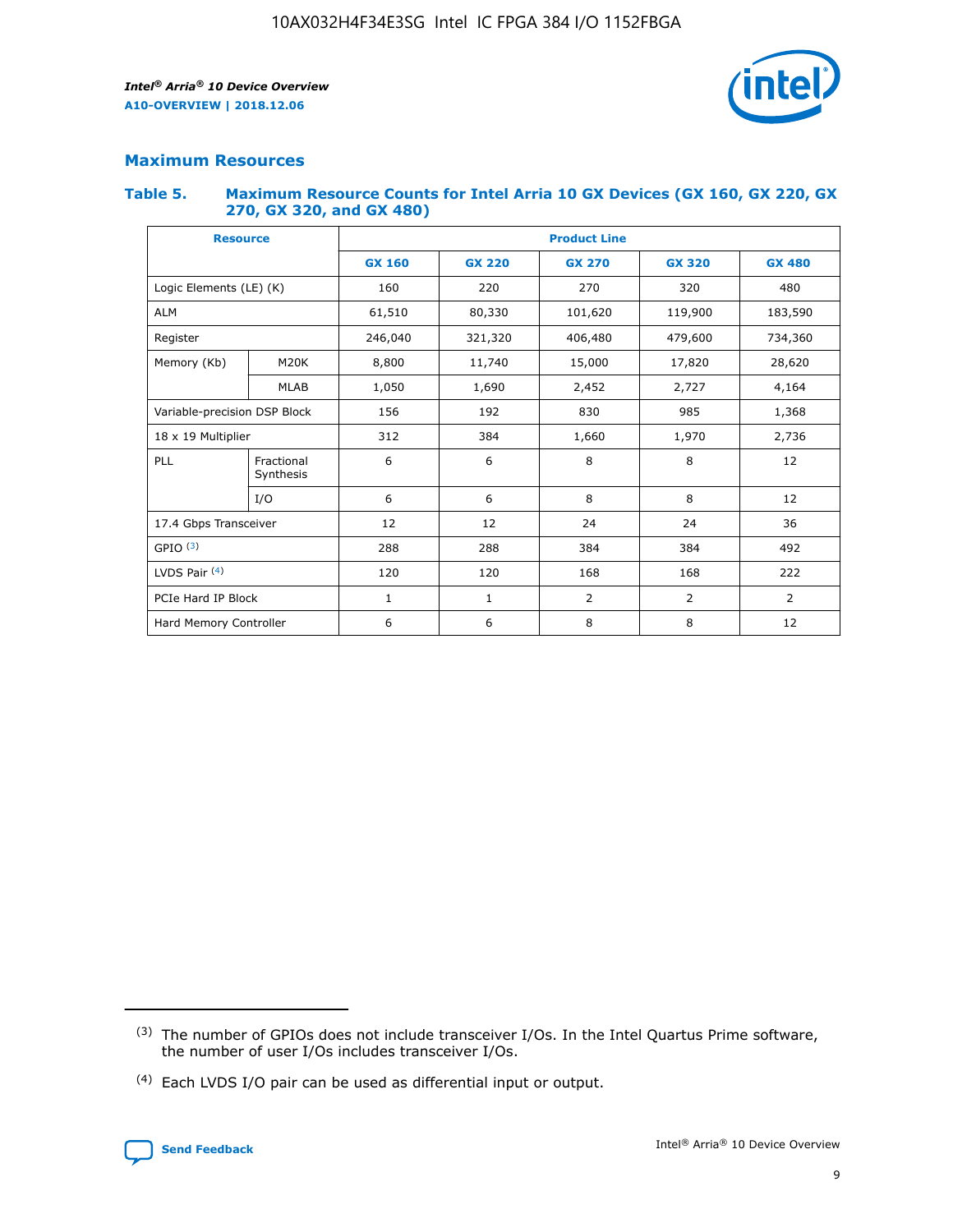

## **Table 6. Maximum Resource Counts for Intel Arria 10 GX Devices (GX 570, GX 660, GX 900, and GX 1150)**

|                              | <b>Resource</b>         | <b>Product Line</b> |               |                |                |  |  |  |  |
|------------------------------|-------------------------|---------------------|---------------|----------------|----------------|--|--|--|--|
|                              |                         | <b>GX 570</b>       | <b>GX 660</b> | <b>GX 900</b>  | <b>GX 1150</b> |  |  |  |  |
| Logic Elements (LE) (K)      |                         | 570                 | 660           | 900            | 1,150          |  |  |  |  |
| <b>ALM</b>                   |                         | 217,080             | 251,680       | 339,620        | 427,200        |  |  |  |  |
| Register                     |                         | 868,320             | 1,006,720     |                | 1,708,800      |  |  |  |  |
| Memory (Kb)                  | <b>M20K</b>             | 36,000              | 42,620        | 48,460         | 54,260         |  |  |  |  |
|                              | <b>MLAB</b>             | 5,096               | 5,788         | 9,386          | 12,984         |  |  |  |  |
| Variable-precision DSP Block |                         | 1,523               | 1,687         | 1,518          | 1,518          |  |  |  |  |
| $18 \times 19$ Multiplier    |                         | 3,046               | 3,374         | 3,036          | 3,036          |  |  |  |  |
| PLL                          | Fractional<br>Synthesis | 16                  | 16            | 32             | 32             |  |  |  |  |
|                              | I/O                     | 16                  | 16            | 16             | 16             |  |  |  |  |
| 17.4 Gbps Transceiver        |                         | 48                  | 96<br>48      |                | 96             |  |  |  |  |
| GPIO <sup>(3)</sup>          |                         | 696                 | 696           | 768            | 768            |  |  |  |  |
| LVDS Pair $(4)$              |                         | 324                 | 324<br>384    |                | 384            |  |  |  |  |
| PCIe Hard IP Block           |                         | 2                   | 2             | $\overline{4}$ | $\overline{4}$ |  |  |  |  |
| Hard Memory Controller       |                         | 16                  | 16            | 16             | 16             |  |  |  |  |

# **Package Plan**

# **Table 7. Package Plan for Intel Arria 10 GX Devices (U19, F27, and F29)**

Refer to I/O and High Speed I/O in Intel Arria 10 Devices chapter for the number of 3 V I/O, LVDS I/O, and LVDS channels in each device package.

| <b>Product Line</b> | U <sub>19</sub><br>$(19 \text{ mm} \times 19 \text{ mm})$<br>484-pin UBGA) |          |             |         | <b>F27</b><br>(27 mm × 27 mm,<br>672-pin FBGA) |             | <b>F29</b><br>(29 mm × 29 mm,<br>780-pin FBGA) |          |             |  |
|---------------------|----------------------------------------------------------------------------|----------|-------------|---------|------------------------------------------------|-------------|------------------------------------------------|----------|-------------|--|
|                     | 3 V I/O                                                                    | LVDS I/O | <b>XCVR</b> | 3 V I/O | <b>LVDS I/O</b>                                | <b>XCVR</b> | 3 V I/O                                        | LVDS I/O | <b>XCVR</b> |  |
| GX 160              | 48                                                                         | 192      | 6           | 48      | 192                                            | 12          | 48                                             | 240      | 12          |  |
| GX 220              | 48                                                                         | 192      | 6           | 48      | 192                                            | 12          | 48                                             | 240      | 12          |  |
| GX 270              |                                                                            |          |             | 48      | 192                                            | 12          | 48                                             | 312      | 12          |  |
| GX 320              |                                                                            |          |             | 48      | 192                                            | 12          | 48                                             | 312      | 12          |  |
| GX 480              |                                                                            |          |             |         |                                                |             | 48                                             | 312      | 12          |  |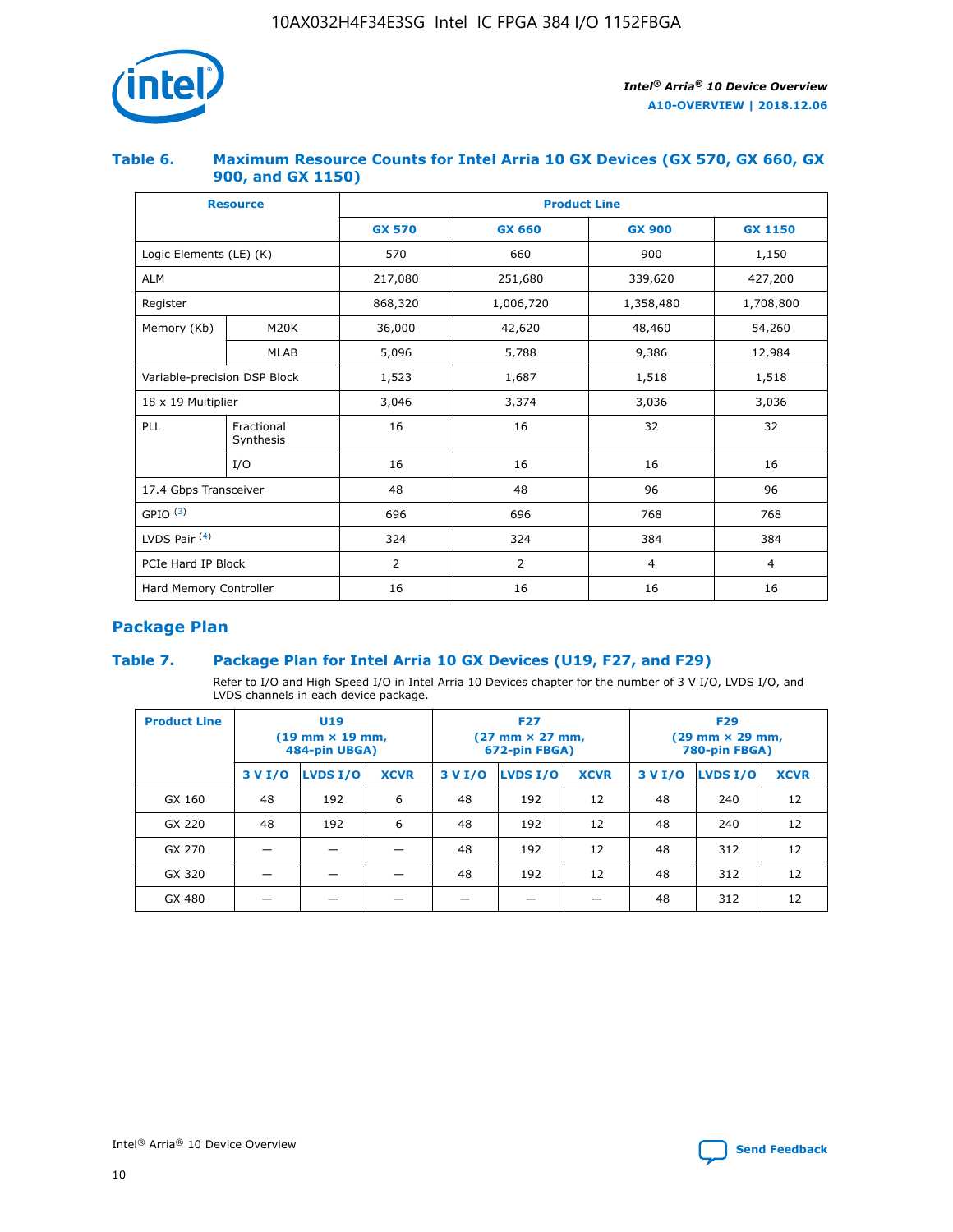

#### **Table 8. Package Plan for Intel Arria 10 GX Devices (F34, F35, NF40, and KF40)**

Refer to I/O and High Speed I/O in Intel Arria 10 Devices chapter for the number of 3 V I/O, LVDS I/O, and LVDS channels in each device package.

| <b>Product Line</b> | <b>F34</b><br>$(35 \text{ mm} \times 35 \text{ mm})$<br>1152-pin FBGA) |                    | <b>F35</b><br>$(35 \text{ mm} \times 35 \text{ mm})$<br><b>1152-pin FBGA)</b> |           | <b>KF40</b><br>$(40$ mm $\times$ 40 mm,<br>1517-pin FBGA) |             |           | <b>NF40</b><br>$(40$ mm $\times$ 40 mm,<br><b>1517-pin FBGA)</b> |             |            |                    |             |
|---------------------|------------------------------------------------------------------------|--------------------|-------------------------------------------------------------------------------|-----------|-----------------------------------------------------------|-------------|-----------|------------------------------------------------------------------|-------------|------------|--------------------|-------------|
|                     | 3V<br>I/O                                                              | <b>LVDS</b><br>I/O | <b>XCVR</b>                                                                   | 3V<br>I/O | <b>LVDS</b><br>I/O                                        | <b>XCVR</b> | 3V<br>I/O | <b>LVDS</b><br>I/O                                               | <b>XCVR</b> | 3 V<br>I/O | <b>LVDS</b><br>I/O | <b>XCVR</b> |
| GX 270              | 48                                                                     | 336                | 24                                                                            | 48        | 336                                                       | 24          |           |                                                                  |             |            |                    |             |
| GX 320              | 48                                                                     | 336                | 24                                                                            | 48        | 336                                                       | 24          |           |                                                                  |             |            |                    |             |
| GX 480              | 48                                                                     | 444                | 24                                                                            | 48        | 348                                                       | 36          |           |                                                                  |             |            |                    |             |
| GX 570              | 48                                                                     | 444                | 24                                                                            | 48        | 348                                                       | 36          | 96        | 600                                                              | 36          | 48         | 540                | 48          |
| GX 660              | 48                                                                     | 444                | 24                                                                            | 48        | 348                                                       | 36          | 96        | 600                                                              | 36          | 48         | 540                | 48          |
| GX 900              |                                                                        | 504                | 24                                                                            | -         |                                                           |             |           |                                                                  |             |            | 600                | 48          |
| GX 1150             |                                                                        | 504                | 24                                                                            |           |                                                           |             |           |                                                                  |             |            | 600                | 48          |

#### **Table 9. Package Plan for Intel Arria 10 GX Devices (RF40, NF45, SF45, and UF45)**

Refer to I/O and High Speed I/O in Intel Arria 10 Devices chapter for the number of 3 V I/O, LVDS I/O, and LVDS channels in each device package.

| <b>Product Line</b> | <b>RF40</b><br>$(40$ mm $\times$ 40 mm,<br>1517-pin FBGA) |                    | <b>NF45</b><br>$(45 \text{ mm} \times 45 \text{ mm})$<br><b>1932-pin FBGA)</b> |            |                    | <b>SF45</b><br>$(45 \text{ mm} \times 45 \text{ mm})$<br><b>1932-pin FBGA)</b> |            |                    | <b>UF45</b><br>$(45 \text{ mm} \times 45 \text{ mm})$<br><b>1932-pin FBGA)</b> |           |                    |             |
|---------------------|-----------------------------------------------------------|--------------------|--------------------------------------------------------------------------------|------------|--------------------|--------------------------------------------------------------------------------|------------|--------------------|--------------------------------------------------------------------------------|-----------|--------------------|-------------|
|                     | 3V<br>I/O                                                 | <b>LVDS</b><br>I/O | <b>XCVR</b>                                                                    | 3 V<br>I/O | <b>LVDS</b><br>I/O | <b>XCVR</b>                                                                    | 3 V<br>I/O | <b>LVDS</b><br>I/O | <b>XCVR</b>                                                                    | 3V<br>I/O | <b>LVDS</b><br>I/O | <b>XCVR</b> |
| GX 900              |                                                           | 342                | 66                                                                             | _          | 768                | 48                                                                             |            | 624                | 72                                                                             |           | 480                | 96          |
| GX 1150             |                                                           | 342                | 66                                                                             | _          | 768                | 48                                                                             |            | 624                | 72                                                                             |           | 480                | 96          |

## **Related Information**

[I/O and High-Speed Differential I/O Interfaces in Intel Arria 10 Devices chapter, Intel](https://www.intel.com/content/www/us/en/programmable/documentation/sam1403482614086.html#sam1403482030321) [Arria 10 Device Handbook](https://www.intel.com/content/www/us/en/programmable/documentation/sam1403482614086.html#sam1403482030321)

Provides the number of 3 V and LVDS I/Os, and LVDS channels for each Intel Arria 10 device package.

# **Intel Arria 10 GT**

This section provides the available options, maximum resource counts, and package plan for the Intel Arria 10 GT devices.

The information in this section is correct at the time of publication. For the latest information and to get more details, refer to the Intel FPGA Product Selector.

#### **Related Information**

#### [Intel FPGA Product Selector](http://www.altera.com/products/selector/psg-selector.html)

Provides the latest information on Intel products.

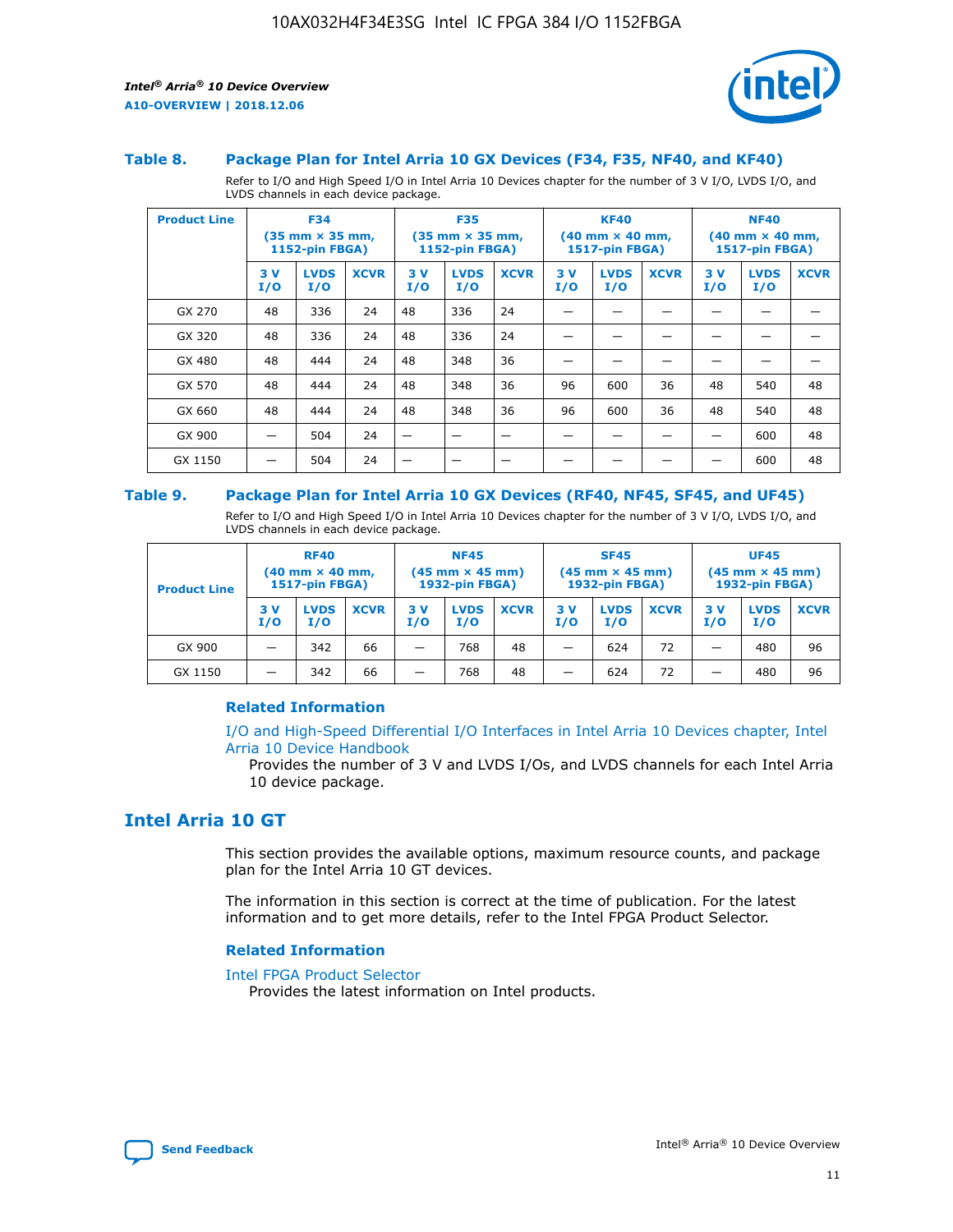

# **Available Options**

# **Figure 2. Sample Ordering Code and Available Options for Intel Arria 10 GT Devices**

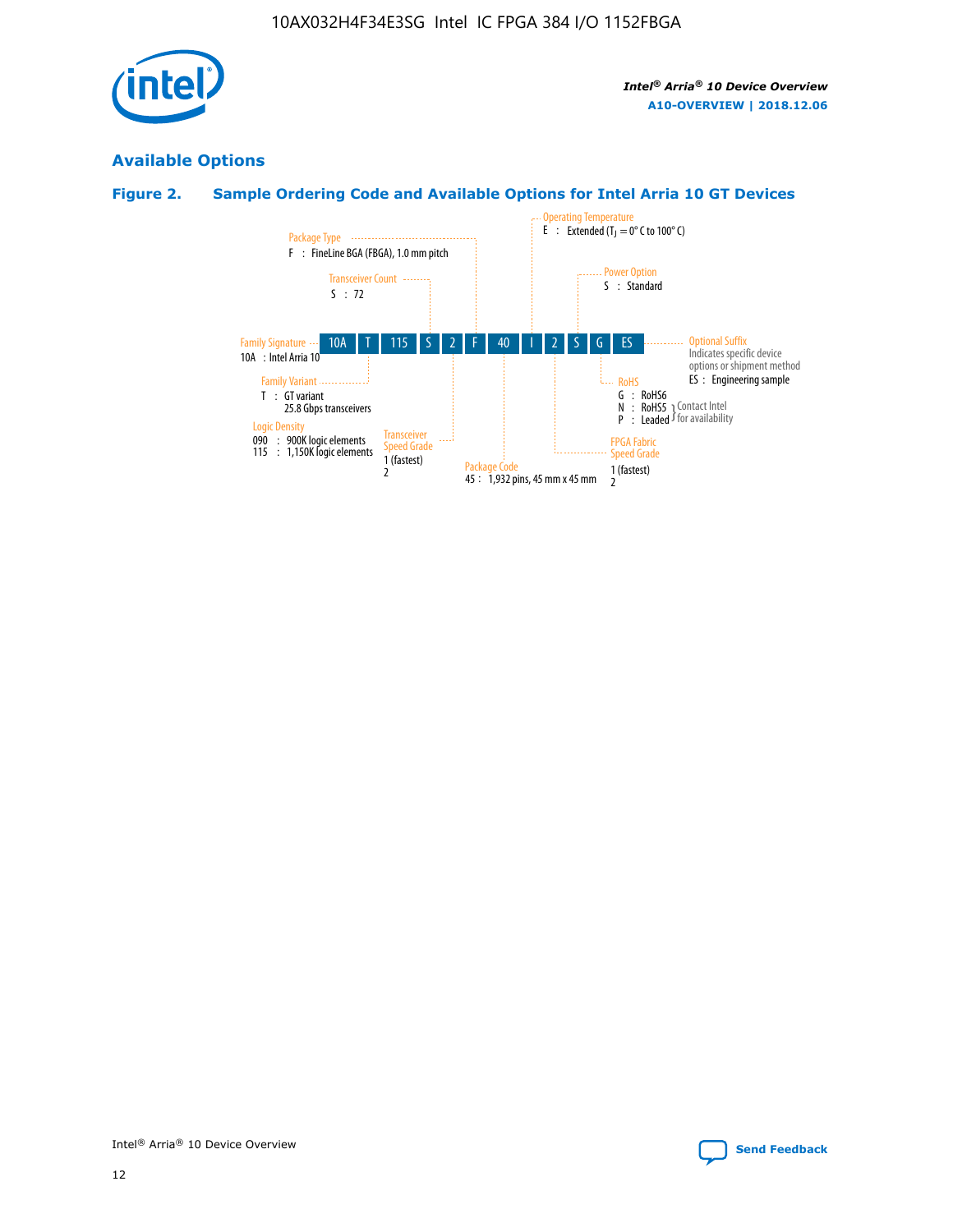

## **Maximum Resources**

#### **Table 10. Maximum Resource Counts for Intel Arria 10 GT Devices**

| <b>Resource</b>              |                      |                | <b>Product Line</b> |  |
|------------------------------|----------------------|----------------|---------------------|--|
|                              |                      | <b>GT 900</b>  | <b>GT 1150</b>      |  |
| Logic Elements (LE) (K)      |                      | 900            | 1,150               |  |
| <b>ALM</b>                   |                      | 339,620        | 427,200             |  |
| Register                     |                      | 1,358,480      | 1,708,800           |  |
| Memory (Kb)                  | M <sub>20</sub> K    | 48,460         | 54,260              |  |
|                              | <b>MLAB</b>          | 9,386          | 12,984              |  |
| Variable-precision DSP Block |                      | 1,518          | 1,518               |  |
| 18 x 19 Multiplier           |                      | 3,036          | 3,036               |  |
| PLL                          | Fractional Synthesis | 32             | 32                  |  |
|                              | I/O                  | 16             | 16                  |  |
| Transceiver                  | 17.4 Gbps            | 72(5)          | 72(5)               |  |
|                              | 25.8 Gbps            | 6              | 6                   |  |
| GPIO <sup>(6)</sup>          |                      | 624            | 624                 |  |
| LVDS Pair $(7)$              |                      | 312            | 312                 |  |
| PCIe Hard IP Block           |                      | $\overline{4}$ | $\overline{4}$      |  |
| Hard Memory Controller       |                      | 16             | 16                  |  |

## **Related Information**

#### [Intel Arria 10 GT Channel Usage](https://www.intel.com/content/www/us/en/programmable/documentation/nik1398707230472.html#nik1398707008178)

Configuring GT/GX channels in Intel Arria 10 GT devices.

## **Package Plan**

## **Table 11. Package Plan for Intel Arria 10 GT Devices**

Refer to I/O and High Speed I/O in Intel Arria 10 Devices chapter for the number of 3 V I/O, LVDS I/O, and LVDS channels in each device package.

| <b>Product Line</b> | <b>SF45</b><br>(45 mm × 45 mm, 1932-pin FBGA) |                 |             |  |  |  |
|---------------------|-----------------------------------------------|-----------------|-------------|--|--|--|
|                     | 3 V I/O                                       | <b>LVDS I/O</b> | <b>XCVR</b> |  |  |  |
| GT 900              |                                               | 624             | 72          |  |  |  |
| GT 1150             |                                               | 624             |             |  |  |  |

<sup>(7)</sup> Each LVDS I/O pair can be used as differential input or output.



 $(5)$  If all 6 GT channels are in use, 12 of the GX channels are not usable.

<sup>(6)</sup> The number of GPIOs does not include transceiver I/Os. In the Intel Quartus Prime software, the number of user I/Os includes transceiver I/Os.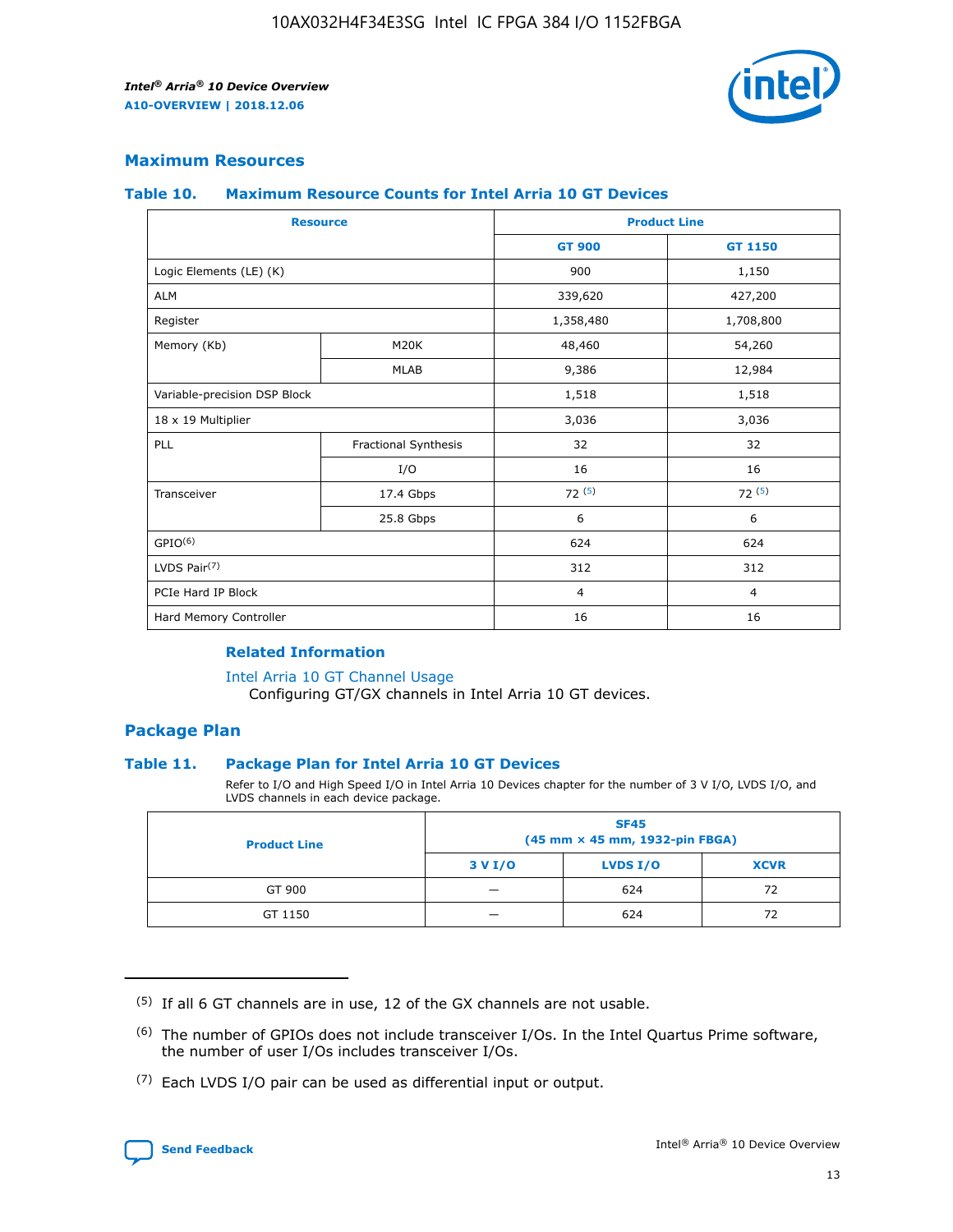

#### **Related Information**

[I/O and High-Speed Differential I/O Interfaces in Intel Arria 10 Devices chapter, Intel](https://www.intel.com/content/www/us/en/programmable/documentation/sam1403482614086.html#sam1403482030321) [Arria 10 Device Handbook](https://www.intel.com/content/www/us/en/programmable/documentation/sam1403482614086.html#sam1403482030321)

Provides the number of 3 V and LVDS I/Os, and LVDS channels for each Intel Arria 10 device package.

# **Intel Arria 10 SX**

This section provides the available options, maximum resource counts, and package plan for the Intel Arria 10 SX devices.

The information in this section is correct at the time of publication. For the latest information and to get more details, refer to the Intel FPGA Product Selector.

#### **Related Information**

[Intel FPGA Product Selector](http://www.altera.com/products/selector/psg-selector.html) Provides the latest information on Intel products.

## **Available Options**

#### **Figure 3. Sample Ordering Code and Available Options for Intel Arria 10 SX Devices**



#### **Related Information**

[Transceiver Performance for Intel Arria 10 GX/SX Devices](https://www.intel.com/content/www/us/en/programmable/documentation/mcn1413182292568.html#mcn1413213965502) Provides more information about the transceiver speed grade.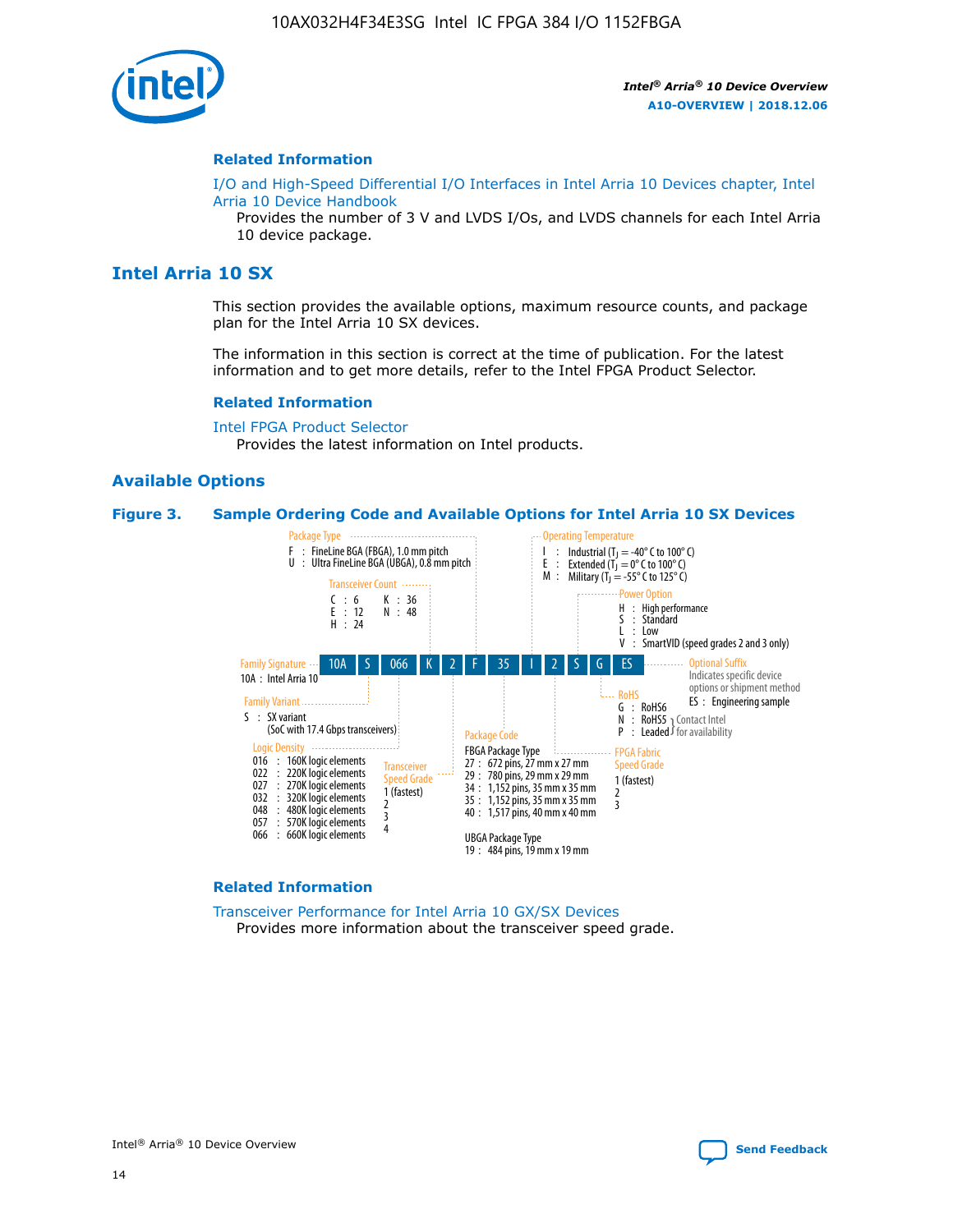

# **Maximum Resources**

## **Table 12. Maximum Resource Counts for Intel Arria 10 SX Devices**

| <b>Resource</b>                   |                         | <b>Product Line</b> |               |                |                |                |                |                |  |  |  |
|-----------------------------------|-------------------------|---------------------|---------------|----------------|----------------|----------------|----------------|----------------|--|--|--|
|                                   |                         | <b>SX 160</b>       | <b>SX 220</b> | <b>SX 270</b>  | <b>SX 320</b>  | <b>SX 480</b>  | <b>SX 570</b>  | <b>SX 660</b>  |  |  |  |
| Logic Elements (LE) (K)           |                         | 160                 | 220           | 270            | 320            | 480            | 570            | 660            |  |  |  |
| <b>ALM</b>                        |                         | 61,510              | 80,330        | 101,620        | 119,900        | 183,590        | 217,080        | 251,680        |  |  |  |
| Register                          |                         | 246,040             | 321,320       | 406,480        | 479,600        | 734,360        | 868,320        | 1,006,720      |  |  |  |
| Memory (Kb)                       | M <sub>20</sub> K       | 8,800               | 11,740        | 15,000         | 17,820         | 28,620         | 36,000         | 42,620         |  |  |  |
|                                   | <b>MLAB</b>             | 1,050               | 1,690         | 2,452          | 2,727          | 4,164          | 5,096          | 5,788          |  |  |  |
| Variable-precision DSP Block      |                         | 156                 | 192           | 830            | 985            | 1,368          | 1,523          | 1,687          |  |  |  |
| 18 x 19 Multiplier                |                         | 312                 | 384           | 1,660          | 1,970          | 2,736          | 3,046          | 3,374          |  |  |  |
| PLL                               | Fractional<br>Synthesis | 6                   | 6             | 8              | 8              | 12             | 16             | 16             |  |  |  |
|                                   | I/O                     | 6                   | 6             | 8              | 8              | 12             | 16             | 16             |  |  |  |
| 17.4 Gbps Transceiver             |                         | 12                  | 12            | 24             | 24             | 36             | 48             | 48             |  |  |  |
| GPIO <sup>(8)</sup>               |                         | 288                 | 288           | 384            | 384            | 492            | 696            | 696            |  |  |  |
| LVDS Pair $(9)$                   |                         | 120                 | 120           | 168            | 168            | 174            | 324            | 324            |  |  |  |
|                                   | PCIe Hard IP Block      |                     | $\mathbf{1}$  | $\overline{2}$ | $\overline{2}$ | $\overline{2}$ | $\overline{2}$ | $\overline{2}$ |  |  |  |
| Hard Memory Controller            |                         | 6                   | 6             | 8              | 8              | 12             | 16             | 16             |  |  |  |
| ARM Cortex-A9 MPCore<br>Processor |                         | Yes                 | Yes           | Yes            | Yes            | Yes            | Yes            | <b>Yes</b>     |  |  |  |

# **Package Plan**

## **Table 13. Package Plan for Intel Arria 10 SX Devices (U19, F27, F29, and F34)**

Refer to I/O and High Speed I/O in Intel Arria 10 Devices chapter for the number of 3 V I/O, LVDS I/O, and LVDS channels in each device package.

| <b>Product Line</b> | U19<br>$(19 \text{ mm} \times 19 \text{ mm})$ .<br>484-pin UBGA) |                    |             | <b>F27</b><br>$(27 \text{ mm} \times 27 \text{ mm})$<br>672-pin FBGA) |                    | <b>F29</b><br>$(29 \text{ mm} \times 29 \text{ mm})$<br>780-pin FBGA) |           |                    | <b>F34</b><br>$(35 \text{ mm} \times 35 \text{ mm})$<br><b>1152-pin FBGA)</b> |           |                    |             |
|---------------------|------------------------------------------------------------------|--------------------|-------------|-----------------------------------------------------------------------|--------------------|-----------------------------------------------------------------------|-----------|--------------------|-------------------------------------------------------------------------------|-----------|--------------------|-------------|
|                     | 3V<br>I/O                                                        | <b>LVDS</b><br>I/O | <b>XCVR</b> | 3V<br>I/O                                                             | <b>LVDS</b><br>I/O | <b>XCVR</b>                                                           | 3V<br>I/O | <b>LVDS</b><br>I/O | <b>XCVR</b>                                                                   | 3V<br>I/O | <b>LVDS</b><br>I/O | <b>XCVR</b> |
| SX 160              | 48                                                               | 144                | 6           | 48                                                                    | 192                | 12                                                                    | 48        | 240                | 12                                                                            |           |                    |             |
| SX 220              | 48                                                               | 144                | 6           | 48                                                                    | 192                | 12                                                                    | 48        | 240                | 12                                                                            |           |                    |             |
| SX 270              |                                                                  |                    |             | 48                                                                    | 192                | 12                                                                    | 48        | 312                | 12                                                                            | 48        | 336                | 24          |
| SX 320              |                                                                  |                    |             | 48                                                                    | 192                | 12                                                                    | 48        | 312                | 12                                                                            | 48        | 336                | 24          |
|                     | continued                                                        |                    |             |                                                                       |                    |                                                                       |           |                    |                                                                               |           |                    |             |

 $(8)$  The number of GPIOs does not include transceiver I/Os. In the Intel Quartus Prime software, the number of user I/Os includes transceiver I/Os.

 $(9)$  Each LVDS I/O pair can be used as differential input or output.

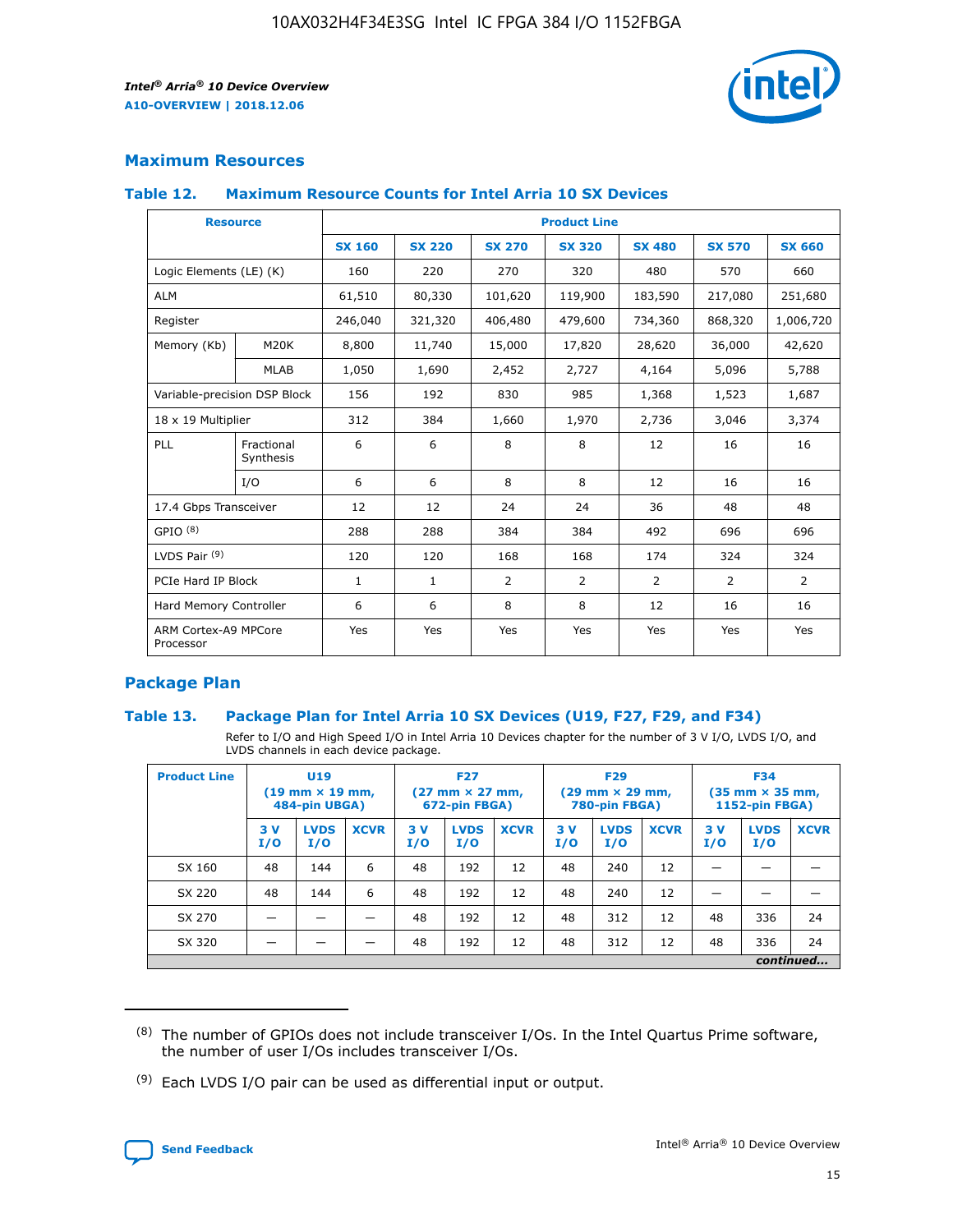

| <b>Product Line</b> | U <sub>19</sub><br>$(19 \text{ mm} \times 19 \text{ mm})$<br>484-pin UBGA) |                    | <b>F27</b><br>$(27 \text{ mm} \times 27 \text{ mm})$<br>672-pin FBGA) |           | <b>F29</b><br>$(29 \text{ mm} \times 29 \text{ mm})$<br>780-pin FBGA) |             |           | <b>F34</b><br>$(35 \text{ mm} \times 35 \text{ mm})$<br><b>1152-pin FBGA)</b> |             |           |                    |             |
|---------------------|----------------------------------------------------------------------------|--------------------|-----------------------------------------------------------------------|-----------|-----------------------------------------------------------------------|-------------|-----------|-------------------------------------------------------------------------------|-------------|-----------|--------------------|-------------|
|                     | 3 V<br>I/O                                                                 | <b>LVDS</b><br>I/O | <b>XCVR</b>                                                           | 3V<br>I/O | <b>LVDS</b><br>I/O                                                    | <b>XCVR</b> | 3V<br>I/O | <b>LVDS</b><br>I/O                                                            | <b>XCVR</b> | 3V<br>I/O | <b>LVDS</b><br>I/O | <b>XCVR</b> |
| SX 480              |                                                                            |                    |                                                                       |           |                                                                       |             | 48        | 312                                                                           | 12          | 48        | 444                | 24          |
| SX 570              |                                                                            |                    |                                                                       |           |                                                                       |             |           |                                                                               |             | 48        | 444                | 24          |
| SX 660              |                                                                            |                    |                                                                       |           |                                                                       |             |           |                                                                               |             | 48        | 444                | 24          |

## **Table 14. Package Plan for Intel Arria 10 SX Devices (F35, KF40, and NF40)**

Refer to I/O and High Speed I/O in Intel Arria 10 Devices chapter for the number of 3 V I/O, LVDS I/O, and LVDS channels in each device package.

| <b>Product Line</b> | <b>F35</b><br>$(35 \text{ mm} \times 35 \text{ mm})$<br><b>1152-pin FBGA)</b> |          |             |                                           | <b>KF40</b><br>(40 mm × 40 mm,<br>1517-pin FBGA) |    | <b>NF40</b><br>$(40 \text{ mm} \times 40 \text{ mm})$<br>1517-pin FBGA) |          |             |  |
|---------------------|-------------------------------------------------------------------------------|----------|-------------|-------------------------------------------|--------------------------------------------------|----|-------------------------------------------------------------------------|----------|-------------|--|
|                     | 3 V I/O                                                                       | LVDS I/O | <b>XCVR</b> | <b>LVDS I/O</b><br><b>XCVR</b><br>3 V I/O |                                                  |    | 3 V I/O                                                                 | LVDS I/O | <b>XCVR</b> |  |
| SX 270              | 48                                                                            | 336      | 24          |                                           |                                                  |    |                                                                         |          |             |  |
| SX 320              | 48                                                                            | 336      | 24          |                                           |                                                  |    |                                                                         |          |             |  |
| SX 480              | 48                                                                            | 348      | 36          |                                           |                                                  |    |                                                                         |          |             |  |
| SX 570              | 48                                                                            | 348      | 36          | 96                                        | 600                                              | 36 | 48                                                                      | 540      | 48          |  |
| SX 660              | 48                                                                            | 348      | 36          | 96                                        | 600                                              | 36 | 48                                                                      | 540      | 48          |  |

# **Related Information**

[I/O and High-Speed Differential I/O Interfaces in Intel Arria 10 Devices chapter, Intel](https://www.intel.com/content/www/us/en/programmable/documentation/sam1403482614086.html#sam1403482030321) [Arria 10 Device Handbook](https://www.intel.com/content/www/us/en/programmable/documentation/sam1403482614086.html#sam1403482030321)

Provides the number of 3 V and LVDS I/Os, and LVDS channels for each Intel Arria 10 device package.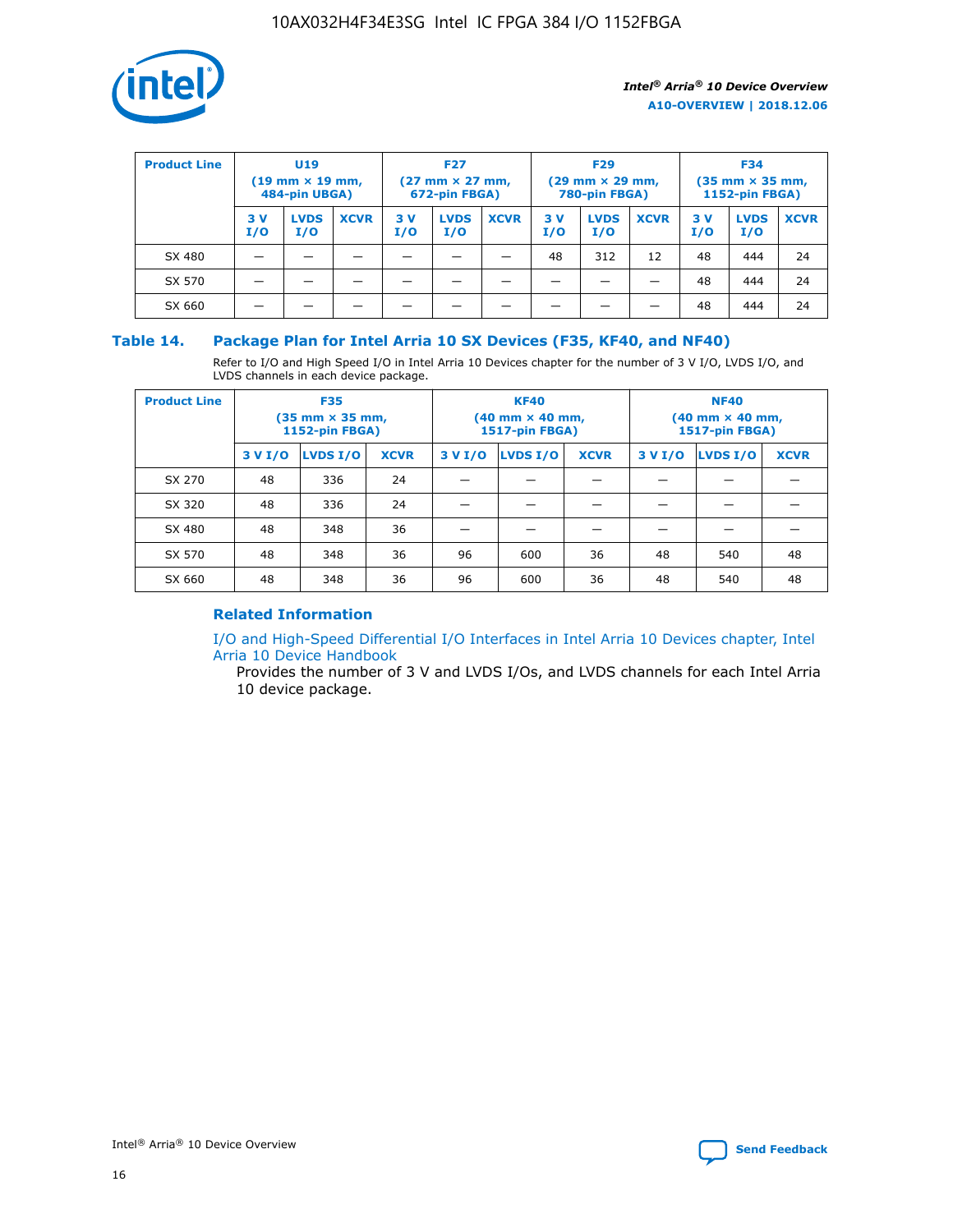

# **I/O Vertical Migration for Intel Arria 10 Devices**

#### **Figure 4. Migration Capability Across Intel Arria 10 Product Lines**

- The arrows indicate the migration paths. The devices included in each vertical migration path are shaded. Devices with fewer resources in the same path have lighter shades.
- To achieve the full I/O migration across product lines in the same migration path, restrict I/Os and transceivers usage to match the product line with the lowest I/O and transceiver counts.
- An LVDS I/O bank in the source device may be mapped to a 3 V I/O bank in the target device. To use memory interface clock frequency higher than 533 MHz, assign external memory interface pins only to banks that are LVDS I/O in both devices.
- There may be nominal 0.15 mm package height difference between some product lines in the same package type.
	- **Variant Product Line Package U19 F27 F29 F34 F35 KF40 NF40 RF40 NF45 SF45 UF45** Intel® Arria® 10 GX GX 160 GX 220 GX 270 GX 320 GX 480 GX 570 GX 660 GX 900 GX 1150 Intel Arria 10 GT GT 900 GT 1150 Intel Arria 10 SX SX 160 SX 220 SX 270 SX 320 SX 480 SX 570 SX 660
- Some migration paths are not shown in the Intel Quartus Prime software **Pin Migration View**.

*Note:* To verify the pin migration compatibility, use the **Pin Migration View** window in the Intel Quartus Prime software Pin Planner.

# **Adaptive Logic Module**

Intel Arria 10 devices use a 20 nm ALM as the basic building block of the logic fabric.

The ALM architecture is the same as the previous generation FPGAs, allowing for efficient implementation of logic functions and easy conversion of IP between the device generations.

The ALM, as shown in following figure, uses an 8-input fracturable look-up table (LUT) with four dedicated registers to help improve timing closure in register-rich designs and achieve an even higher design packing capability than the traditional two-register per LUT architecture.

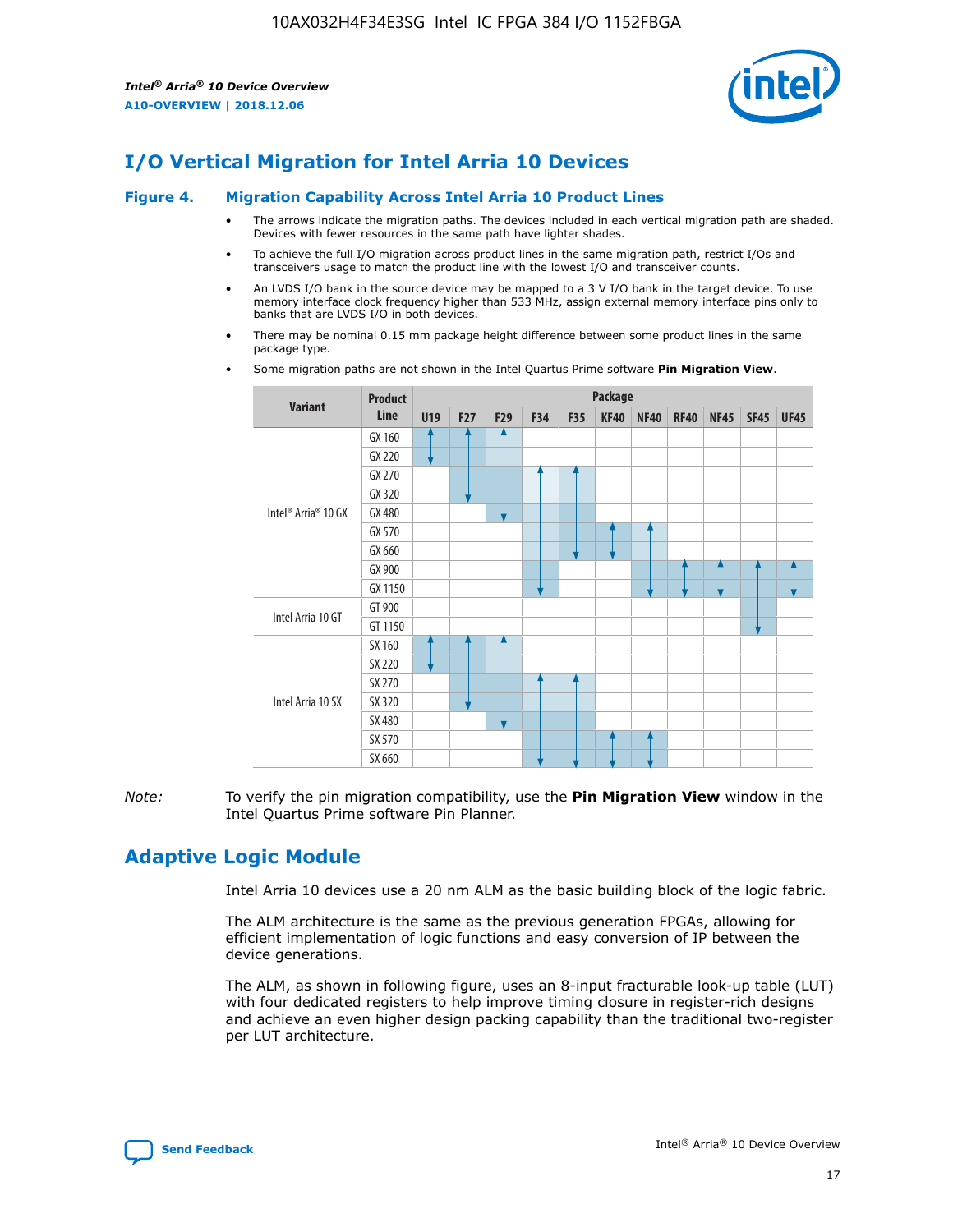

**Figure 5. ALM for Intel Arria 10 Devices**



The Intel Quartus Prime software optimizes your design according to the ALM logic structure and automatically maps legacy designs into the Intel Arria 10 ALM architecture.

# **Variable-Precision DSP Block**

The Intel Arria 10 variable precision DSP blocks support fixed-point arithmetic and floating-point arithmetic.

Features for fixed-point arithmetic:

- High-performance, power-optimized, and fully registered multiplication operations
- 18-bit and 27-bit word lengths
- Two 18 x 19 multipliers or one 27 x 27 multiplier per DSP block
- Built-in addition, subtraction, and 64-bit double accumulation register to combine multiplication results
- Cascading 19-bit or 27-bit when pre-adder is disabled and cascading 18-bit when pre-adder is used to form the tap-delay line for filtering applications
- Cascading 64-bit output bus to propagate output results from one block to the next block without external logic support
- Hard pre-adder supported in 19-bit and 27-bit modes for symmetric filters
- Internal coefficient register bank in both 18-bit and 27-bit modes for filter implementation
- 18-bit and 27-bit systolic finite impulse response (FIR) filters with distributed output adder
- Biased rounding support

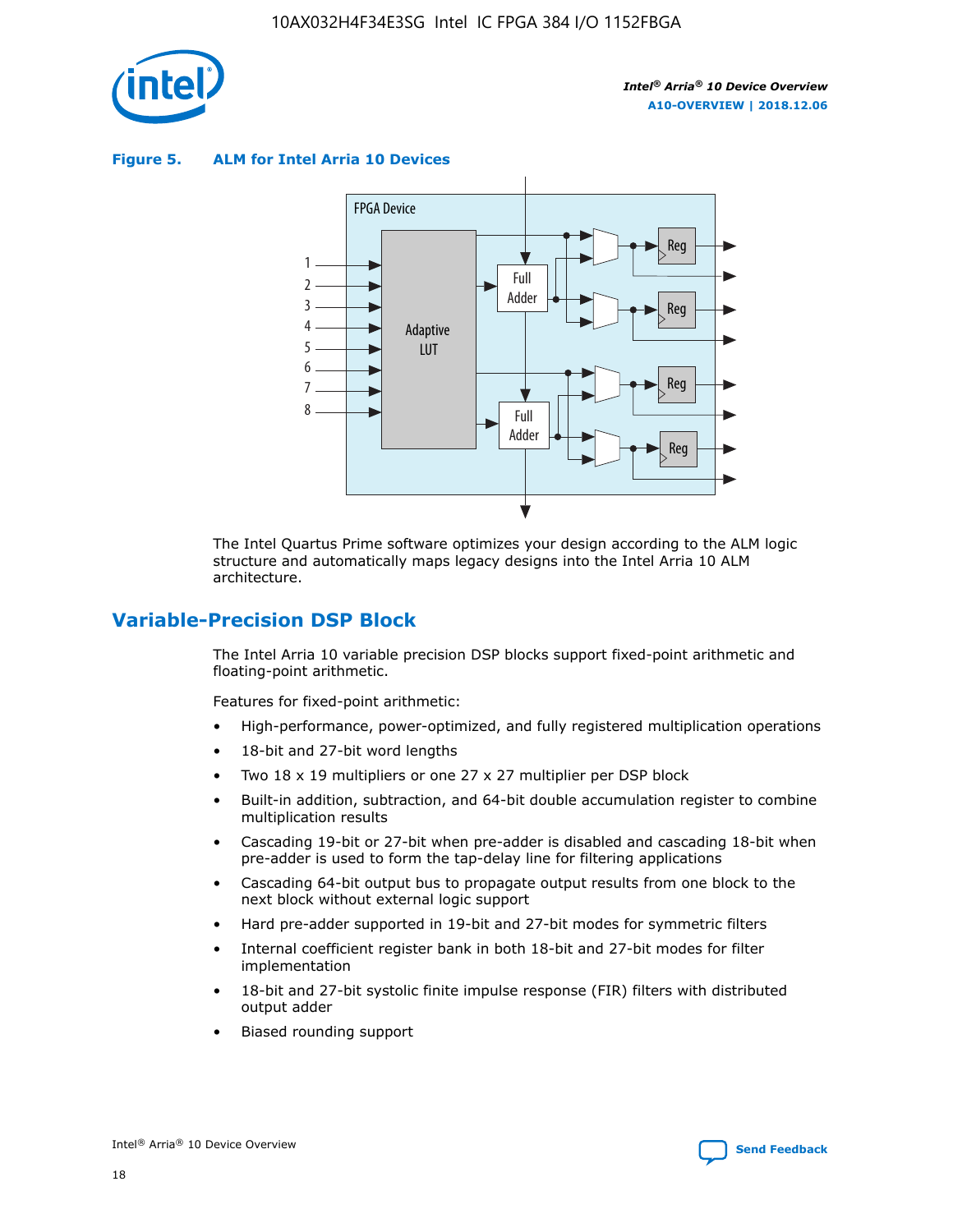

Features for floating-point arithmetic:

- A completely hardened architecture that supports multiplication, addition, subtraction, multiply-add, and multiply-subtract
- Multiplication with accumulation capability and a dynamic accumulator reset control
- Multiplication with cascade summation capability
- Multiplication with cascade subtraction capability
- Complex multiplication
- Direct vector dot product
- Systolic FIR filter

## **Table 15. Variable-Precision DSP Block Configurations for Intel Arria 10 Devices**

| <b>Usage Example</b>                                       | <b>Multiplier Size (Bit)</b>    | <b>DSP Block Resources</b> |
|------------------------------------------------------------|---------------------------------|----------------------------|
| Medium precision fixed point                               | Two 18 x 19                     |                            |
| High precision fixed or Single precision<br>floating point | One 27 x 27                     |                            |
| Fixed point FFTs                                           | One 19 x 36 with external adder |                            |
| Very high precision fixed point                            | One 36 x 36 with external adder |                            |
| Double precision floating point                            | One 54 x 54 with external adder | 4                          |

#### **Table 16. Resources for Fixed-Point Arithmetic in Intel Arria 10 Devices**

The table lists the variable-precision DSP resources by bit precision for each Intel Arria 10 device.

| <b>Variant</b>  | <b>Product Line</b> | <b>Variable-</b><br>precision<br><b>DSP Block</b> | <b>Independent Input and Output</b><br><b>Multiplications Operator</b> |                                     | 18 x 19<br><b>Multiplier</b><br><b>Adder Sum</b> | $18 \times 18$<br><b>Multiplier</b><br><b>Adder</b> |
|-----------------|---------------------|---------------------------------------------------|------------------------------------------------------------------------|-------------------------------------|--------------------------------------------------|-----------------------------------------------------|
|                 |                     |                                                   | 18 x 19<br><b>Multiplier</b>                                           | $27 \times 27$<br><b>Multiplier</b> | <b>Mode</b>                                      | <b>Summed with</b><br>36 bit Input                  |
| AIntel Arria 10 | GX 160              | 156                                               | 312                                                                    | 156                                 | 156                                              | 156                                                 |
| GX              | GX 220              | 192                                               | 384                                                                    | 192                                 | 192                                              | 192                                                 |
|                 | GX 270              | 830                                               | 1,660                                                                  | 830                                 | 830                                              | 830                                                 |
|                 | GX 320              | 984                                               | 1,968                                                                  | 984                                 | 984                                              | 984                                                 |
|                 | GX 480              | 1,368                                             | 2,736                                                                  | 1,368                               | 1,368                                            | 1,368                                               |
|                 | GX 570              | 1,523                                             | 3,046                                                                  | 1,523                               | 1,523                                            | 1,523                                               |
|                 | GX 660              | 1,687                                             | 3,374                                                                  | 1,687                               | 1,687                                            | 1,687                                               |
|                 | GX 900              | 1,518                                             | 3,036                                                                  | 1,518                               | 1,518                                            | 1,518                                               |
|                 | GX 1150             | 1,518                                             | 3,036                                                                  | 1,518                               | 1,518                                            | 1,518                                               |
| Intel Arria 10  | GT 900              | 1,518                                             | 3,036                                                                  | 1,518                               | 1,518                                            | 1,518                                               |
| GT              | GT 1150             | 1,518                                             | 3,036                                                                  | 1,518                               | 1,518                                            | 1,518                                               |
| Intel Arria 10  | SX 160              | 156                                               | 312                                                                    | 156                                 | 156                                              | 156                                                 |
| <b>SX</b>       | SX 220              | 192                                               | 384                                                                    | 192                                 | 192                                              | 192                                                 |
|                 | SX 270              | 830                                               | 1,660                                                                  | 830                                 | 830                                              | 830                                                 |
|                 |                     |                                                   |                                                                        |                                     |                                                  | continued                                           |

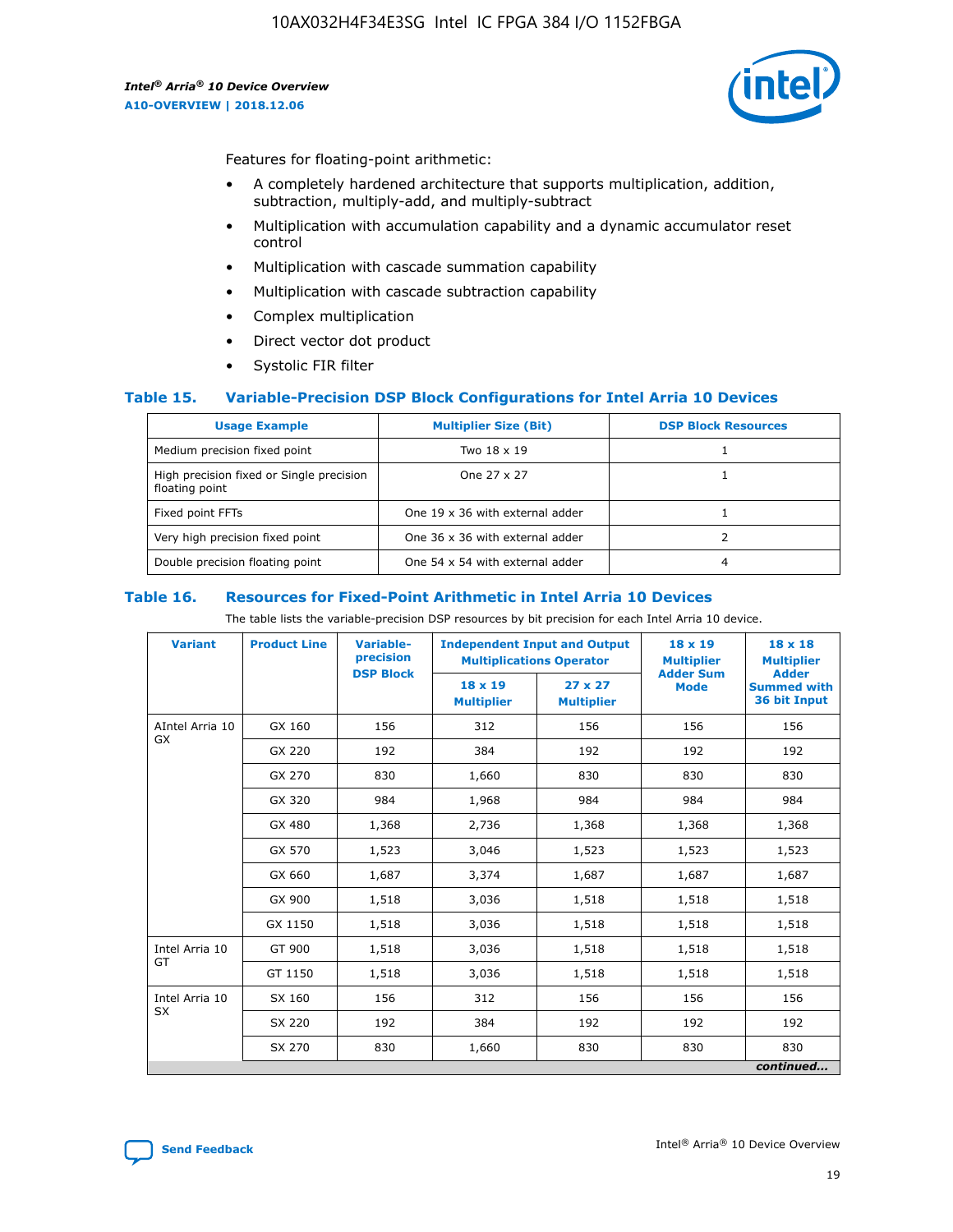

| <b>Variant</b> | <b>Product Line</b> | <b>Variable-</b><br>precision |                                     | <b>Independent Input and Output</b><br><b>Multiplications Operator</b> | $18 \times 19$<br><b>Multiplier</b> | $18 \times 18$<br><b>Multiplier</b>                |
|----------------|---------------------|-------------------------------|-------------------------------------|------------------------------------------------------------------------|-------------------------------------|----------------------------------------------------|
|                |                     | <b>DSP Block</b>              | $18 \times 19$<br><b>Multiplier</b> | $27 \times 27$<br><b>Multiplier</b>                                    | <b>Adder Sum</b><br><b>Mode</b>     | <b>Adder</b><br><b>Summed with</b><br>36 bit Input |
|                | SX 320              | 984                           | 1,968                               | 984                                                                    | 984                                 | 984                                                |
|                | SX 480              | 1,368                         | 2,736                               | 1,368                                                                  | 1,368                               | 1,368                                              |
|                | SX 570              | 1,523                         | 3,046                               | 1,523                                                                  | 1,523                               | 1,523                                              |
|                | SX 660              | 1,687                         | 3,374                               | 1,687                                                                  | 1,687                               | 1,687                                              |

# **Table 17. Resources for Floating-Point Arithmetic in Intel Arria 10 Devices**

The table lists the variable-precision DSP resources by bit precision for each Intel Arria 10 device.

| <b>Variant</b> | <b>Product Line</b> | <b>Variable-</b><br>precision<br><b>DSP Block</b> | <b>Single</b><br><b>Precision</b><br><b>Floating-Point</b><br><b>Multiplication</b><br><b>Mode</b> | <b>Single-Precision</b><br><b>Floating-Point</b><br><b>Adder Mode</b> | Single-<br><b>Precision</b><br><b>Floating-Point</b><br><b>Multiply</b><br><b>Accumulate</b><br><b>Mode</b> | <b>Peak</b><br><b>Giga Floating-</b><br><b>Point</b><br><b>Operations</b><br>per Second<br>(GFLOPs) |
|----------------|---------------------|---------------------------------------------------|----------------------------------------------------------------------------------------------------|-----------------------------------------------------------------------|-------------------------------------------------------------------------------------------------------------|-----------------------------------------------------------------------------------------------------|
| Intel Arria 10 | GX 160              | 156                                               | 156                                                                                                | 156                                                                   | 156                                                                                                         | 140                                                                                                 |
| GX             | GX 220              | 192                                               | 192                                                                                                | 192                                                                   | 192                                                                                                         | 173                                                                                                 |
|                | GX 270              | 830                                               | 830                                                                                                | 830                                                                   | 830                                                                                                         | 747                                                                                                 |
|                | GX 320              | 984                                               | 984                                                                                                | 984                                                                   | 984                                                                                                         | 886                                                                                                 |
|                | GX 480              | 1,369                                             | 1,368                                                                                              | 1,368                                                                 | 1,368                                                                                                       | 1,231                                                                                               |
|                | GX 570              | 1,523                                             | 1,523                                                                                              | 1,523                                                                 | 1,523                                                                                                       | 1,371                                                                                               |
|                | GX 660              | 1,687                                             | 1,687                                                                                              | 1,687                                                                 | 1,687                                                                                                       | 1,518                                                                                               |
|                | GX 900              | 1,518                                             | 1,518                                                                                              | 1,518                                                                 | 1,518                                                                                                       | 1,366                                                                                               |
|                | GX 1150             | 1,518                                             | 1,518                                                                                              | 1,518                                                                 | 1,518                                                                                                       | 1,366                                                                                               |
| Intel Arria 10 | GT 900              | 1,518                                             | 1,518                                                                                              | 1,518                                                                 | 1,518                                                                                                       | 1,366                                                                                               |
| GT             | GT 1150             | 1,518                                             | 1,518                                                                                              | 1,518                                                                 | 1,518                                                                                                       | 1,366                                                                                               |
| Intel Arria 10 | SX 160              | 156                                               | 156                                                                                                | 156                                                                   | 156                                                                                                         | 140                                                                                                 |
| SX             | SX 220              | 192                                               | 192                                                                                                | 192                                                                   | 192                                                                                                         | 173                                                                                                 |
|                | SX 270              | 830                                               | 830                                                                                                | 830                                                                   | 830                                                                                                         | 747                                                                                                 |
|                | SX 320              | 984                                               | 984                                                                                                | 984                                                                   | 984                                                                                                         | 886                                                                                                 |
|                | SX 480              | 1,369                                             | 1,368                                                                                              | 1,368                                                                 | 1,368                                                                                                       | 1,231                                                                                               |
|                | SX 570              | 1,523                                             | 1,523                                                                                              | 1,523                                                                 | 1,523                                                                                                       | 1,371                                                                                               |
|                | SX 660              | 1,687                                             | 1,687                                                                                              | 1,687                                                                 | 1,687                                                                                                       | 1,518                                                                                               |

# **Embedded Memory Blocks**

The embedded memory blocks in the devices are flexible and designed to provide an optimal amount of small- and large-sized memory arrays to fit your design requirements.

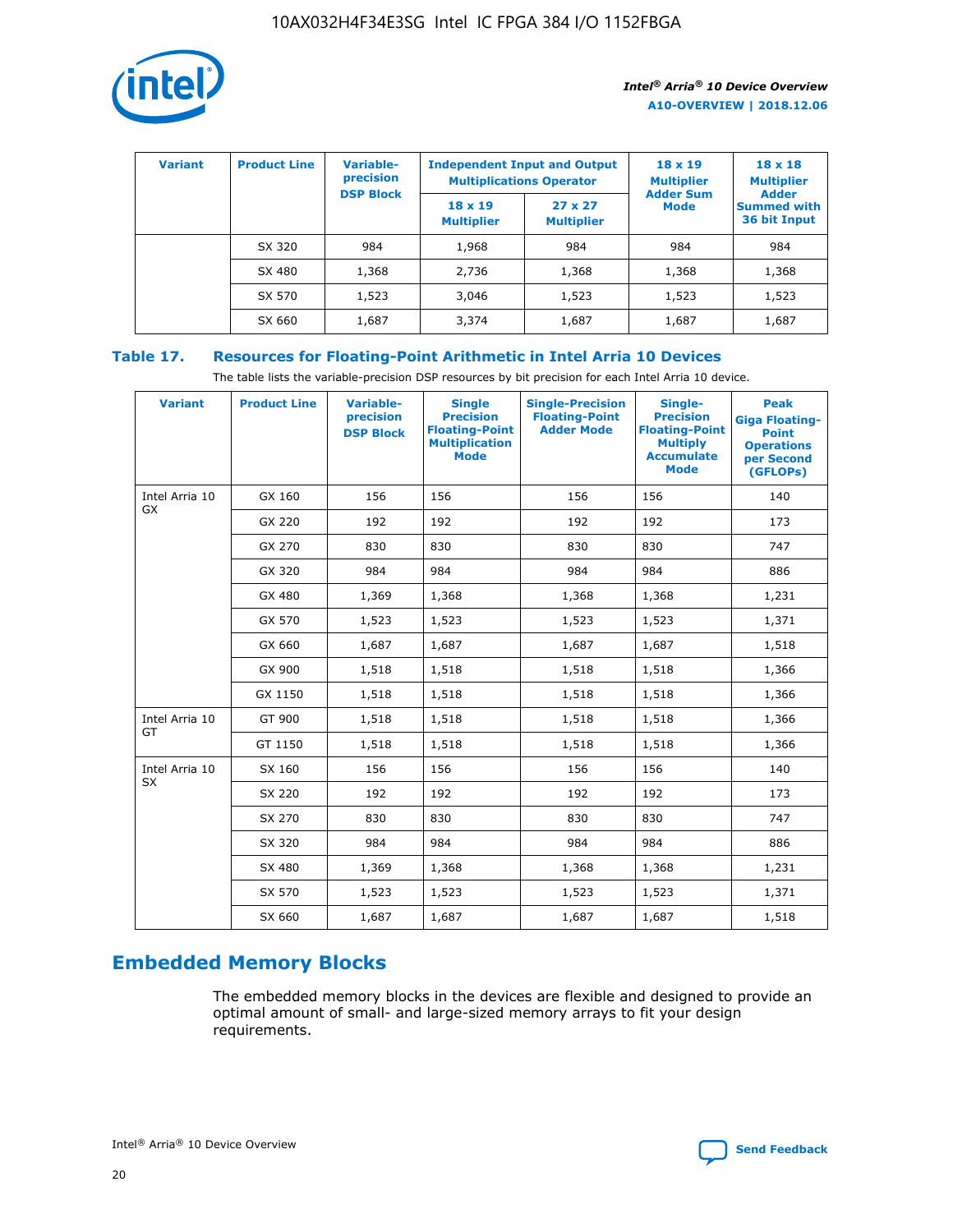

# **Types of Embedded Memory**

The Intel Arria 10 devices contain two types of memory blocks:

- 20 Kb M20K blocks—blocks of dedicated memory resources. The M20K blocks are ideal for larger memory arrays while still providing a large number of independent ports.
- 640 bit memory logic array blocks (MLABs)—enhanced memory blocks that are configured from dual-purpose logic array blocks (LABs). The MLABs are ideal for wide and shallow memory arrays. The MLABs are optimized for implementation of shift registers for digital signal processing (DSP) applications, wide and shallow FIFO buffers, and filter delay lines. Each MLAB is made up of ten adaptive logic modules (ALMs). In the Intel Arria 10 devices, you can configure these ALMs as ten 32 x 2 blocks, giving you one 32 x 20 simple dual-port SRAM block per MLAB.

# **Embedded Memory Capacity in Intel Arria 10 Devices**

|                   | <b>Product</b> |              | <b>M20K</b>         | <b>MLAB</b>  |                     | <b>Total RAM Bit</b> |
|-------------------|----------------|--------------|---------------------|--------------|---------------------|----------------------|
| <b>Variant</b>    | <b>Line</b>    | <b>Block</b> | <b>RAM Bit (Kb)</b> | <b>Block</b> | <b>RAM Bit (Kb)</b> | (Kb)                 |
| Intel Arria 10 GX | GX 160         | 440          | 8,800               | 1,680        | 1,050               | 9,850                |
|                   | GX 220         | 587          | 11,740              | 2,703        | 1,690               | 13,430               |
|                   | GX 270         | 750          | 15,000              | 3,922        | 2,452               | 17,452               |
|                   | GX 320         | 891          | 17,820              | 4,363        | 2,727               | 20,547               |
|                   | GX 480         | 1,431        | 28,620              | 6,662        | 4,164               | 32,784               |
|                   | GX 570         | 1,800        | 36,000              | 8,153        | 5,096               | 41,096               |
|                   | GX 660         | 2,131        | 42,620              | 9,260        | 5,788               | 48,408               |
|                   | GX 900         | 2,423        | 48,460              | 15,017       | 9,386               | 57,846               |
|                   | GX 1150        | 2,713        | 54,260              | 20,774       | 12,984              | 67,244               |
| Intel Arria 10 GT | GT 900         | 2,423        | 48,460              | 15,017       | 9,386               | 57,846               |
|                   | GT 1150        | 2,713        | 54,260              | 20,774       | 12,984              | 67,244               |
| Intel Arria 10 SX | SX 160         | 440          | 8,800               | 1,680        | 1,050               | 9,850                |
|                   | SX 220         | 587          | 11,740              | 2,703        | 1,690               | 13,430               |
|                   | SX 270         | 750          | 15,000              | 3,922        | 2,452               | 17,452               |
|                   | SX 320         | 891          | 17,820              | 4,363        | 2,727               | 20,547               |
|                   | SX 480         | 1,431        | 28,620              | 6,662        | 4,164               | 32,784               |
|                   | SX 570         | 1,800        | 36,000              | 8,153        | 5,096               | 41,096               |
|                   | SX 660         | 2,131        | 42,620              | 9,260        | 5,788               | 48,408               |

#### **Table 18. Embedded Memory Capacity and Distribution in Intel Arria 10 Devices**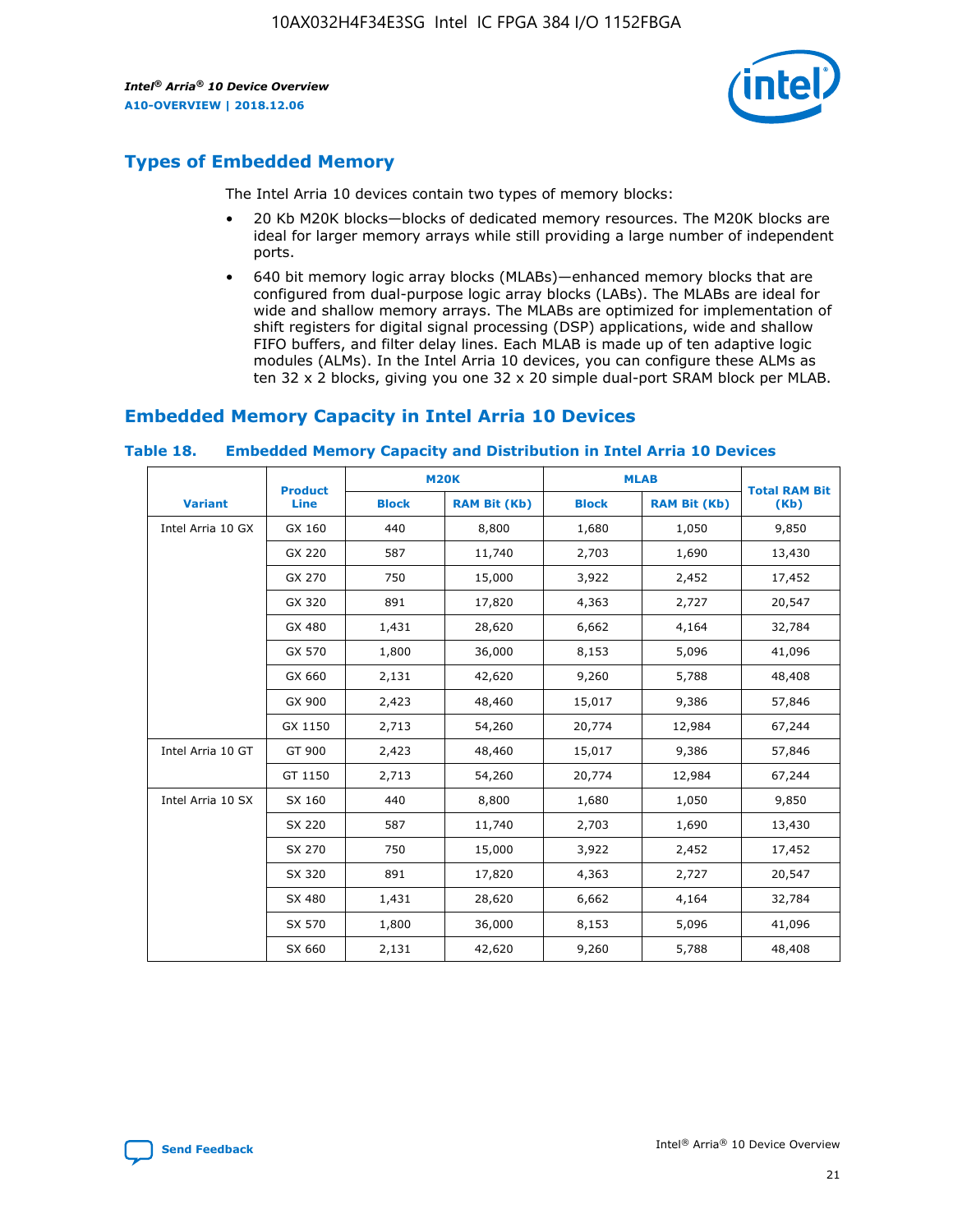

# **Embedded Memory Configurations for Single-port Mode**

#### **Table 19. Single-port Embedded Memory Configurations for Intel Arria 10 Devices**

This table lists the maximum configurations supported for single-port RAM and ROM modes.

| <b>Memory Block</b> | Depth (bits) | <b>Programmable Width</b> |
|---------------------|--------------|---------------------------|
| MLAB                | 32           | x16, x18, or x20          |
|                     | 64(10)       | x8, x9, x10               |
| M20K                | 512          | x40, x32                  |
|                     | 1K           | x20, x16                  |
|                     | 2K           | x10, x8                   |
|                     | 4K           | x5, x4                    |
|                     | 8K           | x2                        |
|                     | 16K          | x1                        |

# **Clock Networks and PLL Clock Sources**

The clock network architecture is based on Intel's global, regional, and peripheral clock structure. This clock structure is supported by dedicated clock input pins, fractional clock synthesis PLLs, and integer I/O PLLs.

# **Clock Networks**

The Intel Arria 10 core clock networks are capable of up to 800 MHz fabric operation across the full industrial temperature range. For the external memory interface, the clock network supports the hard memory controller with speeds up to 2,400 Mbps in a quarter-rate transfer.

To reduce power consumption, the Intel Quartus Prime software identifies all unused sections of the clock network and powers them down.

# **Fractional Synthesis and I/O PLLs**

Intel Arria 10 devices contain up to 32 fractional synthesis PLLs and up to 16 I/O PLLs that are available for both specific and general purpose uses in the core:

- Fractional synthesis PLLs—located in the column adjacent to the transceiver blocks
- I/O PLLs—located in each bank of the 48 I/Os

# **Fractional Synthesis PLLs**

You can use the fractional synthesis PLLs to:

- Reduce the number of oscillators that are required on your board
- Reduce the number of clock pins that are used in the device by synthesizing multiple clock frequencies from a single reference clock source

<sup>(10)</sup> Supported through software emulation and consumes additional MLAB blocks.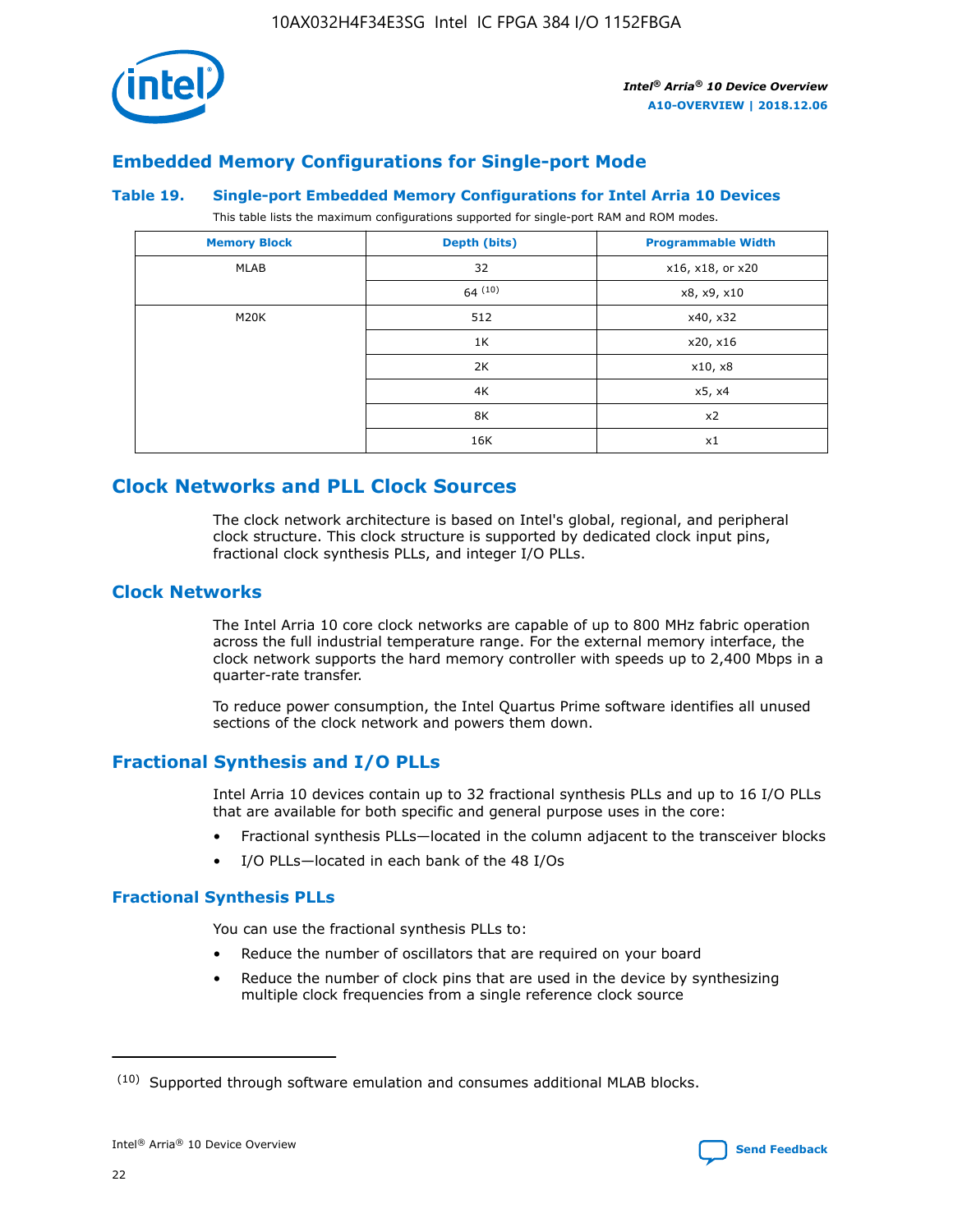

The fractional synthesis PLLs support the following features:

- Reference clock frequency synthesis for transceiver CMU and Advanced Transmit (ATX) PLLs
- Clock network delay compensation
- Zero-delay buffering
- Direct transmit clocking for transceivers
- Independently configurable into two modes:
	- Conventional integer mode equivalent to the general purpose PLL
	- Enhanced fractional mode with third order delta-sigma modulation
- PLL cascading

## **I/O PLLs**

The integer mode I/O PLLs are located in each bank of 48 I/Os. You can use the I/O PLLs to simplify the design of external memory and high-speed LVDS interfaces.

In each I/O bank, the I/O PLLs are adjacent to the hard memory controllers and LVDS SERDES. Because these PLLs are tightly coupled with the I/Os that need to use them, it makes it easier to close timing.

You can use the I/O PLLs for general purpose applications in the core such as clock network delay compensation and zero-delay buffering.

Intel Arria 10 devices support PLL-to-PLL cascading.

# **FPGA General Purpose I/O**

Intel Arria 10 devices offer highly configurable GPIOs. Each I/O bank contains 48 general purpose I/Os and a high-efficiency hard memory controller.

The following list describes the features of the GPIOs:

- Consist of 3 V I/Os for high-voltage application and LVDS I/Os for differential signaling
	- Up to two 3 V I/O banks, available in some devices, that support up to 3 V I/O standards
	- LVDS I/O banks that support up to 1.8 V I/O standards
- Support a wide range of single-ended and differential I/O interfaces
- LVDS speeds up to 1.6 Gbps
- Each LVDS pair of pins has differential input and output buffers, allowing you to configure the LVDS direction for each pair.
- Programmable bus hold and weak pull-up
- Programmable differential output voltage  $(V_{OD})$  and programmable pre-emphasis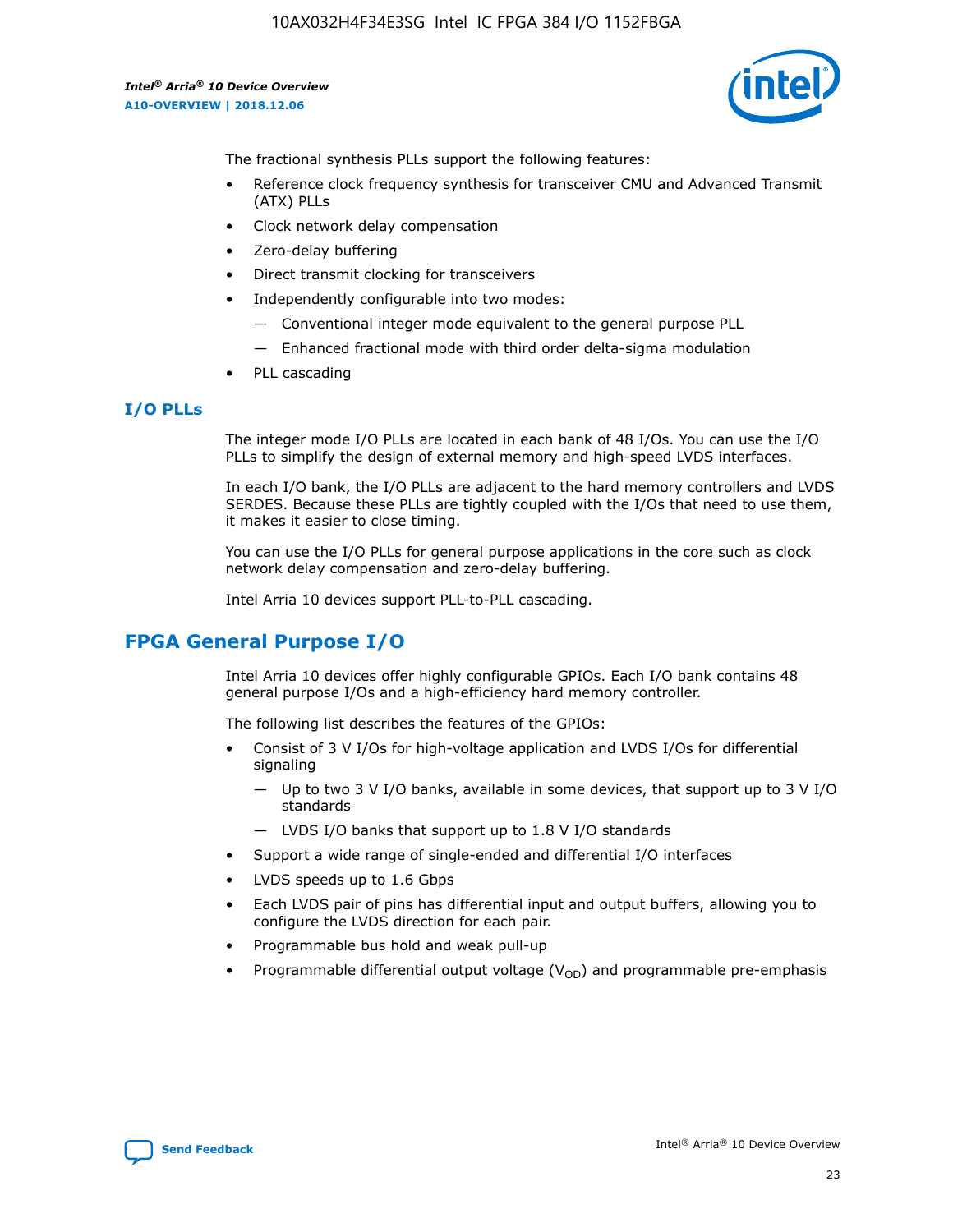

- Series (R<sub>S</sub>) and parallel (R<sub>T</sub>) on-chip termination (OCT) for all I/O banks with OCT calibration to limit the termination impedance variation
- On-chip dynamic termination that has the ability to swap between series and parallel termination, depending on whether there is read or write on a common bus for signal integrity
- Easy timing closure support using the hard read FIFO in the input register path, and delay-locked loop (DLL) delay chain with fine and coarse architecture

# **External Memory Interface**

Intel Arria 10 devices offer massive external memory bandwidth, with up to seven 32 bit DDR4 memory interfaces running at up to 2,400 Mbps. This bandwidth provides additional ease of design, lower power, and resource efficiencies of hardened highperformance memory controllers.

The memory interface within Intel Arria 10 FPGAs and SoCs delivers the highest performance and ease of use. You can configure up to a maximum width of 144 bits when using the hard or soft memory controllers. If required, you can bypass the hard memory controller and use a soft controller implemented in the user logic.

Each I/O contains a hardened DDR read/write path (PHY) capable of performing key memory interface functionality such as read/write leveling, FIFO buffering to lower latency and improve margin, timing calibration, and on-chip termination.

The timing calibration is aided by the inclusion of hard microcontrollers based on Intel's Nios® II technology, specifically tailored to control the calibration of multiple memory interfaces. This calibration allows the Intel Arria 10 device to compensate for any changes in process, voltage, or temperature either within the Intel Arria 10 device itself, or within the external memory device. The advanced calibration algorithms ensure maximum bandwidth and robust timing margin across all operating conditions.

In addition to parallel memory interfaces, Intel Arria 10 devices support serial memory technologies such as the Hybrid Memory Cube (HMC). The HMC is supported by the Intel Arria 10 high-speed serial transceivers which connect up to four HMC links, with each link running at data rates up to 15 Gbps.

## **Related Information**

#### [External Memory Interface Spec Estimator](http://www.altera.com/technology/memory/estimator/mem-emif-index.html)

Provides a parametric tool that allows you to find and compare the performance of the supported external memory interfaces in IntelFPGAs.

# **Memory Standards Supported by Intel Arria 10 Devices**

The I/Os are designed to provide high performance support for existing and emerging external memory standards.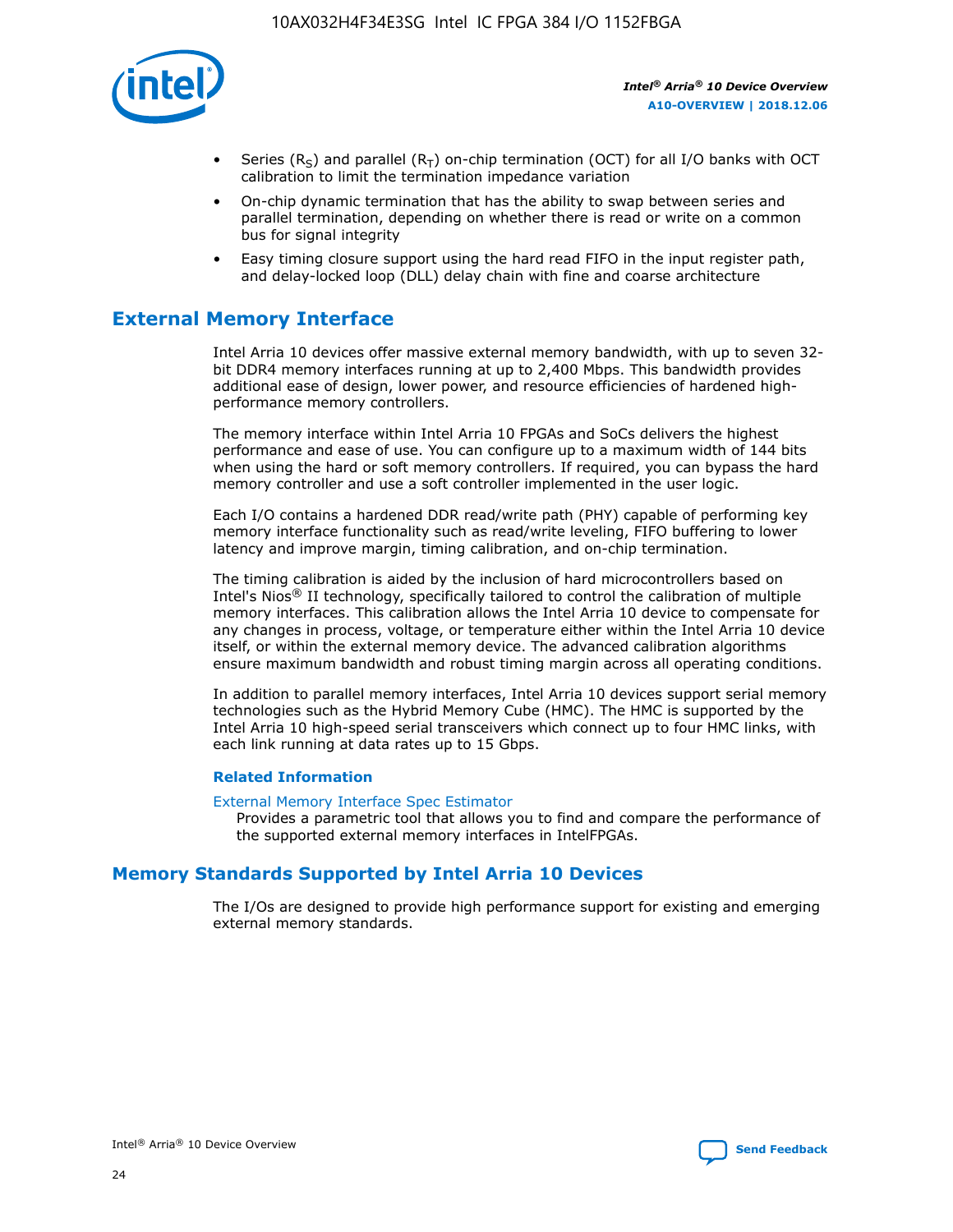

#### **Table 20. Memory Standards Supported by the Hard Memory Controller**

This table lists the overall capability of the hard memory controller. For specific details, refer to the External Memory Interface Spec Estimator and Intel Arria 10 Device Datasheet.

| <b>Memory Standard</b> | <b>Rate Support</b> | <b>Ping Pong PHY Support</b> | <b>Maximum Frequency</b><br>(MHz) |
|------------------------|---------------------|------------------------------|-----------------------------------|
| <b>DDR4 SDRAM</b>      | Quarter rate        | Yes                          | 1,067                             |
|                        |                     |                              | 1,200                             |
| <b>DDR3 SDRAM</b>      | Half rate           | Yes                          | 533                               |
|                        |                     |                              | 667                               |
|                        | Quarter rate        | Yes                          | 1,067                             |
|                        |                     |                              | 1,067                             |
| <b>DDR3L SDRAM</b>     | Half rate           | Yes                          | 533                               |
|                        |                     |                              | 667                               |
|                        | Quarter rate        | Yes                          | 933                               |
|                        |                     |                              | 933                               |
| LPDDR3 SDRAM           | Half rate           |                              | 533                               |
|                        | Quarter rate        |                              | 800                               |

#### **Table 21. Memory Standards Supported by the Soft Memory Controller**

| <b>Memory Standard</b>      | <b>Rate Support</b> | <b>Maximum Frequency</b><br>(MHz) |
|-----------------------------|---------------------|-----------------------------------|
| <b>RLDRAM 3 (11)</b>        | Quarter rate        | 1,200                             |
| ODR IV SRAM <sup>(11)</sup> | Quarter rate        | 1,067                             |
| <b>ODR II SRAM</b>          | Full rate           | 333                               |
|                             | Half rate           | 633                               |
| <b>ODR II+ SRAM</b>         | Full rate           | 333                               |
|                             | Half rate           | 633                               |
| <b>ODR II+ Xtreme SRAM</b>  | Full rate           | 333                               |
|                             | Half rate           | 633                               |

#### **Table 22. Memory Standards Supported by the HPS Hard Memory Controller**

The hard processor system (HPS) is available in Intel Arria 10 SoC devices only.

| <b>Memory Standard</b> | <b>Rate Support</b> | <b>Maximum Frequency</b><br>(MHz) |
|------------------------|---------------------|-----------------------------------|
| <b>DDR4 SDRAM</b>      | Half rate           | 1,200                             |
| <b>DDR3 SDRAM</b>      | Half rate           | 1,067                             |
| <b>DDR3L SDRAM</b>     | Half rate           | 933                               |

<sup>(11)</sup> Intel Arria 10 devices support this external memory interface using hard PHY with soft memory controller.

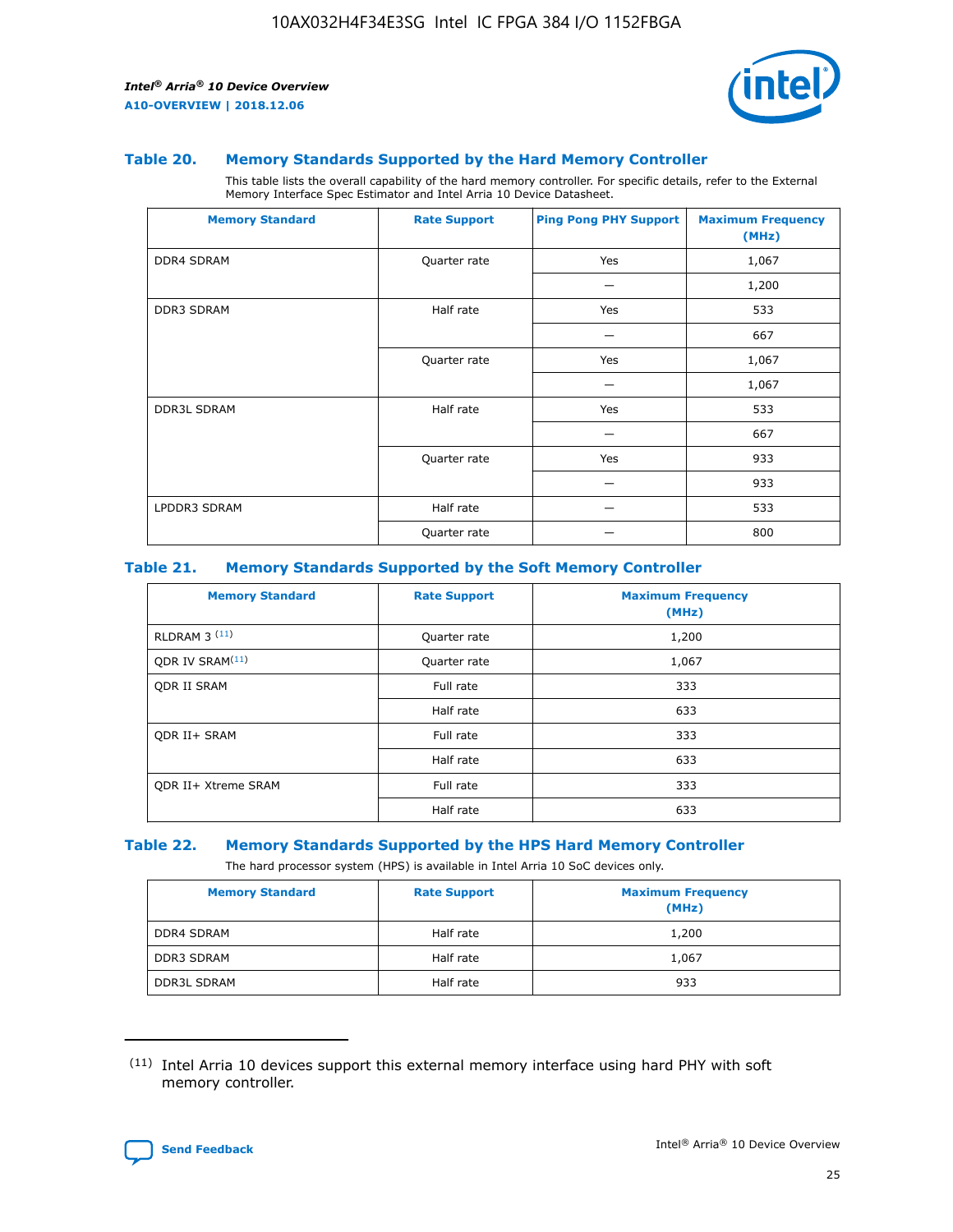

## **Related Information**

#### [Intel Arria 10 Device Datasheet](https://www.intel.com/content/www/us/en/programmable/documentation/mcn1413182292568.html#mcn1413182153340)

Lists the memory interface performance according to memory interface standards, rank or chip select configurations, and Intel Arria 10 device speed grades.

# **PCIe Gen1, Gen2, and Gen3 Hard IP**

Intel Arria 10 devices contain PCIe hard IP that is designed for performance and ease-of-use:

- Includes all layers of the PCIe stack—transaction, data link and physical layers.
- Supports PCIe Gen3, Gen2, and Gen1 Endpoint and Root Port in x1, x2, x4, or x8 lane configuration.
- Operates independently from the core logic—optional configuration via protocol (CvP) allows the PCIe link to power up and complete link training in less than 100 ms while the Intel Arria 10 device completes loading the programming file for the rest of the FPGA.
- Provides added functionality that makes it easier to support emerging features such as Single Root I/O Virtualization (SR-IOV) and optional protocol extensions.
- Provides improved end-to-end datapath protection using ECC.
- Supports FPGA configuration via protocol (CvP) using PCIe at Gen3, Gen2, or Gen1 speed.

#### **Related Information**

PCS Features on page 30

# **Enhanced PCS Hard IP for Interlaken and 10 Gbps Ethernet**

# **Interlaken Support**

The Intel Arria 10 enhanced PCS hard IP provides integrated Interlaken PCS supporting rates up to 25.8 Gbps per lane.

The Interlaken PCS is based on the proven functionality of the PCS developed for Intel's previous generation FPGAs, which demonstrated interoperability with Interlaken ASSP vendors and third-party IP suppliers. The Interlaken PCS is present in every transceiver channel in Intel Arria 10 devices.

## **Related Information**

PCS Features on page 30

# **10 Gbps Ethernet Support**

The Intel Arria 10 enhanced PCS hard IP supports 10GBASE-R PCS compliant with IEEE 802.3 10 Gbps Ethernet (10GbE). The integrated hard IP support for 10GbE and the 10 Gbps transceivers save external PHY cost, board space, and system power.

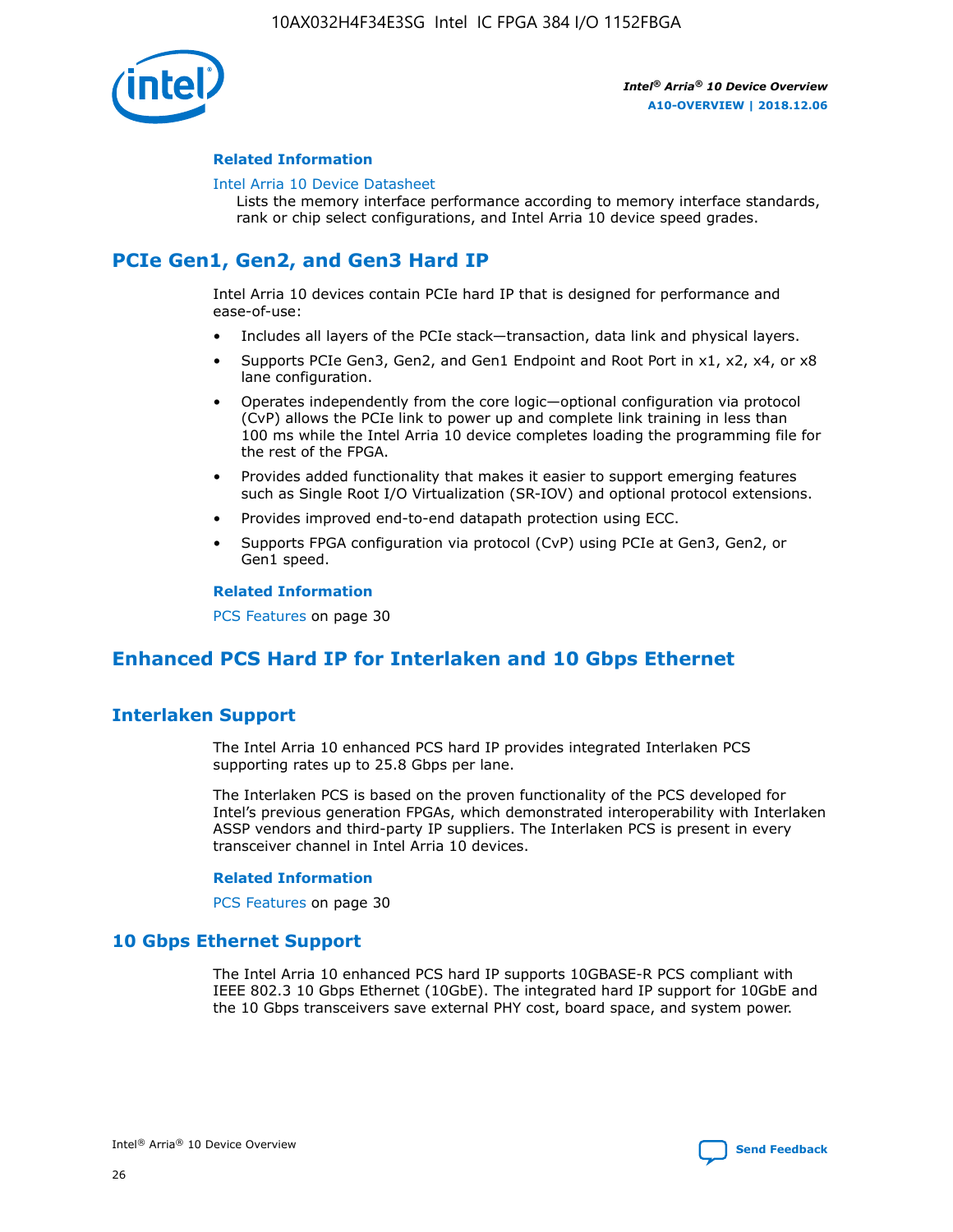

The scalable hard IP supports multiple independent 10GbE ports while using a single PLL for all the 10GBASE-R PCS instantiations, which saves on core logic resources and clock networks:

- Simplifies multiport 10GbE systems compared to XAUI interfaces that require an external XAUI-to-10G PHY.
- Incorporates Electronic Dispersion Compensation (EDC), which enables direct connection to standard 10 Gbps XFP and SFP+ pluggable optical modules.
- Supports backplane Ethernet applications and includes a hard 10GBASE-KR Forward Error Correction (FEC) circuit that you can use for 10 Gbps and 40 Gbps applications.

The 10 Gbps Ethernet PCS hard IP and 10GBASE-KR FEC are present in every transceiver channel.

#### **Related Information**

PCS Features on page 30

# **Low Power Serial Transceivers**

Intel Arria 10 FPGAs and SoCs include lowest power transceivers that deliver high bandwidth, throughput and low latency.

Intel Arria 10 devices deliver the industry's lowest power consumption per transceiver channel:

- 12.5 Gbps transceivers at as low as 242 mW
- 10 Gbps transceivers at as low as 168 mW
- 6 Gbps transceivers at as low as 117 mW

Intel Arria 10 transceivers support various data rates according to application:

- Chip-to-chip and chip-to-module applications—from 1 Gbps up to 25.8 Gbps
- Long reach and backplane applications—from 1 Gbps up to 12.5 with advanced adaptive equalization
- Critical power sensitive applications—from 1 Gbps up to 11.3 Gbps using lower power modes

The combination of 20 nm process technology and architectural advances provide the following benefits:

- Significant reduction in die area and power consumption
- Increase of up to two times in transceiver I/O density compared to previous generation devices while maintaining optimal signal integrity
- Up to 72 total transceiver channels—you can configure up to 6 of these channels to run as fast as 25.8 Gbps
- All channels feature continuous data rate support up to the maximum rated speed

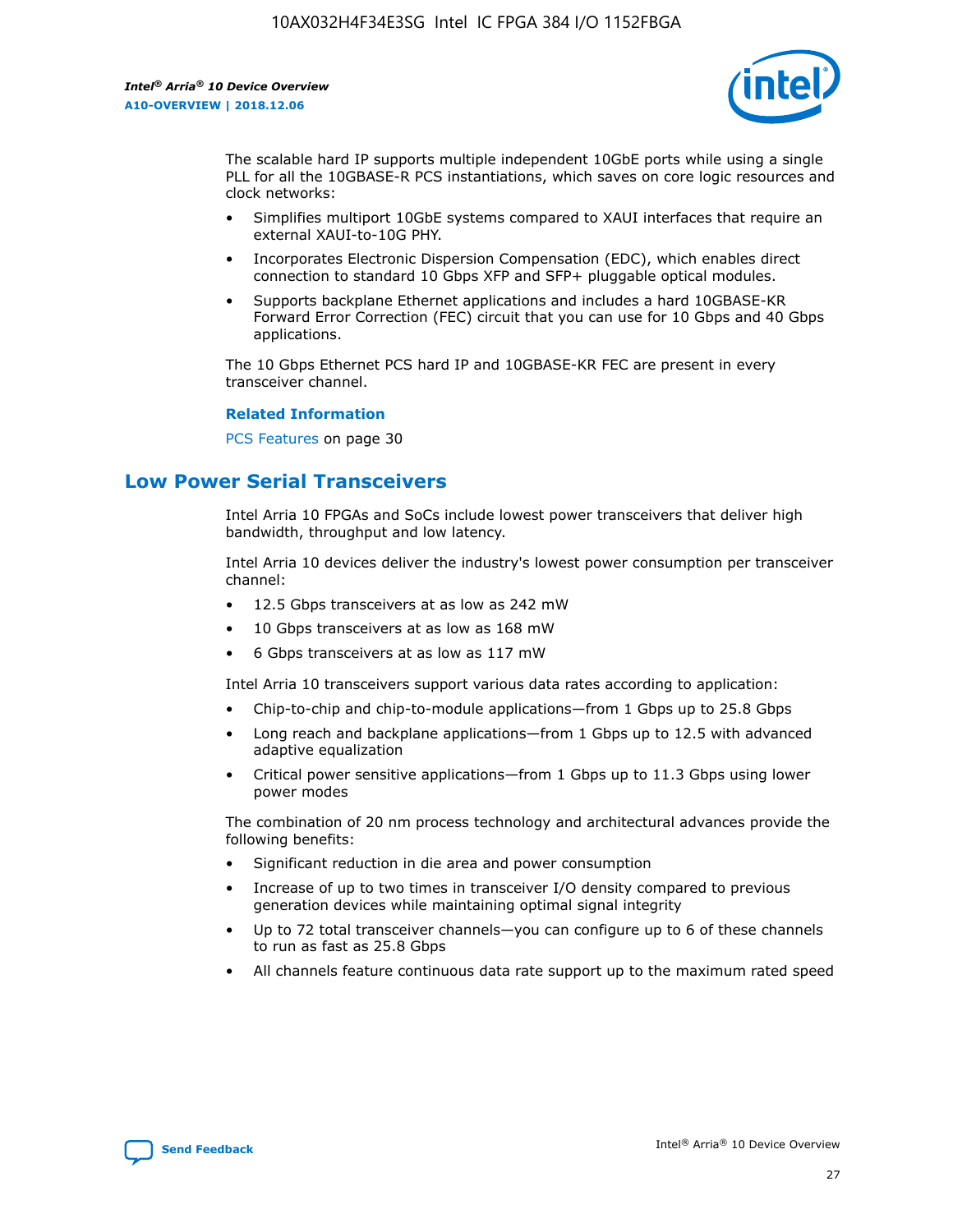

# Transceiver PMA TX/RX PCS ATX PLL Transceiver PMA TX/RX PCS fPLL Network Flexible Clock Distribution Network PCS Transceiver PMA TX/RX FPGA **Clock Distribution** Fabric PCS Transceiver PMA TX/RX ATX Flexible PLL PCS Transceiver PMA TX/RX ▲ fPLL Transceiver PMA TX/RX PCS 4

## **Figure 6. Intel Arria 10 Transceiver Block Architecture**

# **Transceiver Channels**

All transceiver channels feature a dedicated Physical Medium Attachment (PMA) and a hardened Physical Coding Sublayer (PCS).

- The PMA provides primary interfacing capabilities to physical channels.
- The PCS typically handles encoding/decoding, word alignment, and other preprocessing functions before transferring data to the FPGA core fabric.

A transceiver channel consists of a PMA and a PCS block. Most transceiver banks have 6 channels. There are some transceiver banks that contain only 3 channels.

A wide variety of bonded and non-bonded data rate configurations is possible using a highly configurable clock distribution network. Up to 80 independent transceiver data rates can be configured.

The following figures are graphical representations of top views of the silicon die, which correspond to reverse views for flip chip packages. Different Intel Arria 10 devices may have different floorplans than the ones shown in the figures.

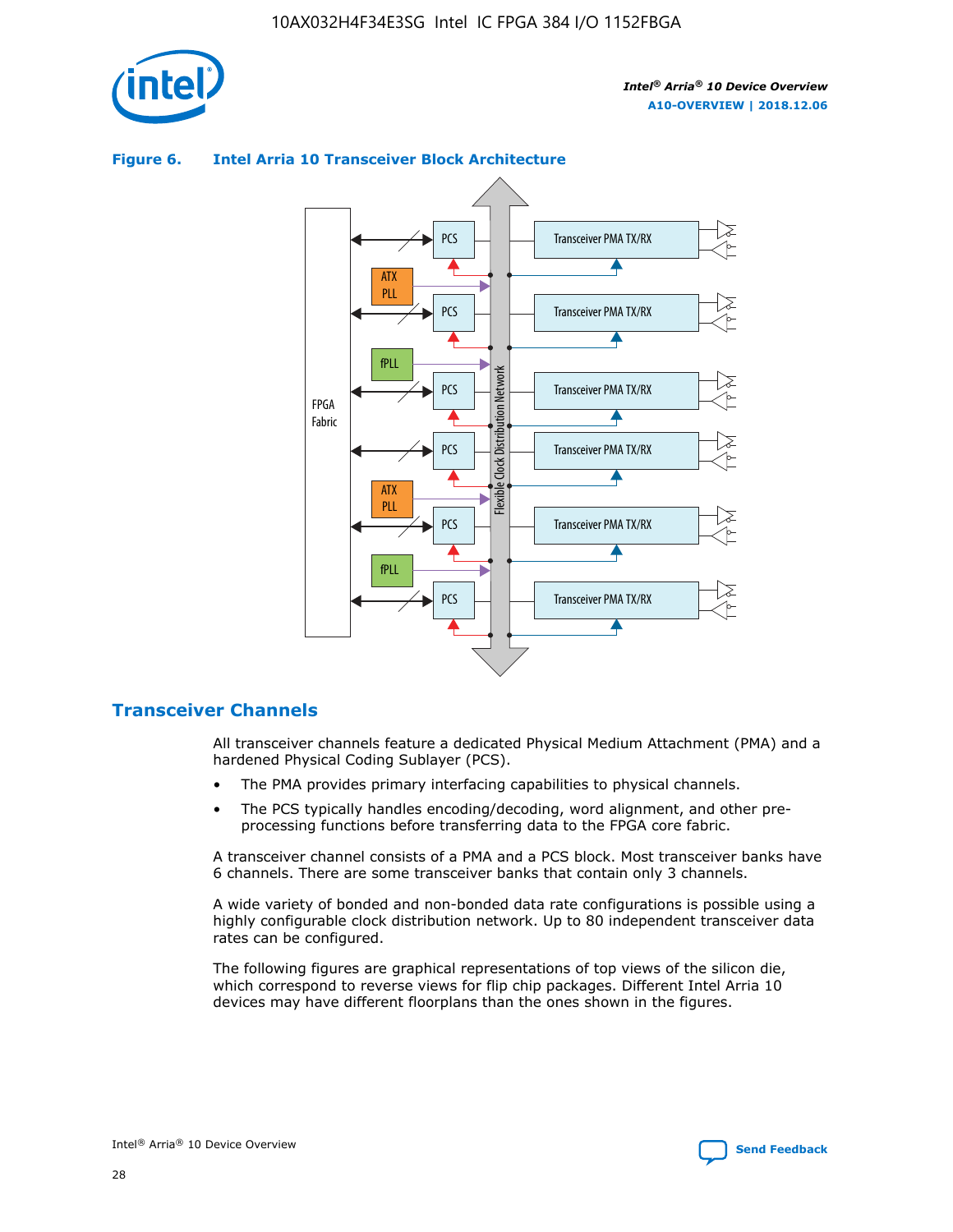

## **Figure 7. Device Chip Overview for Intel Arria 10 GX and GT Devices**





# **PMA Features**

Intel Arria 10 transceivers provide exceptional signal integrity at data rates up to 25.8 Gbps. Clocking options include ultra-low jitter ATX PLLs (LC tank based), clock multiplier unit (CMU) PLLs, and fractional PLLs.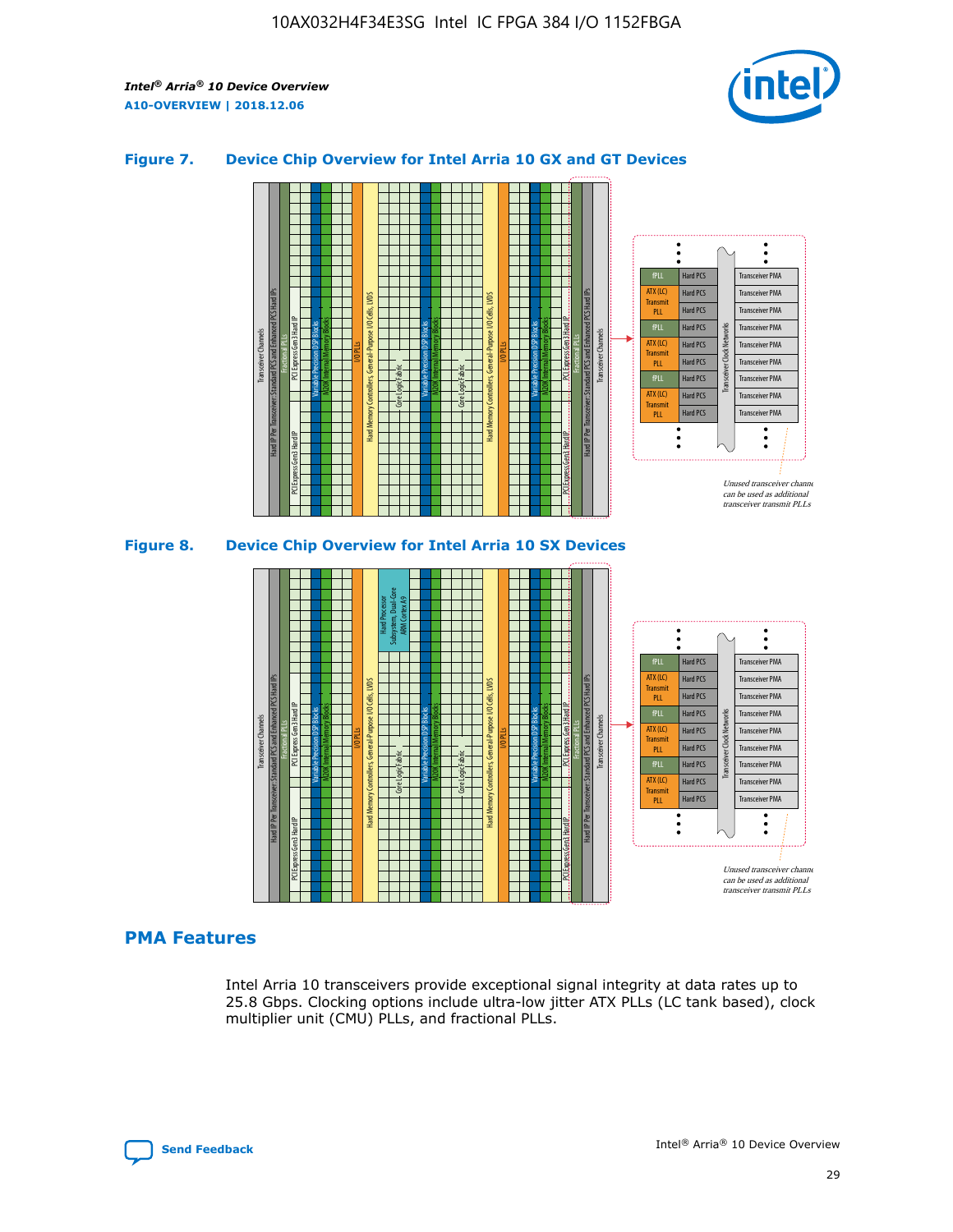

Each transceiver channel contains a channel PLL that can be used as the CMU PLL or clock data recovery (CDR) PLL. In CDR mode, the channel PLL recovers the receiver clock and data in the transceiver channel. Up to 80 independent data rates can be configured on a single Intel Arria 10 device.

## **Table 23. PMA Features of the Transceivers in Intel Arria 10 Devices**

| <b>Feature</b>                                             | <b>Capability</b>                                                                                                                                                                                                             |
|------------------------------------------------------------|-------------------------------------------------------------------------------------------------------------------------------------------------------------------------------------------------------------------------------|
| Chip-to-Chip Data Rates                                    | 1 Gbps to 17.4 Gbps (Intel Arria 10 GX devices)<br>1 Gbps to 25.8 Gbps (Intel Arria 10 GT devices)                                                                                                                            |
| <b>Backplane Support</b>                                   | Drive backplanes at data rates up to 12.5 Gbps                                                                                                                                                                                |
| <b>Optical Module Support</b>                              | SFP+/SFP, XFP, CXP, QSFP/QSFP28, CFP/CFP2/CFP4                                                                                                                                                                                |
| Cable Driving Support                                      | SFP+ Direct Attach, PCI Express over cable, eSATA                                                                                                                                                                             |
| Transmit Pre-Emphasis                                      | 4-tap transmit pre-emphasis and de-emphasis to compensate for system channel loss                                                                                                                                             |
| Continuous Time Linear<br>Equalizer (CTLE)                 | Dual mode, high-gain, and high-data rate, linear receive equalization to compensate for<br>system channel loss                                                                                                                |
| Decision Feedback Equalizer<br>(DFE)                       | 7-fixed and 4-floating tap DFE to equalize backplane channel loss in the presence of<br>crosstalk and noisy environments                                                                                                      |
| Variable Gain Amplifier                                    | Optimizes the signal amplitude prior to the CDR sampling and operates in fixed and<br>adaptive modes                                                                                                                          |
| Altera Digital Adaptive<br>Parametric Tuning (ADAPT)       | Fully digital adaptation engine to automatically adjust all link equalization parameters-<br>including CTLE, DFE, and variable gain amplifier blocks—that provide optimal link margin<br>without intervention from user logic |
| Precision Signal Integrity<br>Calibration Engine (PreSICE) | Hardened calibration controller to quickly calibrate all transceiver control parameters on<br>power-up, which provides the optimal signal integrity and jitter performance                                                    |
| Advanced Transmit (ATX)<br><b>PLL</b>                      | Low jitter ATX (LC tank based) PLLs with continuous tuning range to cover a wide range of<br>standard and proprietary protocols                                                                                               |
| <b>Fractional PLLs</b>                                     | On-chip fractional frequency synthesizers to replace on-board crystal oscillators and reduce<br>system cost                                                                                                                   |
| Digitally Assisted Analog<br><b>CDR</b>                    | Superior jitter tolerance with fast lock time                                                                                                                                                                                 |
| Dynamic Partial<br>Reconfiguration                         | Allows independent control of the Avalon memory-mapped interface of each transceiver<br>channel for the highest transceiver flexibility                                                                                       |
| Multiple PCS-PMA and PCS-<br>PLD interface widths          | 8-, 10-, 16-, 20-, 32-, 40-, or 64-bit interface widths for flexibility of deserialization width,<br>encoding, and reduced latency                                                                                            |

# **PCS Features**

This table summarizes the Intel Arria 10 transceiver PCS features. You can use the transceiver PCS to support a wide range of protocols ranging from 1 Gbps to 25.8 Gbps.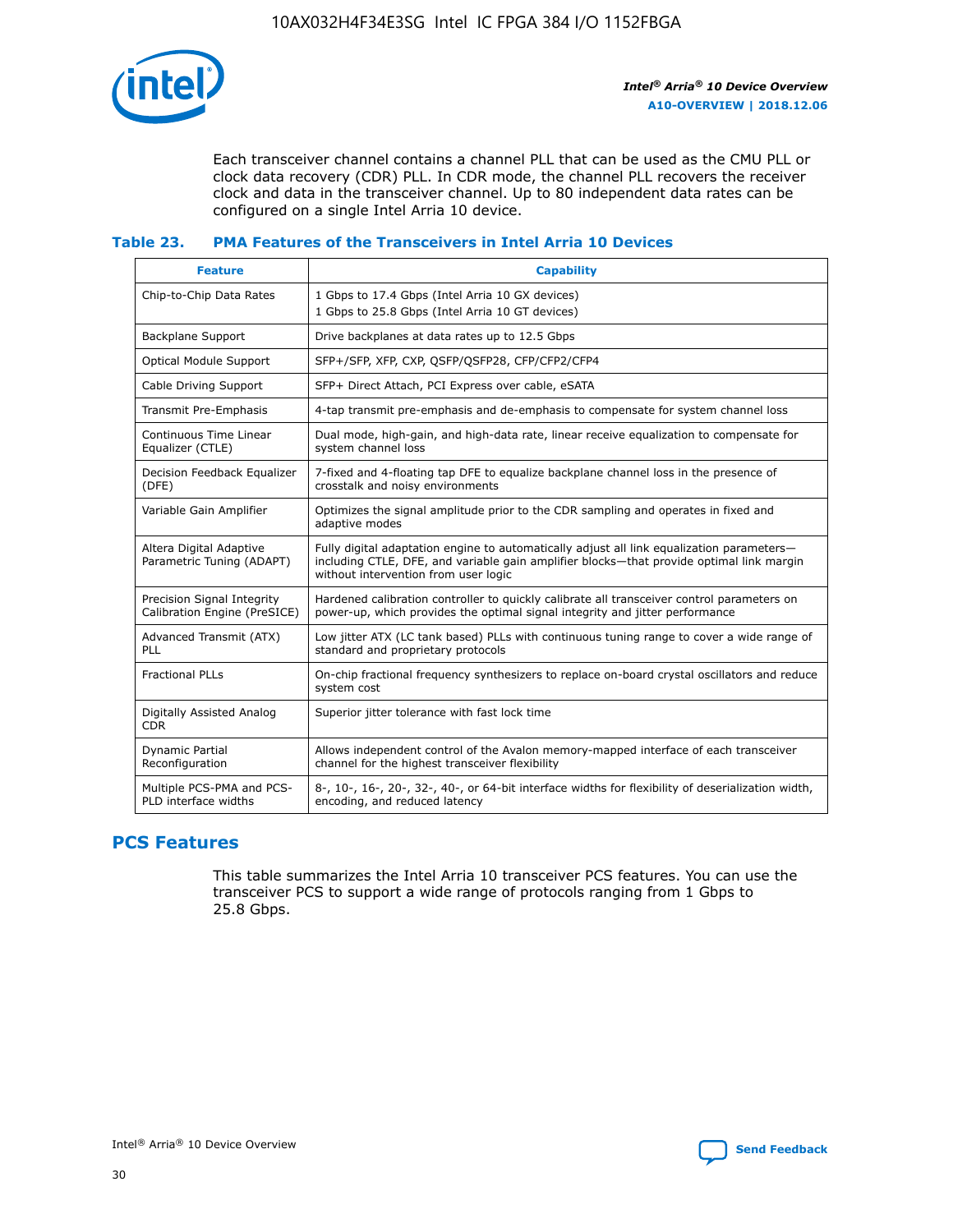

| <b>PCS</b>          | <b>Description</b>                                                                                                                                                                                                                                                                                                                                                                                             |
|---------------------|----------------------------------------------------------------------------------------------------------------------------------------------------------------------------------------------------------------------------------------------------------------------------------------------------------------------------------------------------------------------------------------------------------------|
| Standard PCS        | Operates at a data rate up to 12 Gbps<br>Supports protocols such as PCI-Express, CPRI 4.2+, GigE, IEEE 1588 in Hard PCS<br>Implements other protocols using Basic/Custom (Standard PCS) transceiver<br>configuration rules.                                                                                                                                                                                    |
| <b>Enhanced PCS</b> | Performs functions common to most serial data industry standards, such as word<br>alignment, encoding/decoding, and framing, before data is sent or received off-chip<br>through the PMA<br>• Handles data transfer to and from the FPGA fabric<br>Handles data transfer internally to and from the PMA<br>Provides frequency compensation<br>Performs channel bonding for multi-channel low skew applications |
| PCIe Gen3 PCS       | Supports the seamless switching of Data and Clock between the Gen1, Gen2, and Gen3<br>data rates<br>Provides support for PIPE 3.0 features<br>Supports the PIPE interface with the Hard IP enabled, as well as with the Hard IP<br>bypassed                                                                                                                                                                    |

#### **Related Information**

- PCIe Gen1, Gen2, and Gen3 Hard IP on page 26
- Interlaken Support on page 26
- 10 Gbps Ethernet Support on page 26

# **PCS Protocol Support**

This table lists some of the protocols supported by the Intel Arria 10 transceiver PCS. For more information about the blocks in the transmitter and receiver data paths, refer to the related information.

| <b>Protocol</b>                                 | <b>Data Rate</b><br>(Gbps) | <b>Transceiver IP</b>       | <b>PCS Support</b>                      |
|-------------------------------------------------|----------------------------|-----------------------------|-----------------------------------------|
| PCIe Gen3 x1, x2, x4, x8                        | 8.0                        | Native PHY (PIPE)           | Standard PCS and PCIe<br>Gen3 PCS       |
| PCIe Gen2 x1, x2, x4, x8                        | 5.0                        | Native PHY (PIPE)           | <b>Standard PCS</b>                     |
| PCIe Gen1 x1, x2, x4, x8                        | 2.5                        | Native PHY (PIPE)           | Standard PCS                            |
| 1000BASE-X Gigabit Ethernet                     | 1.25                       | Native PHY                  | <b>Standard PCS</b>                     |
| 1000BASE-X Gigabit Ethernet with<br>IEEE 1588v2 | 1.25                       | Native PHY                  | Standard PCS                            |
| 10GBASE-R                                       | 10.3125                    | Native PHY                  | <b>Enhanced PCS</b>                     |
| 10GBASE-R with IEEE 1588v2                      | 10.3125                    | Native PHY                  | <b>Enhanced PCS</b>                     |
| 10GBASE-R with KR FEC                           | 10.3125                    | Native PHY                  | <b>Enhanced PCS</b>                     |
| 10GBASE-KR and 1000BASE-X                       | 10.3125                    | 1G/10GbE and 10GBASE-KR PHY | Standard PCS and<br><b>Enhanced PCS</b> |
| Interlaken (CEI-6G/11G)                         | 3.125 to 17.4              | Native PHY                  | <b>Enhanced PCS</b>                     |
| SFI-S/SFI-5.2                                   | 11.2                       | Native PHY                  | <b>Enhanced PCS</b>                     |
| $10G$ SDI                                       | 10.692                     | Native PHY                  | <b>Enhanced PCS</b>                     |
|                                                 |                            |                             | continued                               |

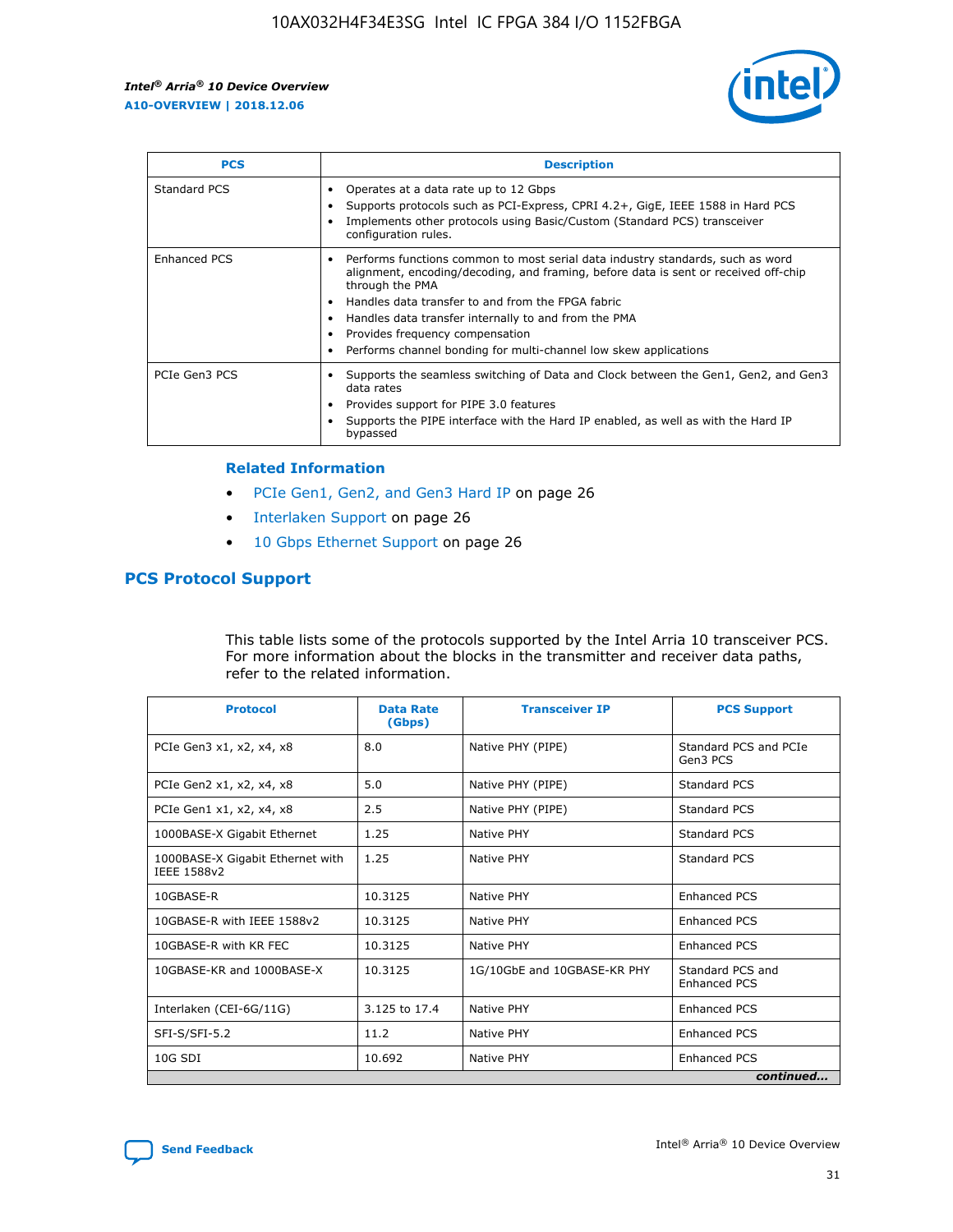

| <b>Protocol</b>      | <b>Data Rate</b><br>(Gbps) | <b>Transceiver IP</b> | <b>PCS Support</b> |
|----------------------|----------------------------|-----------------------|--------------------|
| CPRI 6.0 (64B/66B)   | 0.6144 to<br>10.1376       | Native PHY            | Enhanced PCS       |
| CPRI 4.2 (8B/10B)    | 0.6144 to<br>9.8304        | Native PHY            | Standard PCS       |
| OBSAI RP3 v4.2       | 0.6144 to 6.144            | Native PHY            | Standard PCS       |
| SD-SDI/HD-SDI/3G-SDI | $0.143(12)$ to<br>2.97     | Native PHY            | Standard PCS       |

## **Related Information**

#### [Intel Arria 10 Transceiver PHY User Guide](https://www.intel.com/content/www/us/en/programmable/documentation/nik1398707230472.html#nik1398707091164)

Provides more information about the supported transceiver protocols and PHY IP, the PMA architecture, and the standard, enhanced, and PCIe Gen3 PCS architecture.

# **SoC with Hard Processor System**

Each SoC device combines an FPGA fabric and a hard processor system (HPS) in a single device. This combination delivers the flexibility of programmable logic with the power and cost savings of hard IP in these ways:

- Reduces board space, system power, and bill of materials cost by eliminating a discrete embedded processor
- Allows you to differentiate the end product in both hardware and software, and to support virtually any interface standard
- Extends the product life and revenue through in-field hardware and software updates

 $(12)$  The 0.143 Gbps data rate is supported using oversampling of user logic that you must implement in the FPGA fabric.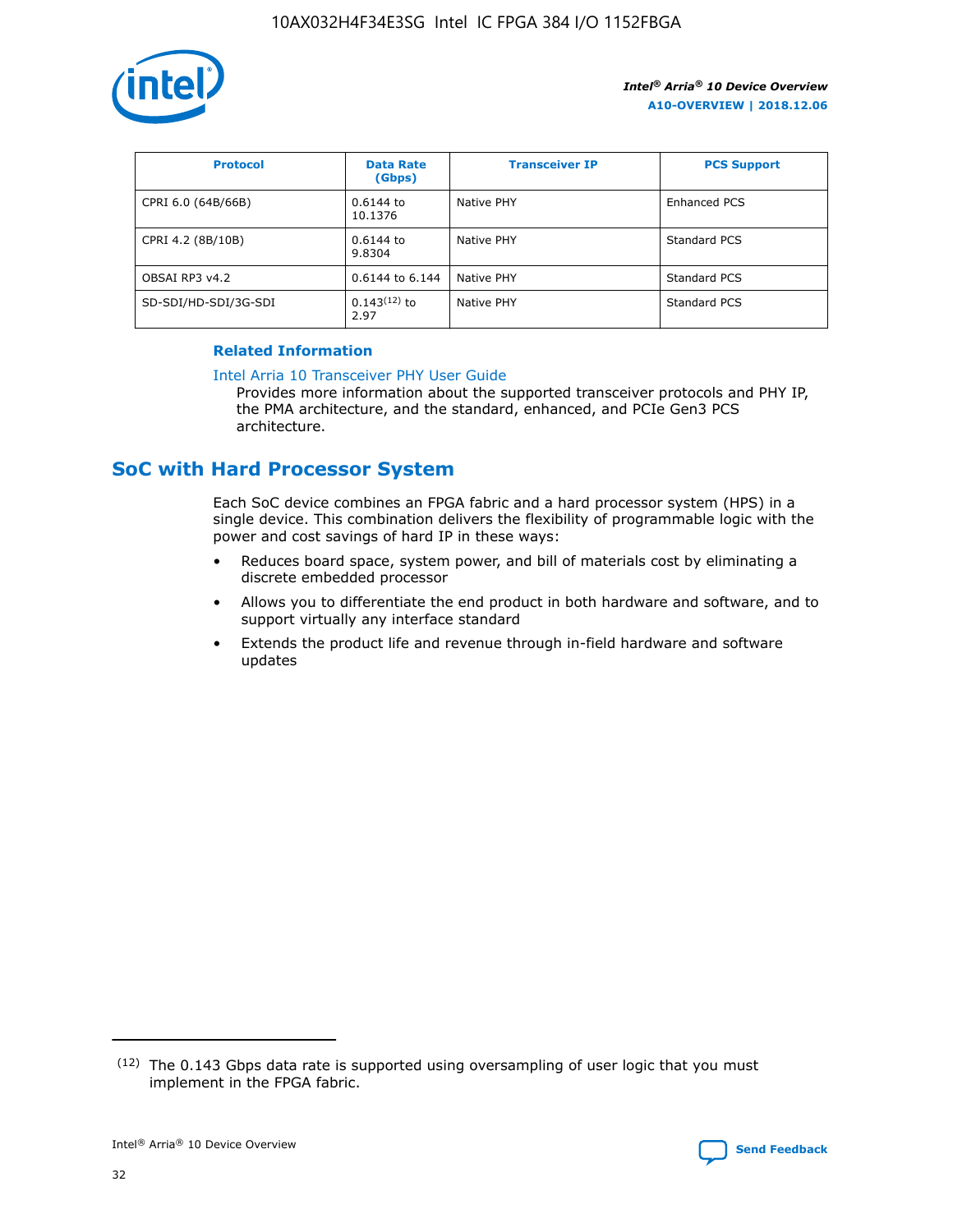

#### **Figure 9. HPS Block Diagram**

This figure shows a block diagram of the HPS with the dual ARM Cortex-A9 MPCore processor.



# **Key Advantages of 20-nm HPS**

The 20-nm HPS strikes a balance between enabling maximum software compatibility with 28-nm SoCs while still improving upon the 28-nm HPS architecture. These improvements address the requirements of the next generation target markets such as wireless and wireline communications, compute and storage equipment, broadcast and military in terms of performance, memory bandwidth, connectivity via backplane and security.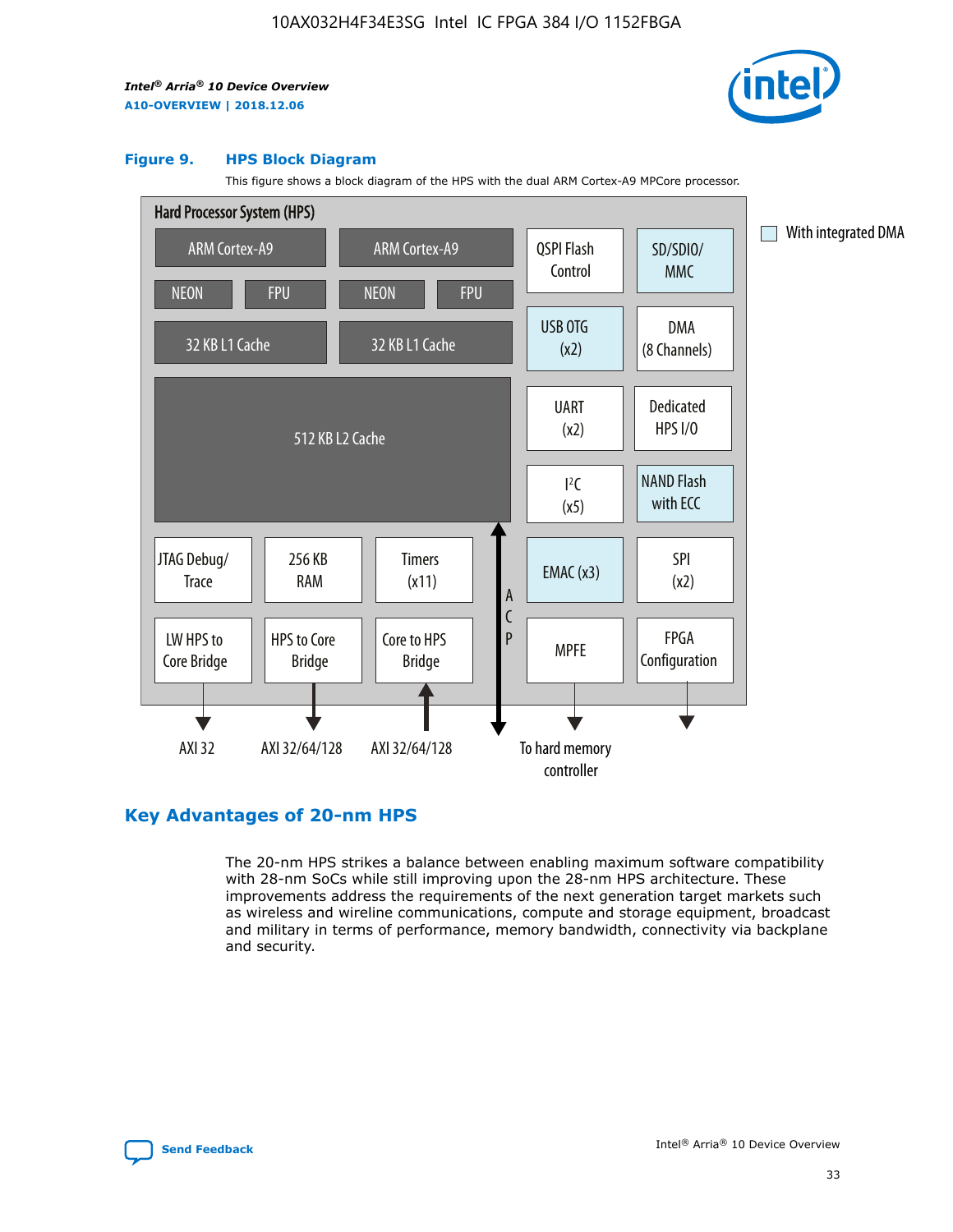

## **Table 24. Improvements in 20 nm HPS**

This table lists the key improvements of the 20 nm HPS compared to the 28 nm HPS.

| Advantages/<br><b>Improvements</b>                          | <b>Description</b>                                                                                                                                                                                                                                                                                                                                                                                                                                                                                                                                                                                                                                                                                                                                                                                                                                                                                                      |
|-------------------------------------------------------------|-------------------------------------------------------------------------------------------------------------------------------------------------------------------------------------------------------------------------------------------------------------------------------------------------------------------------------------------------------------------------------------------------------------------------------------------------------------------------------------------------------------------------------------------------------------------------------------------------------------------------------------------------------------------------------------------------------------------------------------------------------------------------------------------------------------------------------------------------------------------------------------------------------------------------|
| Increased performance and<br>overdrive capability           | While the nominal processor frequency is 1.2 GHz, the 20 nm HPS offers an "overdrive"<br>feature which enables a higher processor operating frequency. This requires a higher supply<br>voltage value that is unique to the HPS and may require a separate regulator.                                                                                                                                                                                                                                                                                                                                                                                                                                                                                                                                                                                                                                                   |
| Increased processor memory<br>bandwidth and DDR4<br>support | Up to 64-bit DDR4 memory at 2,400 Mbps support is available for the processor. The hard<br>memory controller for the HPS comprises a multi-port front end that manages connections<br>to a single port memory controller. The multi-port front end allows logic core and the HPS<br>to share ports and thereby the available bandwidth of the memory controller.                                                                                                                                                                                                                                                                                                                                                                                                                                                                                                                                                        |
| Flexible I/O sharing                                        | An advanced I/O pin muxing scheme allows improved sharing of I/O between the HPS and<br>the core logic. The following types of I/O are available for SoC:<br>17 dedicated I/Os-physically located inside the HPS block and are not accessible to<br>logic within the core. The 17 dedicated I/Os are used for HPS clock, resets, and<br>interfacing with boot devices, QSPI, and SD/MMC.<br>48 direct shared I/O-located closest to the HPS block and are ideal for high speed HPS<br>peripherals such as EMAC, USB, and others. There is one bank of 48 I/Os that supports<br>direct sharing where the 48 I/Os can be shared 12 I/Os at a time.<br>Standard (shared) I/O-all standard I/Os can be shared by the HPS peripherals and any<br>logic within the core. For designs where more than 48 I/Os are required to fully use all<br>the peripherals in the HPS, these I/Os can be connected through the core logic. |
| <b>EMAC</b> core                                            | Three EMAC cores are available in the HPS. The EMAC cores enable an application to<br>support two redundant Ethernet connections; for example, backplane, or two EMAC cores<br>for managing IEEE 1588 time stamp information while allowing a third EMAC core for debug<br>and configuration. All three EMACs can potentially share the same time stamps, simplifying<br>the 1588 time stamping implementation. A new serial time stamp interface allows core<br>logic to access and read the time stamp values. The integrated EMAC controllers can be<br>connected to external Ethernet PHY through the provided MDIO or I <sup>2</sup> C interface.                                                                                                                                                                                                                                                                  |
| On-chip memory                                              | The on-chip memory is updated to 256 KB support and can support larger data sets and<br>real time algorithms.                                                                                                                                                                                                                                                                                                                                                                                                                                                                                                                                                                                                                                                                                                                                                                                                           |
| <b>ECC</b> enhancements                                     | Improvements in L2 Cache ECC management allow identification of errors down to the<br>address level. ECC enhancements also enable improved error injection and status reporting<br>via the introduction of new memory mapped access to syndrome and data signals.                                                                                                                                                                                                                                                                                                                                                                                                                                                                                                                                                                                                                                                       |
| HPS to FPGA Interconnect<br><b>Backbone</b>                 | Although the HPS and the Logic Core can operate independently, they are tightly coupled<br>via a high-bandwidth system interconnect built from high-performance ARM AMBA AXI bus<br>bridges. IP bus masters in the FPGA fabric have access to HPS bus slaves via the FPGA-to-<br>HPS interconnect. Similarly, HPS bus masters have access to bus slaves in the core fabric<br>via the HPS-to-FPGA bridge. Both bridges are AMBA AXI-3 compliant and support<br>simultaneous read and write transactions. Up to three masters within the core fabric can<br>share the HPS SDRAM controller with the processor. Additionally, the processor can be used<br>to configure the core fabric under program control via a dedicated 32-bit configuration port.                                                                                                                                                                  |
| FPGA configuration and HPS<br>booting                       | The FPGA fabric and HPS in the SoCs are powered independently. You can reduce the clock<br>frequencies or gate the clocks to reduce dynamic power.<br>You can configure the FPGA fabric and boot the HPS independently, in any order, providing<br>you with more design flexibility.                                                                                                                                                                                                                                                                                                                                                                                                                                                                                                                                                                                                                                    |
| Security                                                    | New security features have been introduced for anti-tamper management, secure boot,<br>encryption (AES), and authentication (SHA).                                                                                                                                                                                                                                                                                                                                                                                                                                                                                                                                                                                                                                                                                                                                                                                      |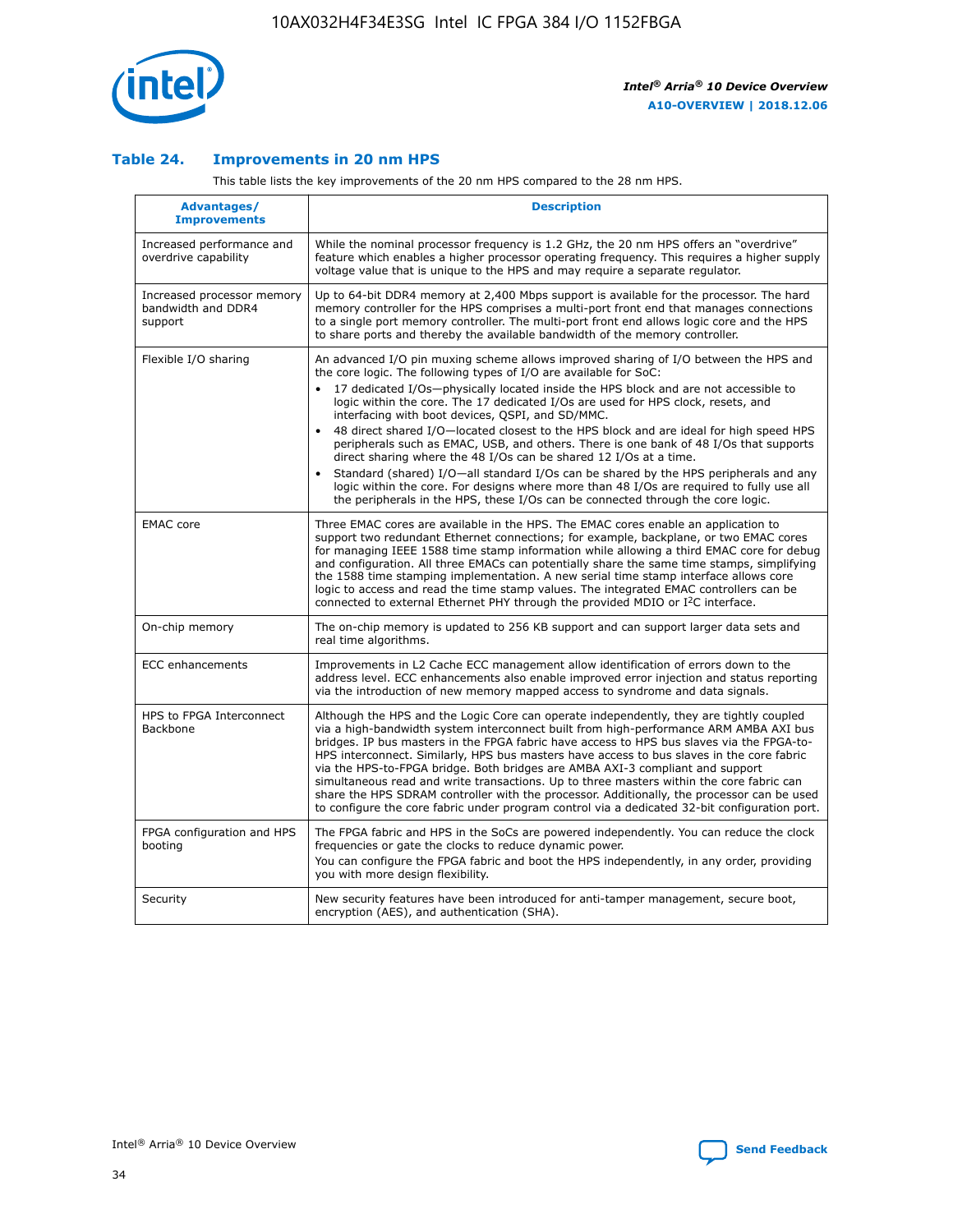

# **Features of the HPS**

The HPS has the following features:

- 1.2-GHz, dual-core ARM Cortex-A9 MPCore processor with up to 1.5-GHz via overdrive
	- ARMv7-A architecture that runs 32-bit ARM instructions, 16-bit and 32-bit Thumb instructions, and 8-bit Java byte codes in Jazelle style
	- Superscalar, variable length, out-of-order pipeline with dynamic branch prediction
	- Instruction Efficiency 2.5 MIPS/MHz, which provides total performance of 7500 MIPS at 1.5 GHz
- Each processor core includes:
	- 32 KB of L1 instruction cache, 32 KB of L1 data cache
	- Single- and double-precision floating-point unit and NEON media engine
	- CoreSight debug and trace technology
	- Snoop Control Unit (SCU) and Acceleration Coherency Port (ACP)
- 512 KB of shared L2 cache
- 256 KB of scratch RAM
- Hard memory controller with support for DDR3, DDR4 and optional error correction code (ECC) support
- Multiport Front End (MPFE) Scheduler interface to the hard memory controller
- 8-channel direct memory access (DMA) controller
- QSPI flash controller with SIO, DIO, QIO SPI Flash support
- NAND flash controller (ONFI 1.0 or later) with DMA and ECC support, updated to support 8 and 16-bit Flash devices and new command DMA to offload CPU for fast power down recovery
- Updated SD/SDIO/MMC controller to eMMC 4.5 with DMA with CE-ATA digital command support
- 3 10/100/1000 Ethernet media access control (MAC) with DMA
- 2 USB On-the-Go (OTG) controllers with DMA
- $\bullet$  5 I<sup>2</sup>C controllers (3 can be used by EMAC for MIO to external PHY)
- 2 UART 16550 Compatible controllers
- 4 serial peripheral interfaces (SPI) (2 Master, 2 Slaves)
- 62 programmable general-purpose I/Os, which includes 48 direct share I/Os that allows the HPS peripherals to connect directly to the FPGA I/Os
- 7 general-purpose timers
- 4 watchdog timers
- Anti-tamper, Secure Boot, Encryption (AES) and Authentication (SHA)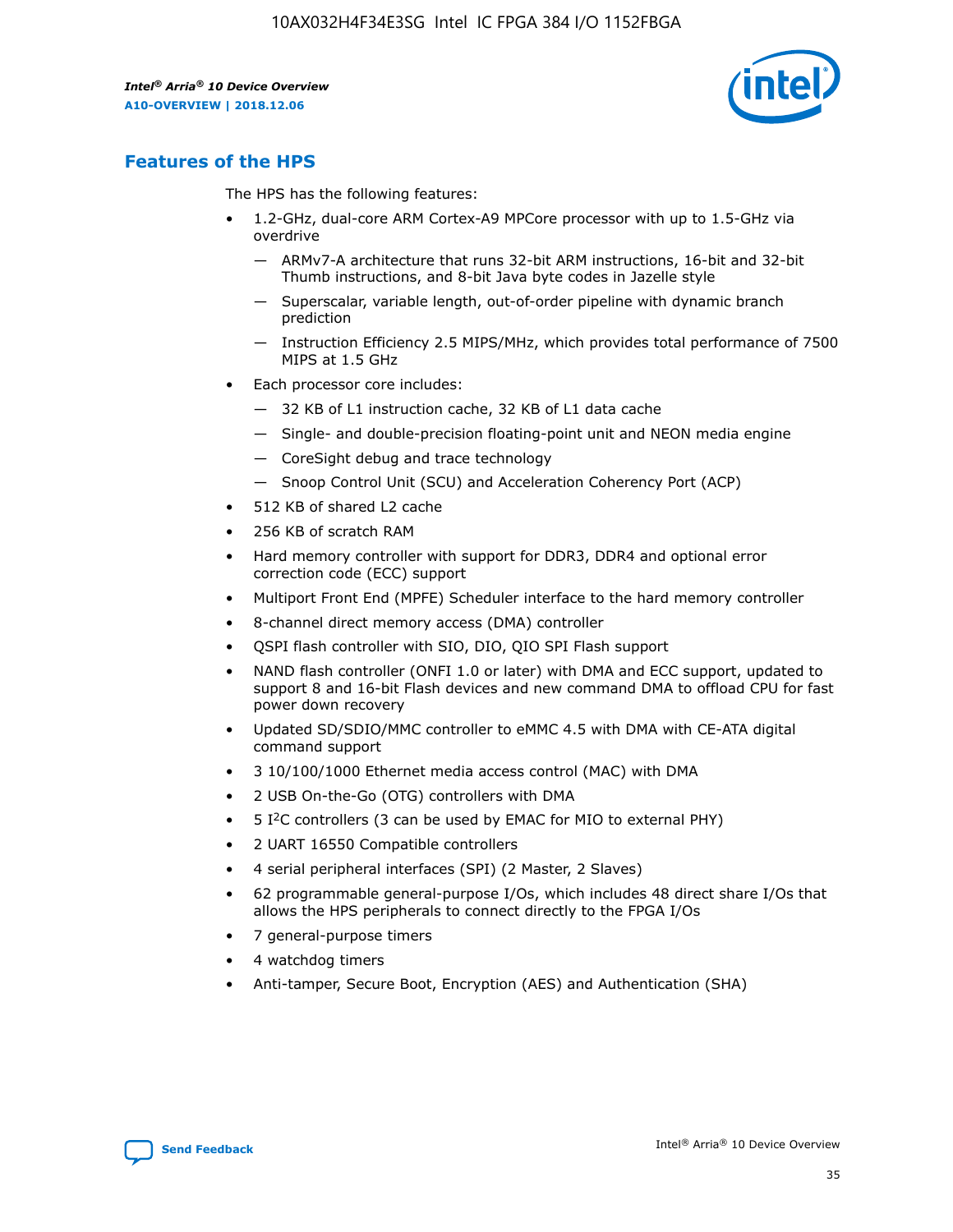

# **System Peripherals and Debug Access Port**

Each Ethernet MAC, USB OTG, NAND flash controller, and SD/MMC controller module has an integrated DMA controller. For modules without an integrated DMA controller, an additional DMA controller module provides up to eight channels of high-bandwidth data transfers. Peripherals that communicate off-chip are multiplexed with other peripherals at the HPS pin level. This allows you to choose which peripherals interface with other devices on your PCB.

The debug access port provides interfaces to industry standard JTAG debug probes and supports ARM CoreSight debug and core traces to facilitate software development.

## **HPS–FPGA AXI Bridges**

The HPS–FPGA bridges, which support the Advanced Microcontroller Bus Architecture (AMBA) Advanced eXtensible Interface (AXI™) specifications, consist of the following bridges:

- FPGA-to-HPS AMBA AXI bridge—a high-performance bus supporting 32, 64, and 128 bit data widths that allows the FPGA fabric to issue transactions to slaves in the HPS.
- HPS-to-FPGA Avalon/AMBA AXI bridge—a high-performance bus supporting 32, 64, and 128 bit data widths that allows the HPS to issue transactions to slaves in the FPGA fabric.
- Lightweight HPS-to-FPGA AXI bridge—a lower latency 32 bit width bus that allows the HPS to issue transactions to soft peripherals in the FPGA fabric. This bridge is primarily used for control and status register (CSR) accesses to peripherals in the FPGA fabric.

The HPS–FPGA AXI bridges allow masters in the FPGA fabric to communicate with slaves in the HPS logic, and vice versa. For example, the HPS-to-FPGA AXI bridge allows you to share memories instantiated in the FPGA fabric with one or both microprocessors in the HPS, while the FPGA-to-HPS AXI bridge allows logic in the FPGA fabric to access the memory and peripherals in the HPS.

Each HPS–FPGA bridge also provides asynchronous clock crossing for data transferred between the FPGA fabric and the HPS.

## **HPS SDRAM Controller Subsystem**

The HPS SDRAM controller subsystem contains a multiport SDRAM controller and DDR PHY that are shared between the FPGA fabric (through the FPGA-to-HPS SDRAM interface), the level 2 (L2) cache, and the level 3 (L3) system interconnect. The FPGA-to-HPS SDRAM interface supports AMBA AXI and Avalon® Memory-Mapped (Avalon-MM) interface standards, and provides up to six individual ports for access by masters implemented in the FPGA fabric.

The HPS SDRAM controller supports up to 3 masters (command ports), 3x 64-bit read data ports and 3x 64-bit write data ports.

To maximize memory performance, the SDRAM controller subsystem supports command and data reordering, deficit round-robin arbitration with aging, and high-priority bypass features.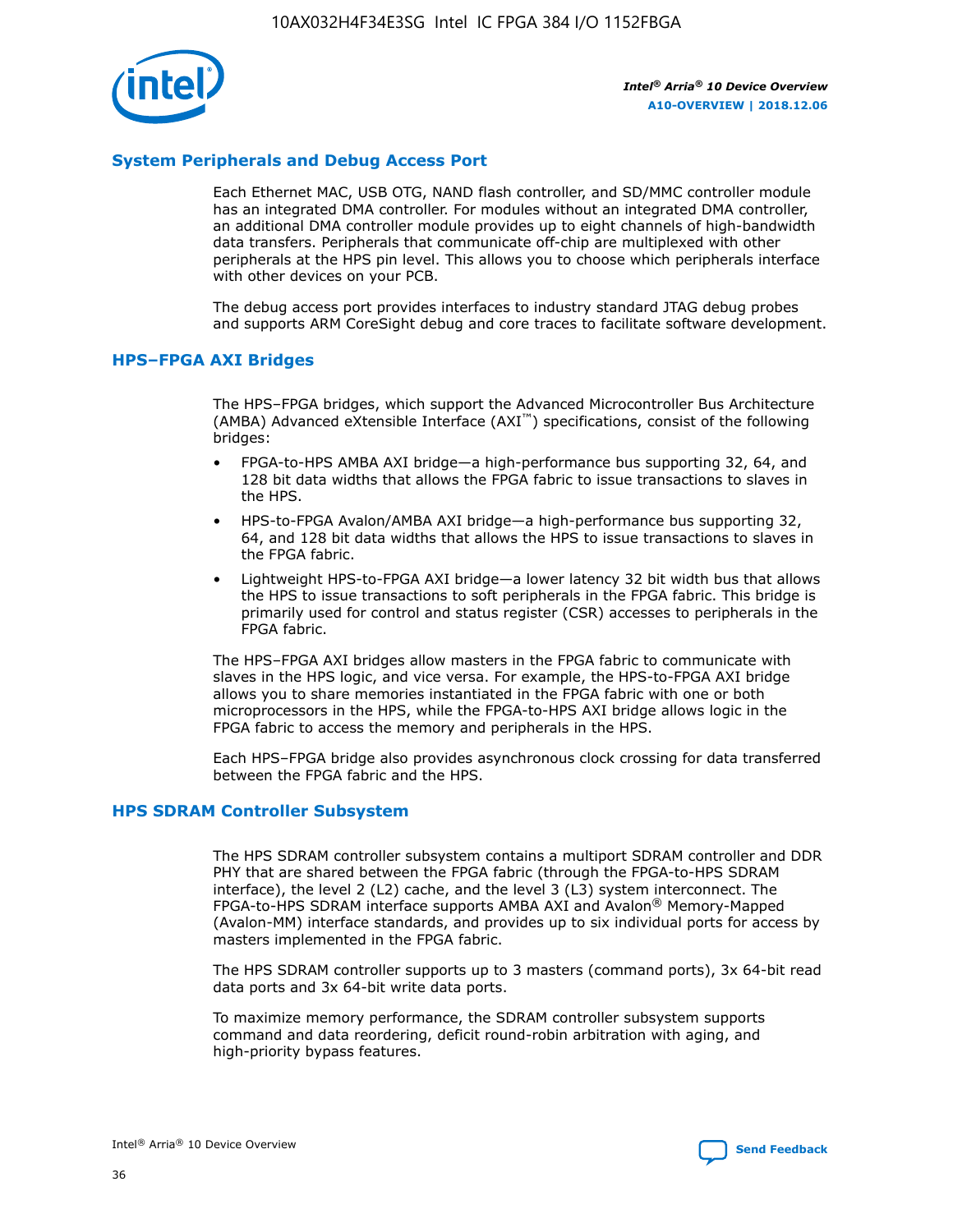

# **FPGA Configuration and HPS Booting**

The FPGA fabric and HPS in the SoC FPGA must be powered at the same time. You can reduce the clock frequencies or gate the clocks to reduce dynamic power.

Once powered, the FPGA fabric and HPS can be configured independently thus providing you with more design flexibility:

- You can boot the HPS independently. After the HPS is running, the HPS can fully or partially reconfigure the FPGA fabric at any time under software control. The HPS can also configure other FPGAs on the board through the FPGA configuration controller.
- Configure the FPGA fabric first, and then boot the HPS from memory accessible to the FPGA fabric.

## **Hardware and Software Development**

For hardware development, you can configure the HPS and connect your soft logic in the FPGA fabric to the HPS interfaces using the Platform Designer system integration tool in the Intel Quartus Prime software.

For software development, the ARM-based SoC FPGA devices inherit the rich software development ecosystem available for the ARM Cortex-A9 MPCore processor. The software development process for Intel SoC FPGAs follows the same steps as those for other SoC devices from other manufacturers. Support for Linux\*, VxWorks\*, and other operating systems are available for the SoC FPGAs. For more information on the operating systems support availability, contact the Intel FPGA sales team.

You can begin device-specific firmware and software development on the Intel SoC FPGA Virtual Target. The Virtual Target is a fast PC-based functional simulation of a target development system—a model of a complete development board. The Virtual Target enables the development of device-specific production software that can run unmodified on actual hardware.

# **Dynamic and Partial Reconfiguration**

The Intel Arria 10 devices support dynamic and partial reconfiguration. You can use dynamic and partial reconfiguration simultaneously to enable seamless reconfiguration of both the device core and transceivers.

# **Dynamic Reconfiguration**

You can reconfigure the PMA and PCS blocks while the device continues to operate. This feature allows you to change the data rates, protocol, and analog settings of a channel in a transceiver bank without affecting on-going data transfer in other transceiver banks. This feature is ideal for applications that require dynamic multiprotocol or multirate support.

# **Partial Reconfiguration**

Using partial reconfiguration, you can reconfigure some parts of the device while keeping the device in operation.

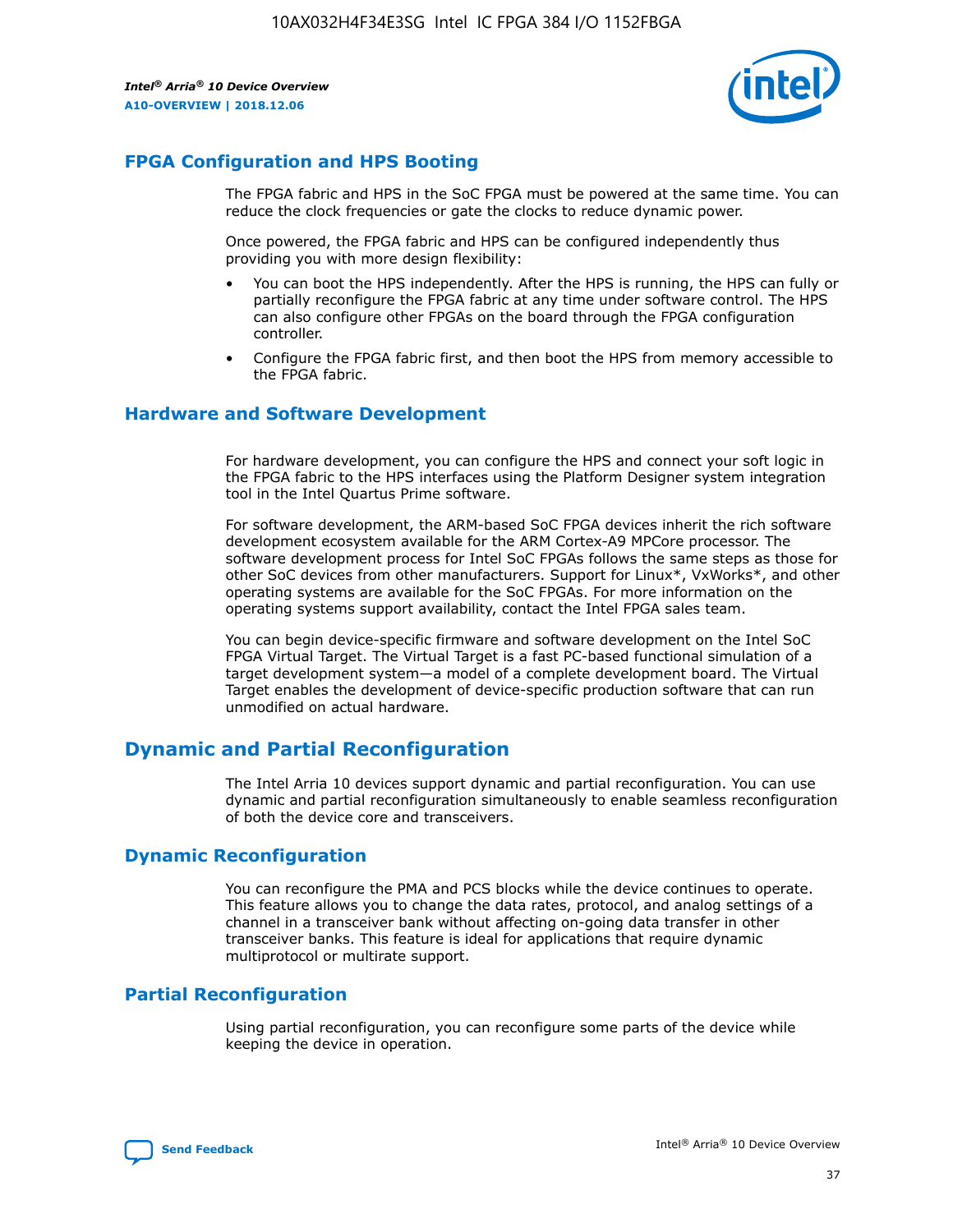

Instead of placing all device functions in the FPGA fabric, you can store some functions that do not run simultaneously in external memory and load them only when required. This capability increases the effective logic density of the device, and lowers cost and power consumption.

In the Intel solution, you do not have to worry about intricate device architecture to perform a partial reconfiguration. The partial reconfiguration capability is built into the Intel Quartus Prime design software, making such time-intensive task simple.

Intel Arria 10 devices support partial reconfiguration in the following configuration options:

- Using an internal host:
	- All supported configuration modes where the FPGA has access to external memory devices such as serial and parallel flash memory.
	- Configuration via Protocol [CvP (PCIe)]
- Using an external host—passive serial (PS), fast passive parallel (FPP) x8, FPP x16, and FPP x32 I/O interface.

# **Enhanced Configuration and Configuration via Protocol**

## **Table 25. Configuration Schemes and Features of Intel Arria 10 Devices**

Intel Arria 10 devices support 1.8 V programming voltage and several configuration schemes.

| <b>Scheme</b>                                                          | <b>Data</b><br><b>Width</b> | <b>Max Clock</b><br>Rate<br>(MHz) | <b>Max Data</b><br>Rate<br>(Mbps)<br>(13) | <b>Decompression</b> | <b>Design</b><br>Security <sup>(1</sup><br>4) | <b>Partial</b><br>Reconfiguration<br>(15) | <b>Remote</b><br><b>System</b><br><b>Update</b> |
|------------------------------------------------------------------------|-----------------------------|-----------------------------------|-------------------------------------------|----------------------|-----------------------------------------------|-------------------------------------------|-------------------------------------------------|
| <b>JTAG</b>                                                            | 1 bit                       | 33                                | 33                                        |                      |                                               | Yes <sup>(16)</sup>                       |                                                 |
| Active Serial (AS)<br>through the<br>EPCO-L<br>configuration<br>device | 1 bit,<br>4 bits            | 100                               | 400                                       | Yes                  | Yes                                           | $Y_{PS}(16)$                              | Yes                                             |
| Passive serial (PS)<br>through CPLD or<br>external<br>microcontroller  | 1 bit                       | 100                               | 100                                       | Yes                  | Yes                                           | Yes(16)                                   | Parallel<br>Flash<br>Loader<br>(PFL) IP<br>core |
|                                                                        |                             |                                   |                                           |                      |                                               |                                           | continued                                       |

<sup>(13)</sup> Enabling either compression or design security features affects the maximum data rate. Refer to the Intel Arria 10 Device Datasheet for more information.

<sup>(14)</sup> Encryption and compression cannot be used simultaneously.

 $<sup>(15)</sup>$  Partial reconfiguration is an advanced feature of the device family. If you are interested in</sup> using partial reconfiguration, contact Intel for support.

 $(16)$  Partial configuration can be performed only when it is configured as internal host.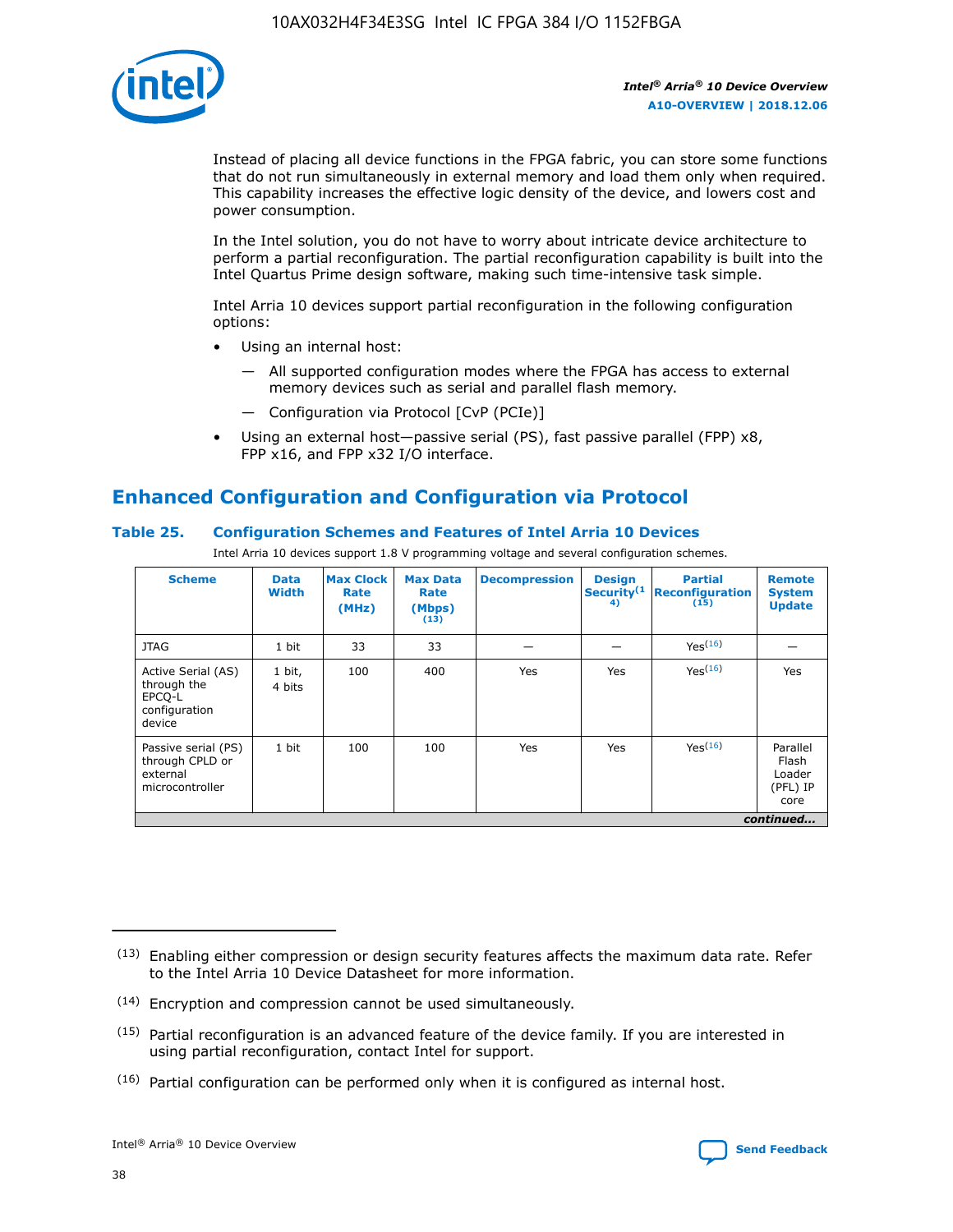

| <b>Scheme</b>                                   | <b>Data</b><br><b>Width</b> | <b>Max Clock</b><br>Rate<br>(MHz) | <b>Max Data</b><br>Rate<br>(Mbps)<br>(13) | <b>Decompression</b> | <b>Design</b><br>Security <sup>(1</sup><br>4) | <b>Partial</b><br><b>Reconfiguration</b><br>(15) | <b>Remote</b><br><b>System</b><br><b>Update</b> |
|-------------------------------------------------|-----------------------------|-----------------------------------|-------------------------------------------|----------------------|-----------------------------------------------|--------------------------------------------------|-------------------------------------------------|
| Fast passive                                    | 8 bits                      | 100                               | 3200                                      | Yes                  | Yes                                           | Yes(17)                                          | PFL IP                                          |
| parallel (FPP)<br>through CPLD or               | 16 bits                     |                                   |                                           | Yes                  | Yes                                           |                                                  | core                                            |
| external<br>microcontroller                     | 32 bits                     |                                   |                                           | Yes                  | Yes                                           |                                                  |                                                 |
| Configuration via                               | 16 bits                     | 100                               | 3200                                      | Yes                  | Yes                                           | Yes <sup>(17)</sup>                              |                                                 |
| <b>HPS</b>                                      | 32 bits                     |                                   |                                           | Yes                  | Yes                                           |                                                  |                                                 |
| Configuration via<br>Protocol [CvP<br>$(PCIe*)$ | x1, x2,<br>x4, x8<br>lanes  |                                   | 8000                                      | Yes                  | Yes                                           | Yes <sup>(16)</sup>                              |                                                 |

You can configure Intel Arria 10 devices through PCIe using Configuration via Protocol (CvP). The Intel Arria 10 CvP implementation conforms to the PCIe 100 ms power-up-to-active time requirement.

#### **Related Information**

[Configuration via Protocol \(CvP\) Implementation in Intel FPGAs User Guide](https://www.intel.com/content/www/us/en/programmable/documentation/dsu1441819344145.html#dsu1442269728522) Provides more information about the CvP configuration scheme.

# **SEU Error Detection and Correction**

Intel Arria 10 devices offer robust and easy-to-use single-event upset (SEU) error detection and correction circuitry.

The detection and correction circuitry includes protection for Configuration RAM (CRAM) programming bits and user memories. The CRAM is protected by a continuously running CRC error detection circuit with integrated ECC that automatically corrects one or two errors and detects higher order multi-bit errors. When more than two errors occur, correction is available through reloading of the core programming file, providing a complete design refresh while the FPGA continues to operate.

The physical layout of the Intel Arria 10 CRAM array is optimized to make the majority of multi-bit upsets appear as independent single-bit or double-bit errors which are automatically corrected by the integrated CRAM ECC circuitry. In addition to the CRAM protection, the M20K memory blocks also include integrated ECC circuitry and are layout-optimized for error detection and correction. The MLAB does not have ECC.

(14) Encryption and compression cannot be used simultaneously.

<sup>(17)</sup> Supported at a maximum clock rate of 100 MHz.



 $(13)$  Enabling either compression or design security features affects the maximum data rate. Refer to the Intel Arria 10 Device Datasheet for more information.

 $(15)$  Partial reconfiguration is an advanced feature of the device family. If you are interested in using partial reconfiguration, contact Intel for support.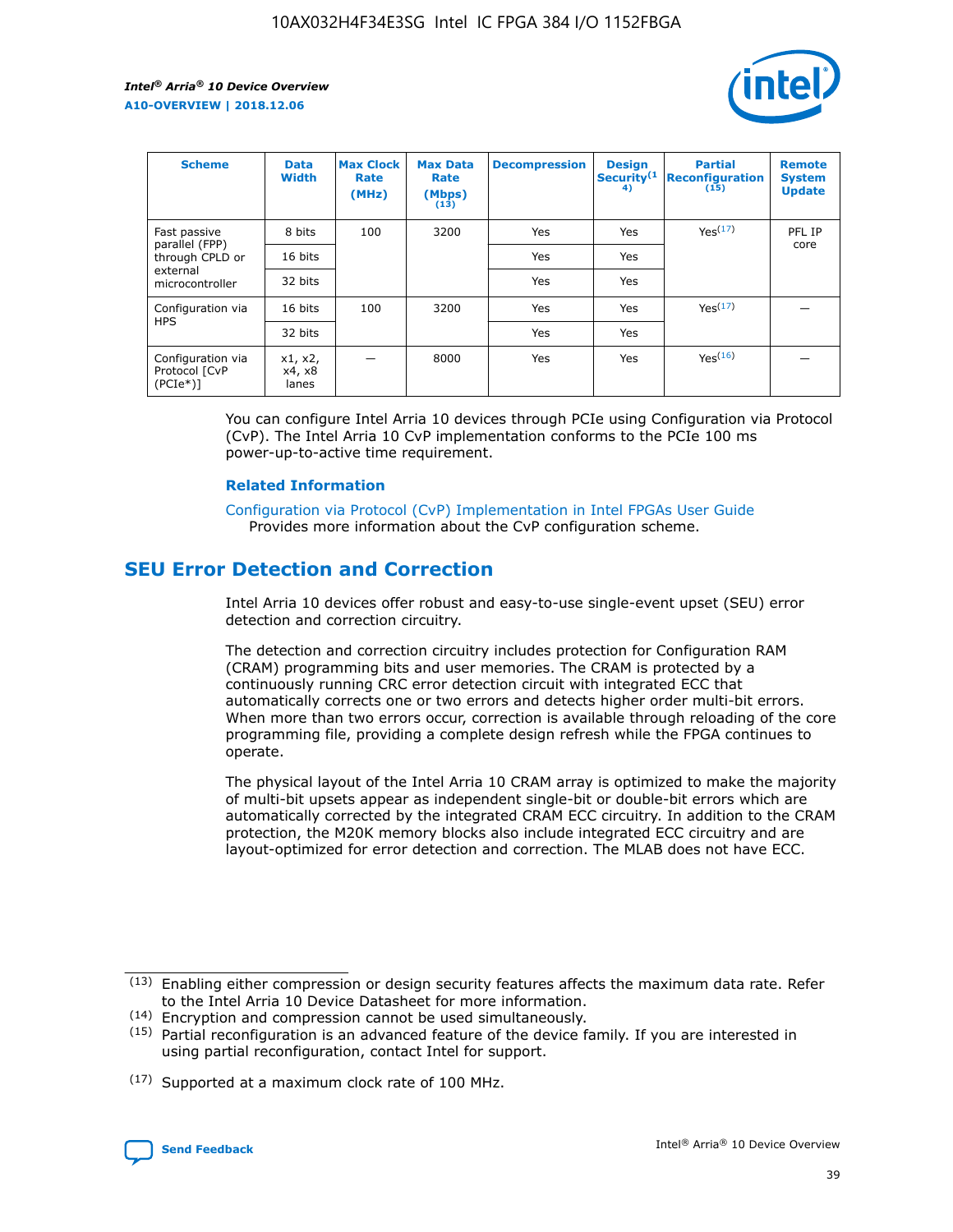

# **Power Management**

Intel Arria 10 devices leverage the advanced 20 nm process technology, a low 0.9 V core power supply, an enhanced core architecture, and several optional power reduction techniques to reduce total power consumption by as much as 40% compared to Arria V devices and as much as 60% compared to Stratix V devices.

The optional power reduction techniques in Intel Arria 10 devices include:

- **SmartVID**—a code is programmed into each device during manufacturing that allows a smart regulator to operate the device at lower core  $V_{CC}$  while maintaining performance
- **Programmable Power Technology**—non-critical timing paths are identified by the Intel Quartus Prime software and the logic in these paths is biased for low power instead of high performance
- **Low Static Power Options**—devices are available with either standard static power or low static power while maintaining performance

Furthermore, Intel Arria 10 devices feature Intel's industry-leading low power transceivers and include a number of hard IP blocks that not only reduce logic resources but also deliver substantial power savings compared to soft implementations. In general, hard IP blocks consume up to 90% less power than the equivalent soft logic implementations.

# **Incremental Compilation**

The Intel Quartus Prime software incremental compilation feature reduces compilation time and helps preserve performance to ease timing closure. The incremental compilation feature enables the partial reconfiguration flow for Intel Arria 10 devices.

Incremental compilation supports top-down, bottom-up, and team-based design flows. This feature facilitates modular, hierarchical, and team-based design flows where different designers compile their respective design sections in parallel. Furthermore, different designers or IP providers can develop and optimize different blocks of the design independently. These blocks can then be imported into the top level project.

# **Document Revision History for Intel Arria 10 Device Overview**

| <b>Document</b><br><b>Version</b> | <b>Changes</b>                                                                                                                                                                                                                                                              |
|-----------------------------------|-----------------------------------------------------------------------------------------------------------------------------------------------------------------------------------------------------------------------------------------------------------------------------|
| 2018.12.06                        | Added links to Intel Arria 10 device errata documents.<br>Removed automotive temperature option from the Intel Arria 10 GX devices.<br>Removed -3 fabric speed grade from the Intel Arria 10 GT devices.<br>Updated power options for the Intel Arria 10 GX and GT devices. |
| 2018.04.09                        | Updated the lowest $V_{CC}$ from 0.83 V to 0.82 V in the topic listing a summary of the device features.                                                                                                                                                                    |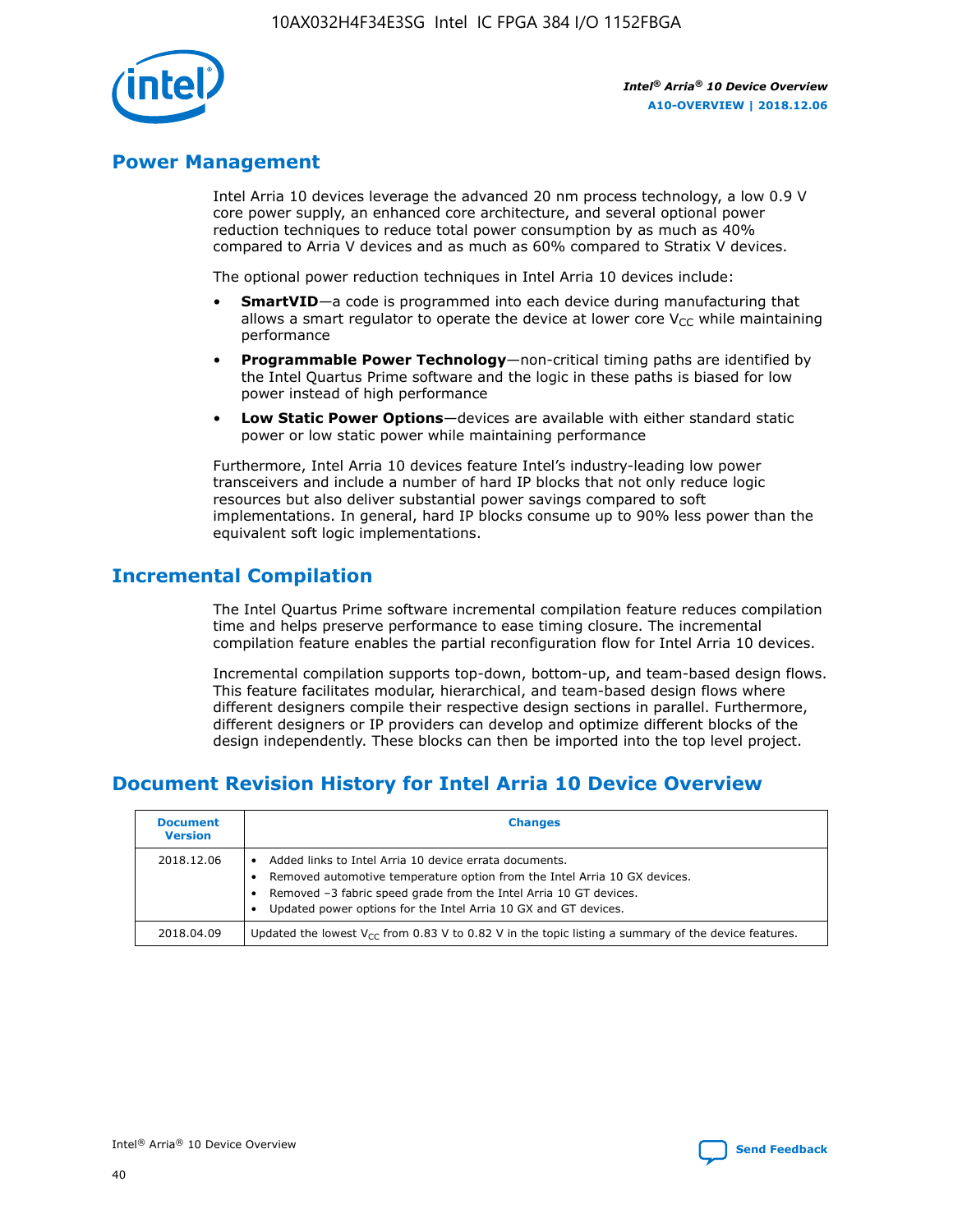

| <b>Date</b>    | <b>Version</b> | <b>Changes</b>                                                                                                                                                                                                                                                                                                                                                                                                                                                                                                                                                                                                                                                                                                                                                                                                                                                                                                                                               |
|----------------|----------------|--------------------------------------------------------------------------------------------------------------------------------------------------------------------------------------------------------------------------------------------------------------------------------------------------------------------------------------------------------------------------------------------------------------------------------------------------------------------------------------------------------------------------------------------------------------------------------------------------------------------------------------------------------------------------------------------------------------------------------------------------------------------------------------------------------------------------------------------------------------------------------------------------------------------------------------------------------------|
| January 2018   | 2018.01.17     | Updated the maximum data rate for HPS (Intel Arria 10 SX devices<br>external memory interface DDR3 controller from 2,166 Mbps to 2,133<br>Mbps.<br>Updated maximum frequency supported for half rate QDRII and QDRII<br>+ SRAM to 633 MHz in Memory Standards Supported by the Soft<br>Memory Controller table.<br>Updated transceiver backplane capability to 12.5 Gbps.<br>Removed transceiver speed grade 5 in Sample Ordering Core and<br>Available Options for Intel Arria 10 GX Devices figure.<br>Removed package code 40, low static power, SmartVID, industrial, and<br>military operating temperature support from Sample Ordering Core and<br>Available Options for Intel Arria 10 GT Devices figure.<br>Updated short reach transceiver rate for Intel Arria 10 GT devices to<br>25.8 Gbps.<br>Removed On-Die Instrumentation - EyeQ and Jitter Margin Tool<br>support from PMA Features of the Transceivers in Intel Arria 10 Devices<br>table. |
| September 2017 | 2017.09.20     | Updated the maximum speed of the DDR4 external memory interface from<br>1,333 MHz/2,666 Mbps to 1,200 MHz/2,400 Mbps.                                                                                                                                                                                                                                                                                                                                                                                                                                                                                                                                                                                                                                                                                                                                                                                                                                        |
| July 2017      | 2017.07.13     | Corrected the automotive temperature range in the figure showing the<br>available options for the Intel Arria 10 GX devices from "-40°C to 100°C"<br>to "-40°C to 125°C".                                                                                                                                                                                                                                                                                                                                                                                                                                                                                                                                                                                                                                                                                                                                                                                    |
| July 2017      | 2017.07.06     | Added automotive temperature option to Intel Arria 10 GX device family.                                                                                                                                                                                                                                                                                                                                                                                                                                                                                                                                                                                                                                                                                                                                                                                                                                                                                      |
| May 2017       | 2017.05.08     | Corrected protocol names with "1588" to "IEEE 1588v2".<br>Updated the vertical migration table to remove vertical migration<br>$\bullet$<br>between Intel Arria 10 GX and Intel Arria 10 SX device variants.<br>Removed all "Preliminary" marks.                                                                                                                                                                                                                                                                                                                                                                                                                                                                                                                                                                                                                                                                                                             |
| March 2017     | 2017.03.15     | Removed the topic about migration from Intel Arria 10 to Intel Stratix<br>10 devices.<br>Rebranded as Intel.<br>$\bullet$                                                                                                                                                                                                                                                                                                                                                                                                                                                                                                                                                                                                                                                                                                                                                                                                                                    |
| October 2016   | 2016.10.31     | Removed package F36 from Intel Arria 10 GX devices.<br>Updated Intel Arria 10 GT sample ordering code and maximum GX<br>$\bullet$<br>transceiver count. Intel Arria 10 GT devices are available only in the<br>SF45 package option with a maximum of 72 transceivers.                                                                                                                                                                                                                                                                                                                                                                                                                                                                                                                                                                                                                                                                                        |
| May 2016       | 2016.05.02     | Updated the FPGA Configuration and HPS Booting topic.<br>$\bullet$<br>Remove V <sub>CC</sub> PowerManager from the Summary of Features, Power<br>Management and Arria 10 Device Variants and packages topics. This<br>feature is no longer supported in Arria 10 devices.<br>Removed LPDDR3 from the Memory Standards Supported by the HPS<br>Hard Memory Controller table in the Memory Standards Supported by<br>Intel Arria 10 Devices topic. This standard is only supported by the<br>FPGA.<br>Removed transceiver speed grade 5 from the Device Variants and<br>Packages topic for Arria 10 GX and SX devices.                                                                                                                                                                                                                                                                                                                                         |
| February 2016  | 2016.02.11     | Changed the maximum Arria 10 GT datarate to 25.8 Gbps and the<br>minimum datarate to 1 Gbps globally.<br>Revised the state for Core clock networks in the Summary of Features<br>topic.<br>Changed the transceiver parameters in the "Summary of Features for<br>Arria 10 Devices" table.<br>Changed the transceiver parameters in the "Maximum Resource Counts"<br>for Arria 10 GT Devices" table.<br>Changed the package availability for GT devices in the "Package Plan<br>for Arria 10 GT Devices" table.<br>Changed the package configurations for GT devices in the "Migration"<br>Capability Across Arria 10 Product Lines" figure.<br>continued                                                                                                                                                                                                                                                                                                     |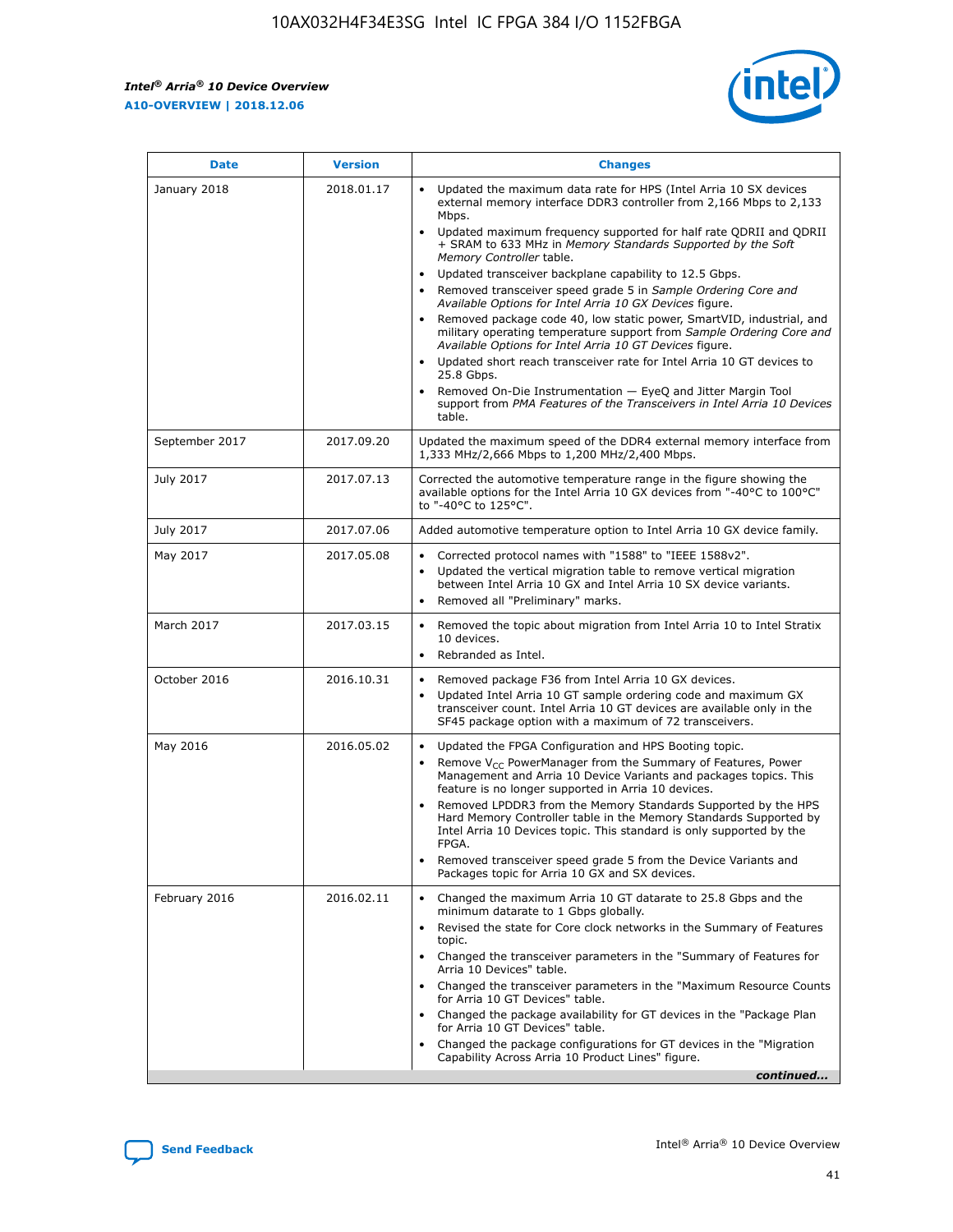

| <b>Date</b>   | <b>Version</b> | <b>Changes</b>                                                                                                                                                               |
|---------------|----------------|------------------------------------------------------------------------------------------------------------------------------------------------------------------------------|
|               |                | • Changed transceiver parameters in the "Low Power Serial Transceivers"<br>section.                                                                                          |
|               |                | • Changed the transceiver descriptions in the "Device Variants for the<br>Arria 10 Device Family" table.                                                                     |
|               |                | Changed the "Sample Ordering Code and Available Options for Arria 10<br>$\bullet$<br>GT Devices" figure.                                                                     |
|               |                | Changed the datarates for GT devices in the "PMA Features" section.                                                                                                          |
|               |                | Changed the datarates for GT devices in the "PCS Features" section.<br>$\bullet$                                                                                             |
| December 2015 | 2015.12.14     | Updated the number of M20K memory blocks for Arria 10 GX 660 from<br>2133 to 2131 and corrected the total RAM bit from 48,448 Kb to<br>48,408 Kb.                            |
|               |                | Corrected the number of DSP blocks for Arria 10 GX 660 from 1688 to<br>1687 in the table listing floating-point arithmetic resources.                                        |
| November 2015 | 2015.11.02     | Updated the maximum resources for Arria 10 GX 220, GX 320, GX 480,<br>$\bullet$<br>GX 660, SX 220, SX 320, SX 480, and SX 660.                                               |
|               |                | • Updated resource count for Arria 10 GX 320, GX 480, GX 660, SX 320,<br>SX 480, a SX 660 devices in Number of Multipliers in Intel Arria 10<br><b>Devices</b> table.        |
|               |                | Updated the available options for Arria 10 GX, GT, and SX.                                                                                                                   |
|               |                | Changed instances of Quartus II to Quartus Prime.<br>$\bullet$                                                                                                               |
| June 2015     | 2015.06.15     | Corrected label for Intel Arria 10 GT product lines in the vertical migration<br>figure.                                                                                     |
| May 2015      | 2015.05.15     | Corrected the DDR3 half rate and quarter rate maximum frequencies in the<br>table that lists the memory standards supported by the Intel Arria 10 hard<br>memory controller. |
| May 2015      | 2015.05.04     | • Added support for 13.5G JESD204b in the Summary of Features table.<br>• Added a link to Arria 10 GT Channel Usage in the Arria 10 GT Package<br>Plan topic.                |
|               |                | • Added a note to the table, Maximum Resource Counts for Arria 10 GT<br>devices.                                                                                             |
|               |                | • Updated the power requirements of the transceivers in the Low Power<br>Serial Transceivers topic.                                                                          |
| January 2015  | 2015.01.23     | • Added floating point arithmetic features in the Summary of Features<br>table.                                                                                              |
|               |                | • Updated the total embedded memory from 38.38 megabits (Mb) to<br>65.6 Mb.                                                                                                  |
|               |                | • Updated the table that lists the memory standards supported by Intel<br>Arria 10 devices.                                                                                  |
|               |                | Removed support for DDR3U, LPDDR3 SDRAM, RLDRAM 2, and DDR2.                                                                                                                 |
|               |                | Moved RLDRAM 3 support from hard memory controller to soft memory<br>controller. RLDRAM 3 support uses hard PHY with soft memory<br>controller.                              |
|               |                | Added soft memory controller support for QDR IV.<br>٠                                                                                                                        |
|               |                | Updated the maximum resource count table to include the number of<br>hard memory controllers available in each device variant.                                               |
|               |                | Updated the transceiver PCS data rate from 12.5 Gbps to 12 Gbps.<br>$\bullet$                                                                                                |
|               |                | Updated the max clock rate of PS, FPP x8, FPP x16, and Configuration<br>via HPS from 125 MHz to 100 MHz.                                                                     |
|               |                | Added a feature for fractional synthesis PLLs: PLL cascading.                                                                                                                |
|               |                | Updated the HPS programmable general-purpose I/Os from 54 to 62.<br>$\bullet$<br>continued                                                                                   |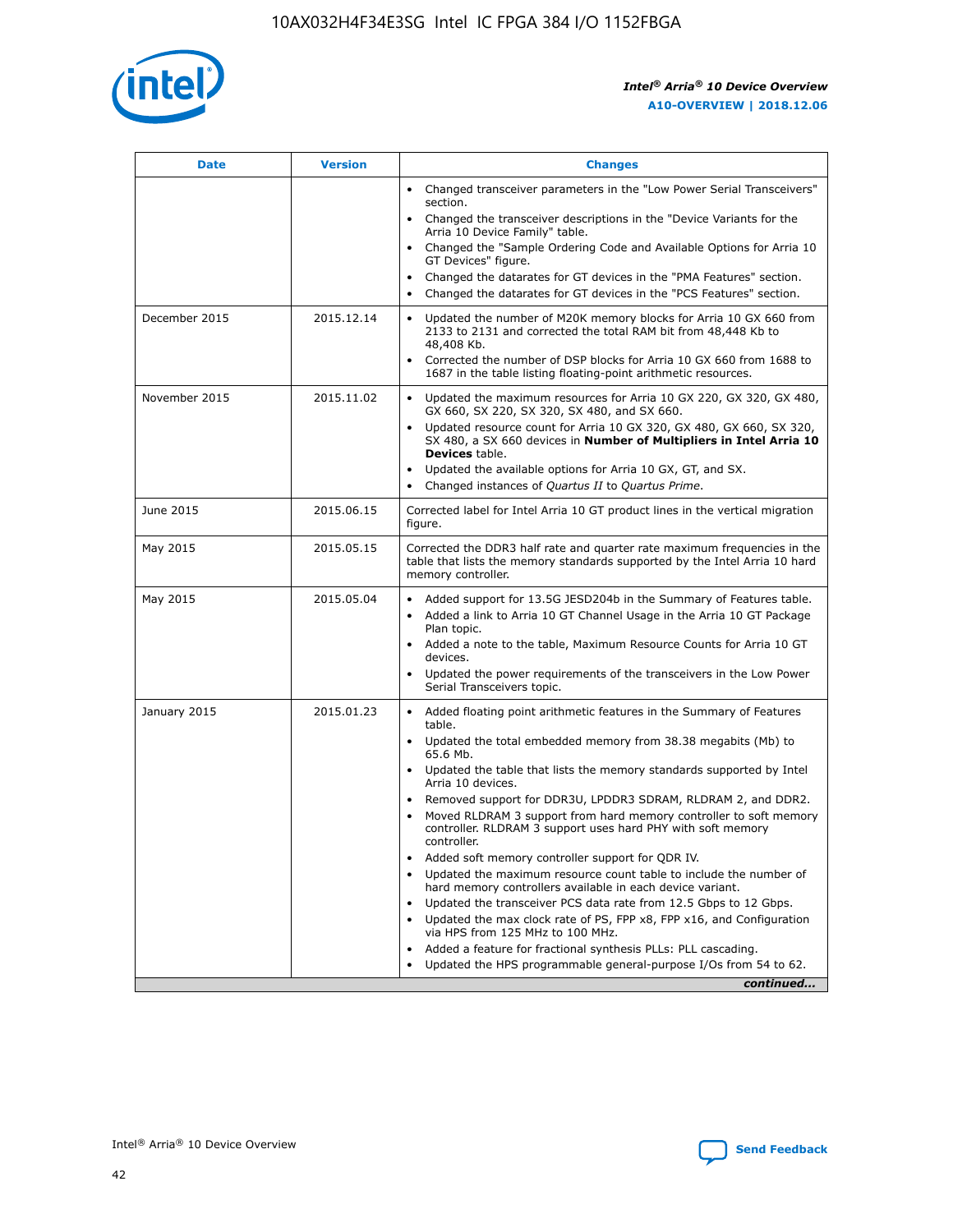r



| <b>Date</b>    | <b>Version</b> | <b>Changes</b>                                                                                                                                                                                                                                                                                                                                                                                                                                                                                                                         |
|----------------|----------------|----------------------------------------------------------------------------------------------------------------------------------------------------------------------------------------------------------------------------------------------------------------------------------------------------------------------------------------------------------------------------------------------------------------------------------------------------------------------------------------------------------------------------------------|
| September 2014 | 2014.09.30     | Corrected the 3 V I/O and LVDS I/O counts for F35 and F36 packages<br>of Arria 10 GX.<br>Corrected the 3 V I/O, LVDS I/O, and transceiver counts for the NF40<br>$\bullet$<br>package of the Arria GX 570 and 660.<br>Removed 3 V I/O, LVDS I/O, and transceiver counts for the NF40<br>package of the Arria GX 900 and 1150. The NF40 package is not<br>available for Arria 10 GX 900 and 1150.                                                                                                                                       |
| August 2014    | 2014.08.18     | Updated Memory (Kb) M20K maximum resources for Arria 10 GX 660<br>devices from 42,660 to 42,620.<br>Added GPIO columns consisting of LVDS I/O Bank and 3V I/O Bank in<br>$\bullet$<br>the Package Plan table.<br>Added how to use memory interface clock frequency higher than 533<br>$\bullet$<br>MHz in the I/O vertical migration.<br>Added information to clarify that RLDRAM3 support uses hard PHY with<br>$\bullet$<br>soft memory controller.<br>Added variable precision DSP blocks support for floating-point<br>arithmetic. |
| June 2014      | 2014.06.19     | Updated number of dedicated I/Os in the HPS block to 17.                                                                                                                                                                                                                                                                                                                                                                                                                                                                               |
| February 2014  | 2014.02.21     | Updated transceiver speed grade options for GT devices in Figure 2.                                                                                                                                                                                                                                                                                                                                                                                                                                                                    |
| February 2014  | 2014.02.06     | Updated data rate for Arria 10 GT devices from 28.1 Gbps to 28.3 Gbps.                                                                                                                                                                                                                                                                                                                                                                                                                                                                 |
| December 2013  | 2013.12.10     | Updated the HPS memory standards support from LPDDR2 to LPDDR3.<br>Updated HPS block diagram to include dedicated HPS I/O and FPGA<br>$\bullet$<br>Configuration blocks as well as repositioned SD/SDIO/MMC, DMA, SPI<br>and NAND Flash with ECC blocks.                                                                                                                                                                                                                                                                               |
| December 2013  | 2013.12.02     | Initial release.                                                                                                                                                                                                                                                                                                                                                                                                                                                                                                                       |